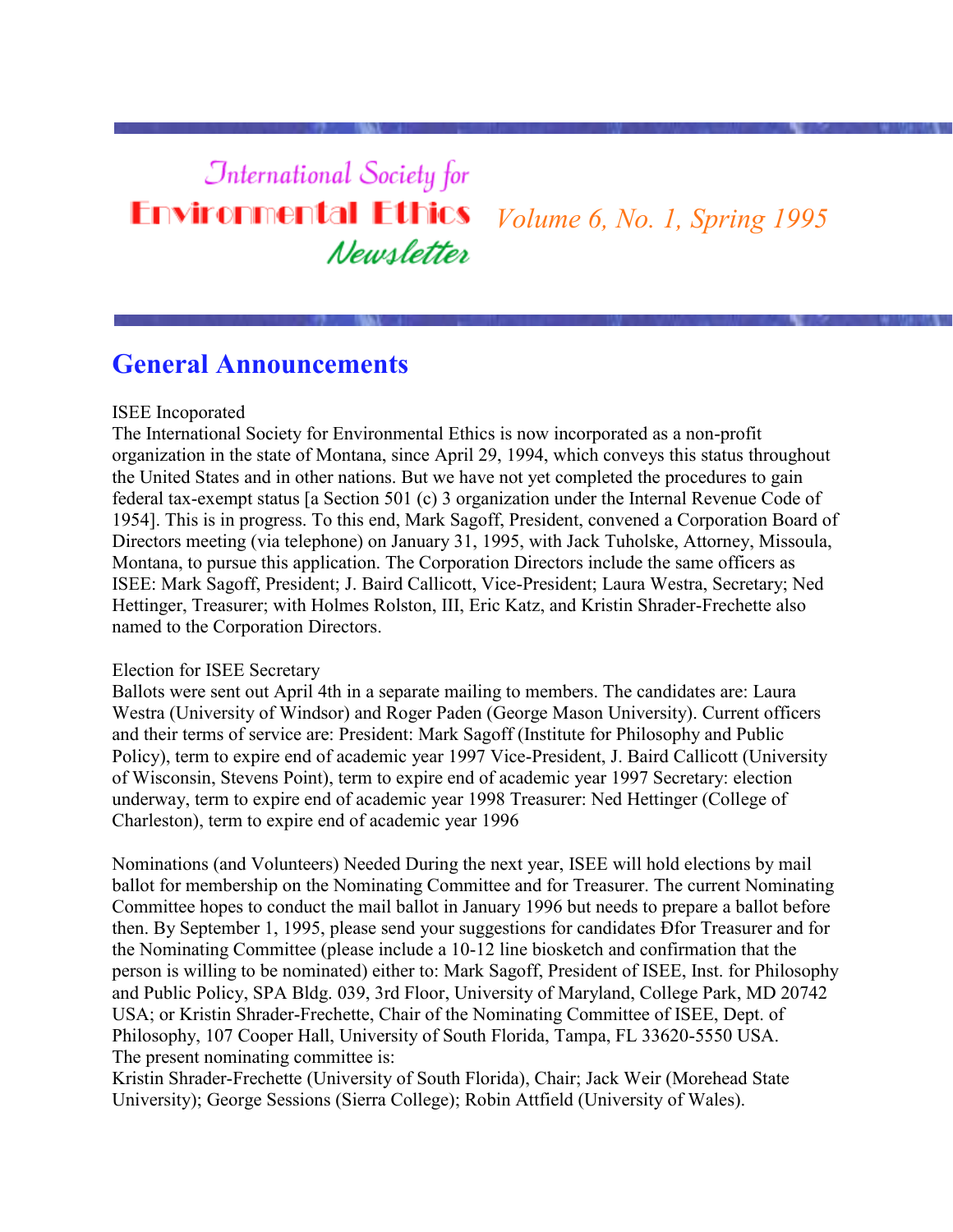The Central Division of the APA meets 26-29 April 1995, Palmer House Hilton Hotel, Chicago, IL. ISEE sessions are: Thursday, April 27, 7:30-10:00 (Wabash Parlour), L. Westra, Chair, on the topic: "Environmental Ethics in Europe," with papers- by Jan Wawrzyniak, "The Social Self-Delusion of Utilitarian Philosophy of Environmental Policy," Konrad Ott, University of Tubingen, Germany, "Can One Coherently Argue Both in Support of Discourse Ethics and Deep Ecology?" and Adrian Miriou, Romania. Friday, April 28 (Private Dining Room #6), Panel Discussion on "Environmental Racism," James Sterba, Chair; speakers: Robert Bullard, Clarke University, "Justice in Environmental Decision-Making," Bill Lawson, University of Delaware, "Environmental Justice in the Urban Setting," Laura Westra, University of Windsor, "Titusville, AL and BFI: A Case Study," Peter Wenz, Sangammon State University, "Just Garbage." The annual deadlines for paper submissions for the ISEE sessions regularly held at the three divisional American Philosophical Association meetings are:

-Eastern Division: March 1

-Central Division: proposals by October 15, papers by January 1

-Pacific Division: proposals by October 15, papers by January 1

-Submit Eastern Division proposals to Professor Eric Katz, Department of Humanities, New Jersey Institute of Technology, Newark, NJ 07102.

-Submit Central Division proposals to Professor Laura Westra, Department of Philosophy, University of Windsor, Windsor, Ontario N9B 3P4.

-Submit Pacific division proposals to Professor James Heffernan, Department of Philosophy, University of the Pacific, 3601 Pacific Avenue, Stockton, CA 95211.

#### Environmental Ethics and Geography

The Association of American Geographers, 91st Annual Meeting, March 14-18, 1995, in Chicago had three sessions on "Geography and Environmental Ethics." Session I. "Overlapping Terrain," with half a dozen panelists. Session II. "Nature, Culture, and Value," with more panelists. Session III. "Equity and Justice," a concluding panel. The organizers were James D. Proctor, University of California, Santa Barbara; Jacque L. Emel, Clark University; and William S. Lynn, University of Minnesota.

The Society for Conservation Biology will hold its annual meeting 7-10 June 1995 at Colorado State University in Fort Collins. SCB is the largest scientific organization in the world of professional conservation biologists (over 5,000 members). The program includes research reports from around the world, and symposia on: Habitat Conservation and Planning, Theory and Design of Nature Reserves, The Wildlands Project: Underlying Ecological Principles, Sustainability and Conservation Biology: Common Ground or Points of Departure? Fieldtrips include: Phantom Canyon (Nature Conservancy), Pawnee National Grasslands, Rocky Mountain National Park, Denver Zoo, and Denver Museum of Natural History. ISEE will have a session on June 9th from 7-9:00 PM. Phil Pister of the Desert Fishes Council, will serve as Moderator of the ISEE session. Presenters and topics are: Will Aiken, Department of Philosophy, Chatham College, "TOO MANY PEOPLE? ISSUES ARISING FROM RIO AND CAIRO," Jack Weir, Department of Philosophy, Morehead State University, "POVERTY, DEVELOPMENT, AND SUSTAINABILITY: THE HIDDEN MORAL ARGUMENT," Ned Hettinger, Department of Philosophy, College of Charleston, and Bill Throop, Department of Philosophy, St. Andrews College, "CAN ECOCENTRIC ETHICS WITHSTAND CHAOS IN ECOLOGY?" and Holmes Rolston, III, Department of Philosophy, Colorado State University,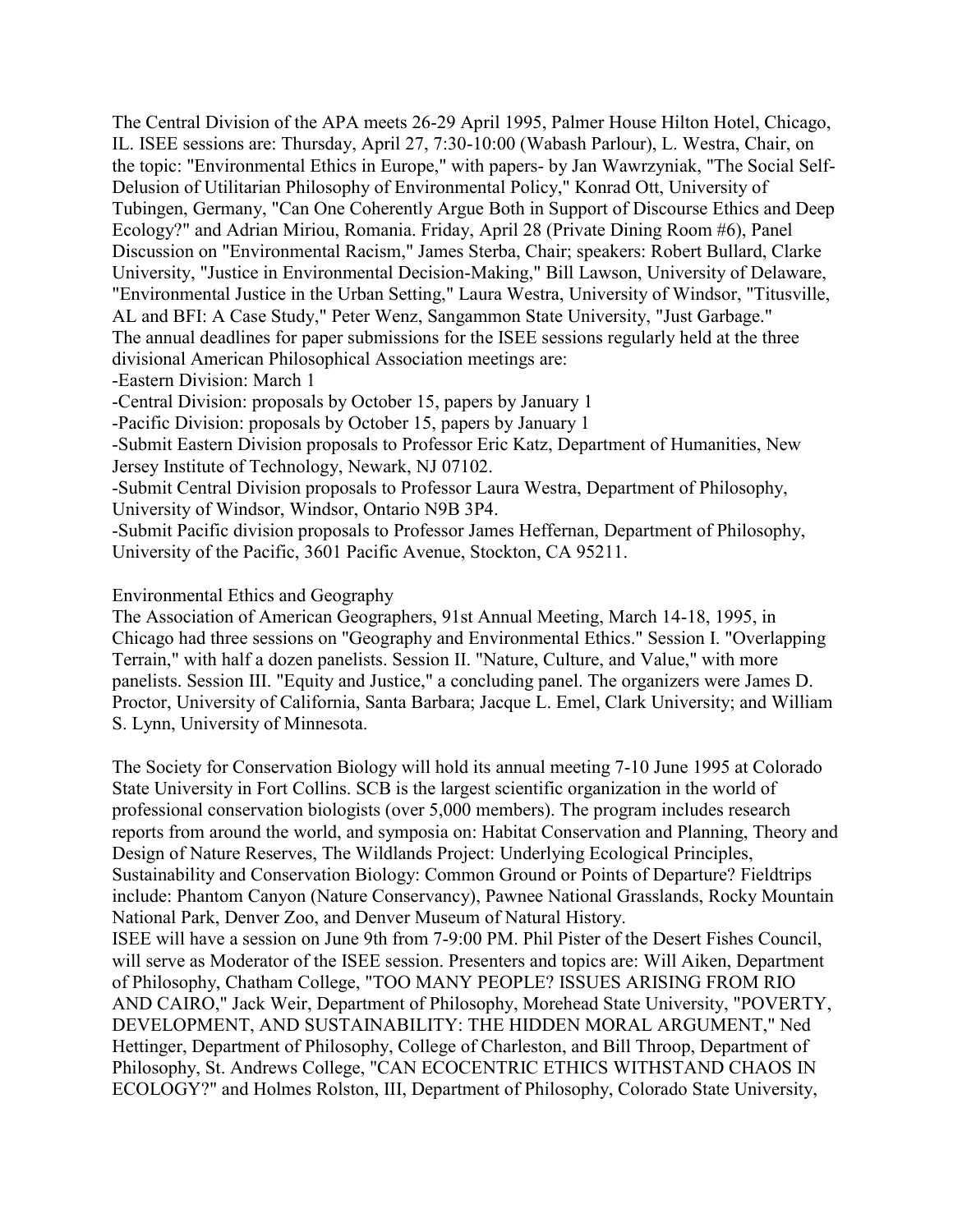"WINNING AND LOSING IN ENVIRONMENTAL ETHICS." For general information, contact: Rick Knight, Dept. of Fishery and Wildlife Biology, Colorado State University, Fort Collins, CO 80523, Tel. 970-491-6714 (note the new Area Code for most of Colorado); or Jack Weir, UPO 662, Morehead State University, Morehead, KY 40351, Tel. 606-784-0046, Email j.weir@msuacad.morehead-st.edu.

The Eighth Annual Animal Rights Symposium will be held 23-25 June 1995 in Washington, DC. The symposium is sponsored by the National Alliance for Animals, and invited speakers include: Peter Singer, Ingrid Newkirk, Cleveland Amory, Zoe Weil, Alex Pacheco, Carol Adams, Priscilla Feral, Steve Wise, Roger and Debbie Fouts, Marjorie Spiegel, Peter Gerard, Lawarence and Susan Finsen, Jane Goodall, Wayne Pacelle, Holly Hazard, Neal Barnard, Don Barnes, Howard Lyman, Kim Sturla, and Michael Fox. For information, contact National Alliance for Animals, P.O.Box 77591, Washington, DC 20013-7591; Tel. (703)837-1203; Fax (703)837- 1452.

The Institute for Social Ecology will hold several workshops and courses throughout the spring and summer in Plainfield, Vermont. Workshops/courses include: Community Development, Global and Local Health, Lessons from Ladhak: "Counter Development," Agriculture and Food Systems, Appropriate Technology, Reconstructive Anthropology, Feminism and Ecology, Anarchist Education, Ecology and Spiritual Renewal, Biological Agriculture, Cooperatives and Ecological Democracy, Environmental Racism, Ecological Activism, Radical Democracy and Our Future, and more. Faculty includes: Margot Adler, Janet Biehl, Murray Bookchin, Helen Norberg-Hodge, Daniel Chodorkoff, Dave Dellinger, Chaia Heller, Isola Kokumo, Susan Meeker-Lowry, Beverly Naidus, Brian Tokar, and others. In conjunction with Goddard College, the Institute offers an MA degree in Social Ecology (36 credit hours). The Institute has applied to the Vermont Department of Higher Education for authority to grant PhD degrees in Social Ecology with concentrations in philosophy, anthropology, education, social theory, and individually designed programs. Admission is highly selective, and applicants must have a faculty sponsor. The Institute publishes a bi-annual newsletter and sponsors the scholarly journal, Society and Nature, edited by Takis Fotopoulos. For additional information, contact: Claudia B. Maas, Associate Director, Institute for Social Ecology, P.O. Box 89, Plainfield, VT 05667 USA, Tel. 802-454-8493.

The Kennedy Institute for Ethics, Georgetown University, Washington, DC, is offering a course on "Ethical Issues of Animal Research" from 24-29 June 1995. Speakers include: Tom Beauchamp, Carl Cohen (provisional), R. G. Frey, Tom Regan, Robert Veatch, John P. Gluck, Josina Makau, David B. Morton, Joanne Zurlo, Rebecca Dresser, and Edmund D. Pellagrino. Registration is \$500. Contact: Moheba Hanif, Course Coordinator, Kennedy Institute of Ethics, Georgetown University, Washington, DC 20057 USA; Tel. 202-687-6833; Fax 202-687-6770.

Schumacher College, Dartington, Devon, United Kingdom, will offer three summer courses in environmental philosophy: "Deep Ecology," May 7-27, will be taught by Arne Naess, Stephan Harding, Per Ingvar Haukeland, and Harold Glasser; "Gaia Theory," June 4-24, will be taught by Lee Klinger and Stephan Harding; and "Ecology and Sustainability in the New World Order," July 3-20, will be taught by Vandana Shiva. The courses are available for Masters Level Credits to those with a first degree or equivalent work experience. The cost is £900, £900, and £850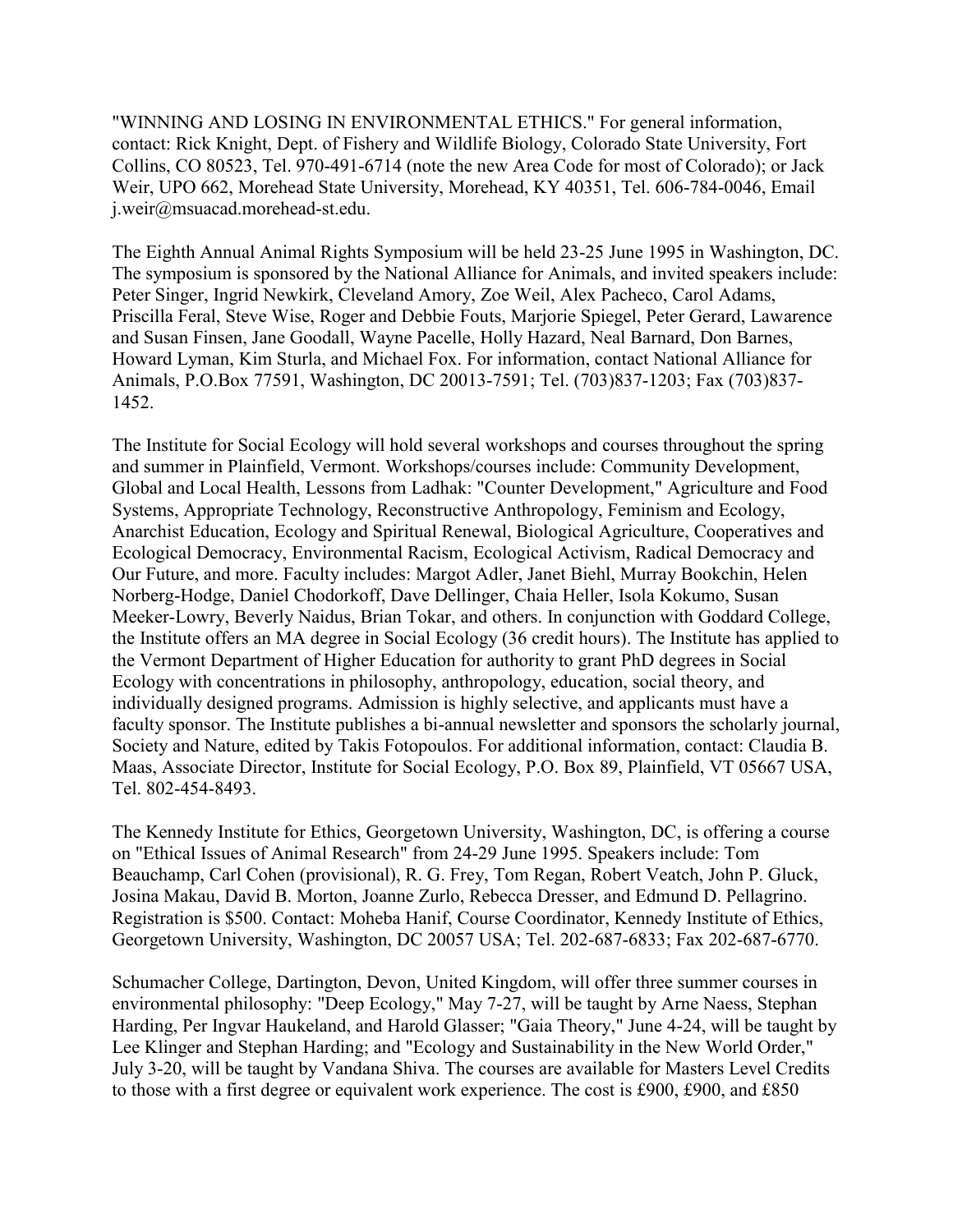respectively. For information, contact: Course Administrator, Schumacher College, The Old Postern, Dartington, Devon TQ9 6EA, UK; Tel. (44) 1803 865934; Fax (44) 1803 866899.

A conference on forest ecology was held at Eastern Kentucky University, Richmond, on 31 March and 1 April. Speakers included Wendell Berry, Eugene C. Hargrove, and Kristin Shrader-Frechette.

A conference on The Artist in Cultural and Environmental Context will be held April 26-28 at Salisbury State University. Invited speakers include Roderick Nash (author of Wilderness and the American Mind), Kay Walkingstick (Professor of Art, Cornell University), Karim Alrawi (Egyptian playwright). For more information, contact: Andrew Hepburn, Dept. of Communication Arts, Salisbury State University, Salisbury, MD 21801-6860; Tel. 410-543- 6233; Fax 410-548-3002.

A conference on Environmental Ethics and the Global Marketplace will be held 27-29 April 1995 at the University of Georgia. Speakers include Baird Callicott, Professor of Philosophy, University of Wisconsin, Stevens Point, Andrew Young, Law Companies, Inc., and Mark Sagoff, University of Maryland and ISEE President. Registration is \$175. For information, contact: Margaret Caufield, Conference Coordinator, Georgia Center for Continuing Education, University of Georgia, Athens, GA 30602-3603, Tel 706-542-1585, Fax 706-542-6596, Email mcaufield@gacsrv.gactr.uga.edu

Call for Papers: The Cambridge Quarterly of Healthcare Ethics has begun a section called "Global Bioethics," and the journal is interested in receiving papers. Bioethics and environmental ethics blossomed in the 1970s, but the disciplines developed largely independent of each other. As environmental crises deepen and the need for health care reform increases, it is essential that the interrelationship of the two be explored and the gap bridged. Possible topics include: explorations of human health and welfare, resource use, technology, justice, environmental ethics, and the place of humans in nature. This is the official journal of the International Bioethics Institute. To join an E-mail discussion group on "Environmental Bioethics," send your name and Email address to Andrew Jameton: ajameton@unmcvm.unmc.edu. Submit manuscripts to: Andrew Jameton, Department of Preventive and Societal Medicine, University of Nebraska Medical Center, 600 S. 42nd St., Omaha, NE 68198-4350 USA; Tel. 402-559-4680; Fax 402-559-7259.

An entire issue of the journal The American Sociologist (Vol. 25, no. 1, Spring 1994) has been devoted to "Natural Resources and the Environment and Sociology." Articles in the issue are: Dunlap, Riley E., and William R. Catton, Jr., "Struggling with Human Exemptionalism: The Rise, Decline, and Revitalization of Enviromental Sociology," pp. 5-30; Weingerg, Adam S., "Environmental Sociology and the Environmental Movement: Towards a Theory of Pragmatic Relationships of Critical Inquiry," pp. 31-57; Lutzenhiser, Loren, "Sociology, Energy and Interdisciplinary Environmental Science," pp. 58-79; and Weigert, Andrew J., "Lawns of Weeds: Status in Opposition to Life," pp. 80-96.

Call for Papers: The Interdisciplinary Research Network on the Environment and Society (IRNES) will host its 4th annual conference at the University of Keele, Staffordshire, ST5 5BG,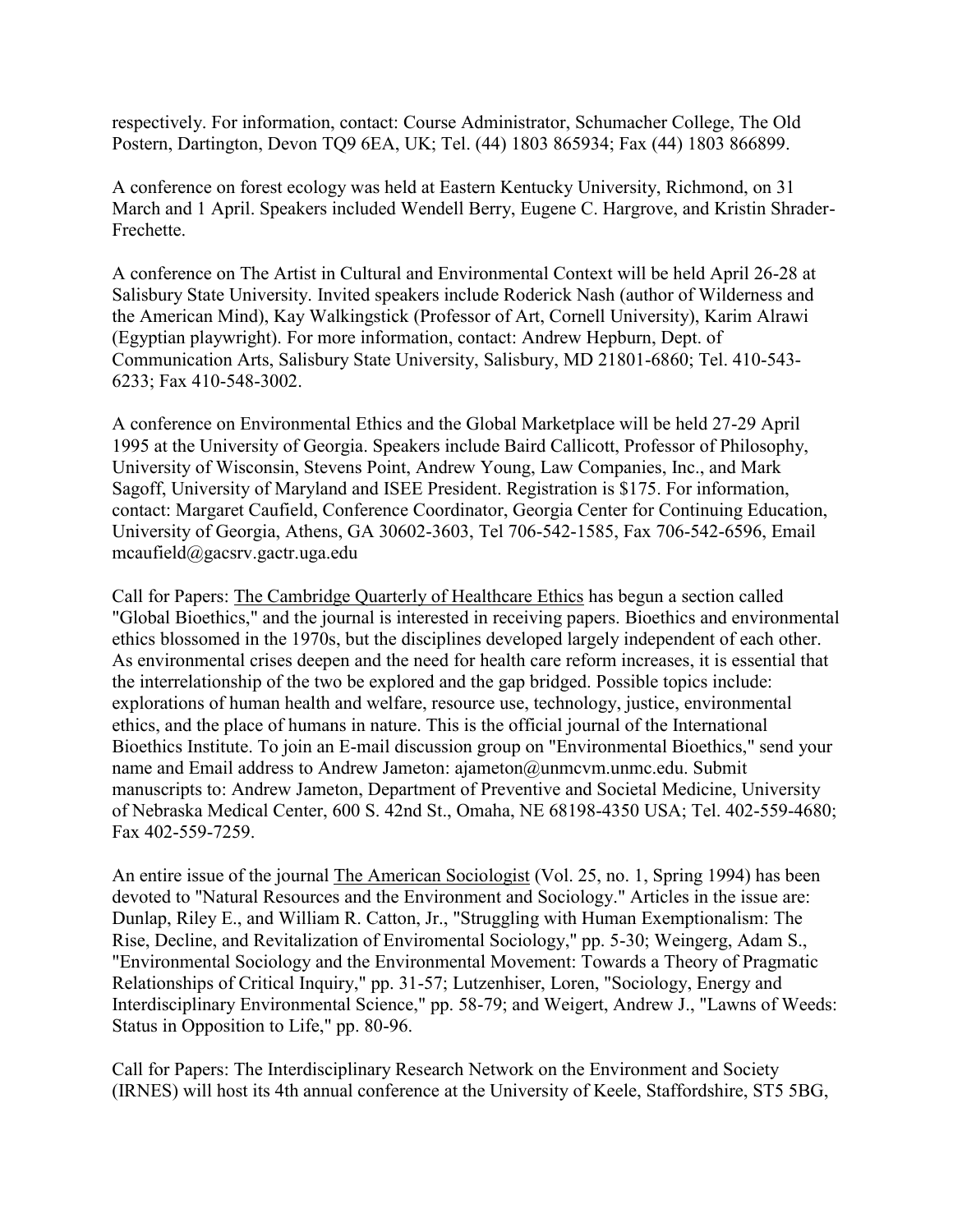UK. Themes include, Women and the Environment, Popular Protest and Environmental Change, Ecology: Connecting the Natural and Social Sciences, Environmental Policy After Rio, Sustainable Development and the Global Economy, Environment and Health. Papers are invited on these and any topic on the relationship between environment and society. Contact: John Barry, Dept. of Politics, University of Keele, Keele, Staffs., ST5 5BG, Email poa19@cc.keele.ac.uk.

Robin Attfield (University of Wales, Cardiff) recently spoke on "Technology, Ethics, and the Environment" at the International Conference on Ethics and Environment, organized by the Institute for Policy Research (IKD) and UNESCO at the Pan Pacific Hotel, Kuala Lumpar, 13-16 January 1995. The conference was officially opened by the Malaysian Government Minister of Youth and Sports, and received a message of support from the Deputy Prime Minster. A principal organizer was Dr. Azizan Haji Baharuddin (University of Malaya and Institute for Policy Research). The conference included the launch of Environment and Development: Ethical and Educational Considerations, edited by Dr. Azizan, and published by the Institute for Policy Research (Insistut Kajian Dasar), Kuala Lumpar (ISBN 983-884-035-1), including papers by Alastair S. Gunn, Padmasiri de Silva and Robin Attfield.

Other speakers included Professor Jim Dator (University of Hawaii), "Coming Ready or Not: The World We Are Leaving Future Generations"; Dr. Sharon Beder (University of Wollongong), "Economy and Environment: Competitors or Partners"; Robert Ferguson (Metropolitan Works Dept., Canada), "Environmental Ethics, Business and Politics"; Professor Alastair S. Gunn (University of Waikato), "Ethics and Technology: Managing the Human-Made Environment"; Professor Kriton Curi (University of Bogacizi, Istanbul), "Man-Made Environmental Deterioration and Ethics"; Dr. Padmasiri de Silva (Sri Lanka and Monash University, Melbourne), "Ethics and Paradigms of Economic Growth"; Dr. Ghafoor Ghaznawi (Egypt and UNESCO), "Environmental Ethics: Overview and Perspectives"; Dr. Saadia Chisti (Centre for Human Ecology, Pakistan, and Cross Cultural Unit for Women's Studies, Oxford), "Literacy and Rural Conservation"; and others. Most notable, perhaps, was the address of Professor Mohd. Kamal Hassan (Deputy Rector, International Islamic University, Malaysia), "World-View Orientation and Ethics: A Muslim Perspective", who explained how the Koran requires respect for and stewardship of nature, and also a proper treatment by employers of their workforce. In a subsequent visit to Melbourne, Attfield had conversations with Freya Matthews, Janna Thompson and Robert Young (La Trobe University) and with Robyn Eckersley and Peter Singer (Monash University). Standing as a Green candidate at an election in Victoria, Professor Singer recently attained 29% of the votes cast and is considering standing for the Victoria Senate.

The School for Field Studies offers semester and summer environmental field studies programs. Wildlife management studies in Kenya. Marine resource studies in the Carribean. Coastal studies in Pacific Northwest Canada. Island management studies in Palau. Sustainable development studies in Costa Rica. Rainforest studies in Australia. About \$2,500-3,000 for summer programs; \$11,000 for semester programs, plus transportation. 16 Broadway, Beverly, MA 01915-4499. Phone 508/927-7777. Fax 508/927-5127.

The Oxford Centre for the Environment, Ethics and Society (OCEES), at Mansfield College, Oxford University, is holding a series of Head-to-Head Debates during the spring 1995, which include: "The Politics of Environmentalism" (16 February 1995), Martin Lewis (University of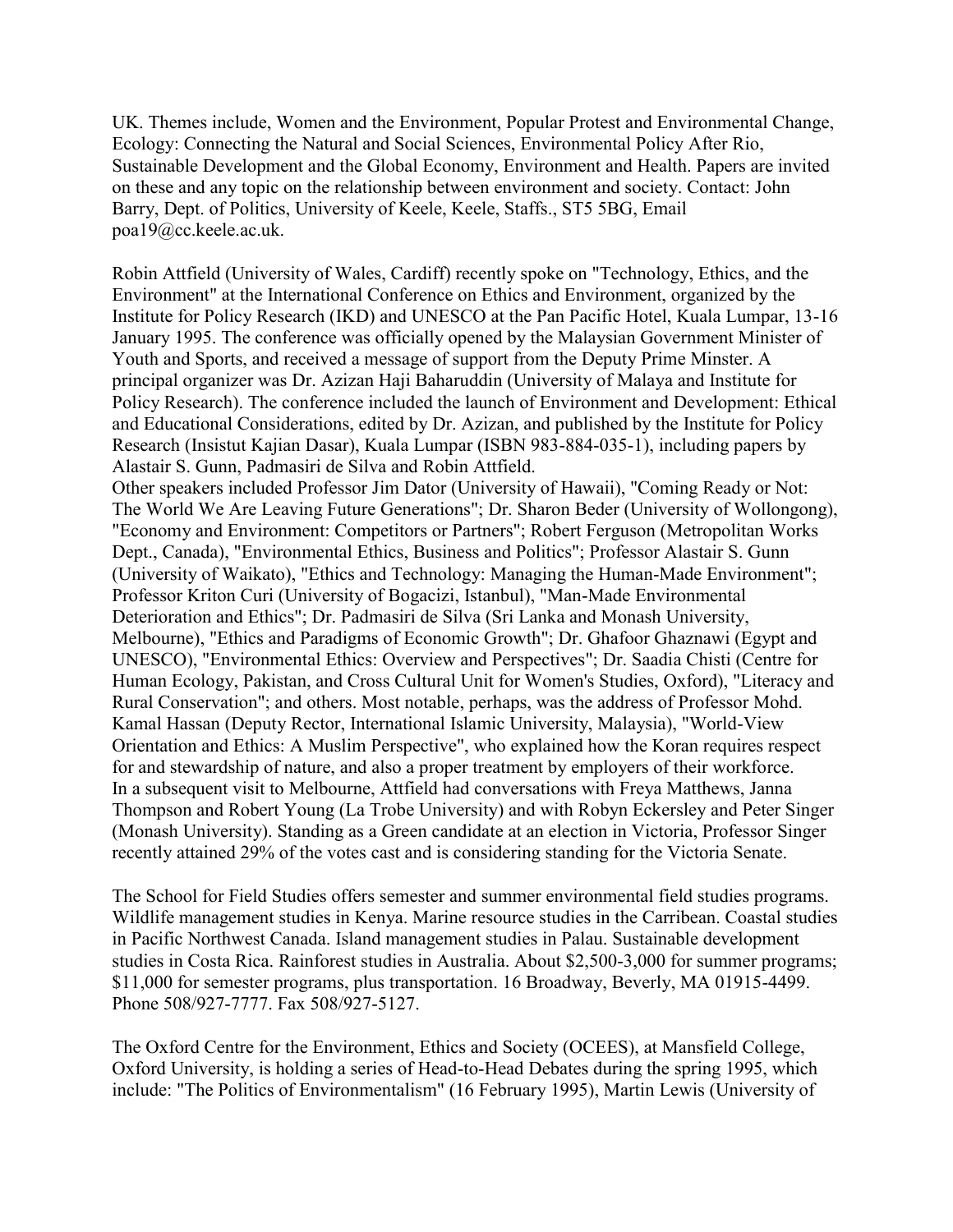Wisconsin) vs. Vandana Shiva (Director of the Research Foundation for Science, Technology and Natural Resource Policy, India), Chair: Professor Andrew Dobson (University of Keele). "Ecocentrism versus Anthropocentrism" (2 March 1995), Tim Ingold (University of Manchester) vs. J. Baird Callicott (University of Wisconsin, Stevens Point), Chair: Mary Midgley (formerly of University of Newcastle). "Economic Valuation of the Environment" (March 1995), Wilfred Beckerman (Emeritus Fellow of Balliol College, Oxford) vs. Michael Jacobs (University of Lancaster), Chair: Dieter Helm (Fellow of New College, Oxford). "Free-Trade and the Environment" (27 April 1995), Herman Daly (University of Maryland) vs. Frances Cairncross (The Economist), Chair: James Cameron (Foundation for International Environmental Law and Development).

The journal Studies in Interreligious Dialogue will publish in May 1995 an article relevant to environmental ethics entitled "Beyond Praise of `The Declaration of the Parliament of World Religions.'" This Declaration was signed in Chicago in 1993 by many representatives of religious traditions and institutions. While the declaration often mentions "environmental concerns," it suffers from the major shortcoming of being overwhelmingly anthropocentric. The article analyzes the language and reasoning of the declaration for the purpose of showing the manner in which anthropocentrism pervades the thinking of the drafters of this document, and the article also argues that the current draft ignores many of the resources in the world's religious traditions that are sensitive to other animals, species, and the nonhuman world in general. The article concludes that the Declaration threatens to perpetuate the standard views that (1) only humans really count, and (b) one is "environmentally concerned" if one cares only about the environment of humans but not that of other animals. The article ends with a suggestion that amendment is the only route for correcting the imbalance in the current draft of the Declaration. (Contributed by Paul Waldau, Christ Church, University of Oxford)

An environmental ethics course is being taught at Oxford University this term. Roger Crisp is the organizing figure, and he has invited seven scholars to present papers, including Dale Jamieson, Bernard Willliams, the animal rights theologian Andrew Linzey, the American philosopher Brian Klug, and Paul Waldau, who will speak on "Environmental Ethics and the Problem of the Individual." A complete list of speakers and topics will be in the next ISEE Newsletter. (Thanks to Paul Waldau, Christ Church, University of Oxford for this information.)

The 6th Annual National Conference on Ethics in America met 22-24 February 1995 in Long Beach, CA. The conference was devoted to business ethics, and included were breakout sessions, interactive workshops, and "Nationally Known Guest Speakers." Few philosophically trained ethicists were present. Philosophers present were Ronald Duska (representing the Society for Business Ethics) and Laura Westra (representing ISEE), both in a session on "Ethics Newsletters ," a small concurrent session intended to describe how to start a Newsletter and what purposes it could serve. Most of those in the session were producing internal newsletters for a company, mainly to provide some information about the existence of an "ethics officer" in each enterprise, to whom one could "blow the whistle" without repercussions. As ISEE's Newsletter and that from the Society for Business Ethics are quite different in aim and content, the session did not appear to be as cohesive as the organizers had hoped.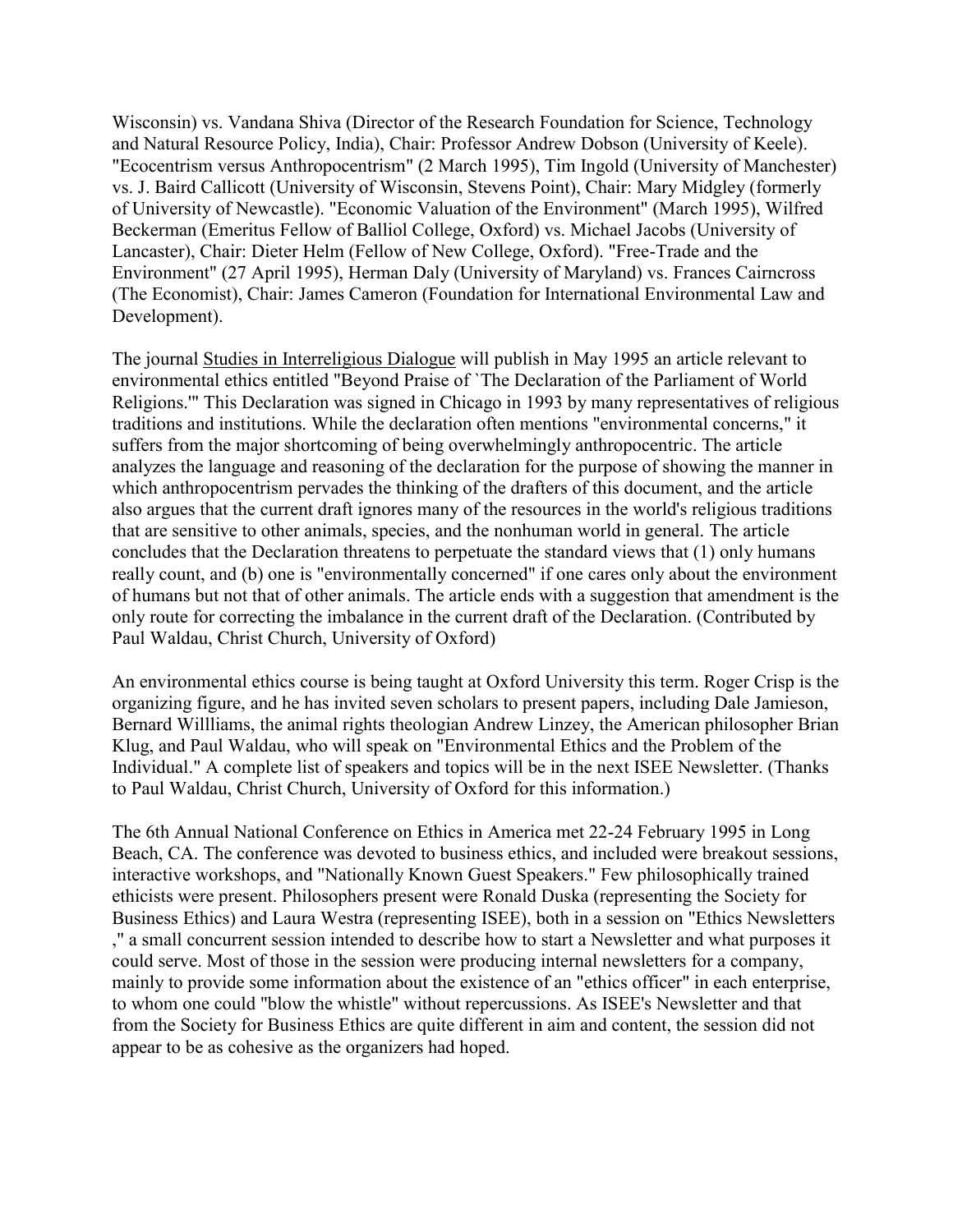The 4th International Conference on Aquatic Ecosystem Health will meet 14-18 May 1995 at the University of Coimbra, Coimbra, Portugal. On May 17th a session will be devoted to "Society, Ethics, and Ecosystem Health ," and L. Westra will present a paper on "The Ethics of Integrity: Health, Sustainability and the Fish Wars." A plenary session will be devoted to environmental ethics.

From 25-28 May 1995, a conference will be held on "Surviving Globalization: Economic, Social and Environmental Dimensions Conference." It is being organized by the Westminster Institute for Ethics and Human Values, Faculty of Law, University of Western Ontario, London, Ontario. Speakers on the topic of "International Environmental Justice" will include M.P. Marchak (University of British Columbia), Peter Penz (Faculty of Environmental Studies, York University), John Robinson (University of British Columbia), and Laura Westra (University of Windsor).

ISEE will meet in conjunction with the American Institute for Biological Sciences (AIBS) in San Diego, CA, 6-10 August 1995. ISEE's session is entitled"Science and Ethics," and speakers and topics are: Charles R. Malone (Environmental Scientist with the Nuclear Waste Project Office [NV]),"Ecology, Ethics and Professional Environmental Practice: A Case Study"; Larry Stowell (Plant Pathology) and W. D. Gelenter (Entomology),"Ethical Challenges Faced by Professionals in Modern Agriculture"; Laura Westra (University of Windsor), "The Ethics of Integrity and the Canadian Fish Wars." George Sessions and Cory Briggs will also speak, titles to be announced. (Thanks to Laura Westra for organizing and chairing this meeting.)

Call for Papers Extended: A conference on Environmental Ethics, Philosophy of Ecology and Bioethics, will be held 26-29 August 1995 in Cortona, Italy. The meeting is co-organized by Laura Westra, the IREE Institute in Ottawa, Ontario, Global Bioethics, and the Faculty of Economics, University of Siena. About sixty participants are expected, about twenty from Italy. The non-Italian participants include speakers from Canada, the U.S., Russia, Finland, Switzerland, England, and Japan. The deadline for submissions has been extended to 1 June 1995. If interested, please contact Laura Westra (address below) or at 10 Lynch Rd., Willowdale, Ontario, M2J 2V5, Canada; Fax 905-738-4421.

The Ometeca Institute presents Working Conference IV on the Relations Between Humanities and Science, at Rutgers University, 24-28 July 1996. Three copies of complete papers are due 15 November 1995. Conference languages include Spanish and Portuguese, as well as English. Topics include "Theoretical Aspects of the Relationship Between Science and the Humanities ," "Ecocentrism: the New Paradigm?" "Science, Aboriginal Cultures, and the Role of `Story,' " and many others. For a brochure and further information, write: The Ometeca Institute, P. O. Box 38, New Brunswick, NJ, 08903-0038 USA, Fax 908-932-6916, or Dr. James Anderson, Communications, Information and Library Studies, Rutgers University, 4 Huntington St., Room 316, New Brunswick, NJ, 08901-1071, USA, Fax 908-932-6916.

The First World Conference of Business, Economics and Ethics will be held 25-28 July 1996 in Tokyo, Japan. Topics include: Ethics and International Business, Specific Challenges for Business Ethics in Developing Countries, and Practical and Theoretical Relevance of Religious Traditions. Papers in triplicate are due by 15 December 1995. Notification of acceptance will be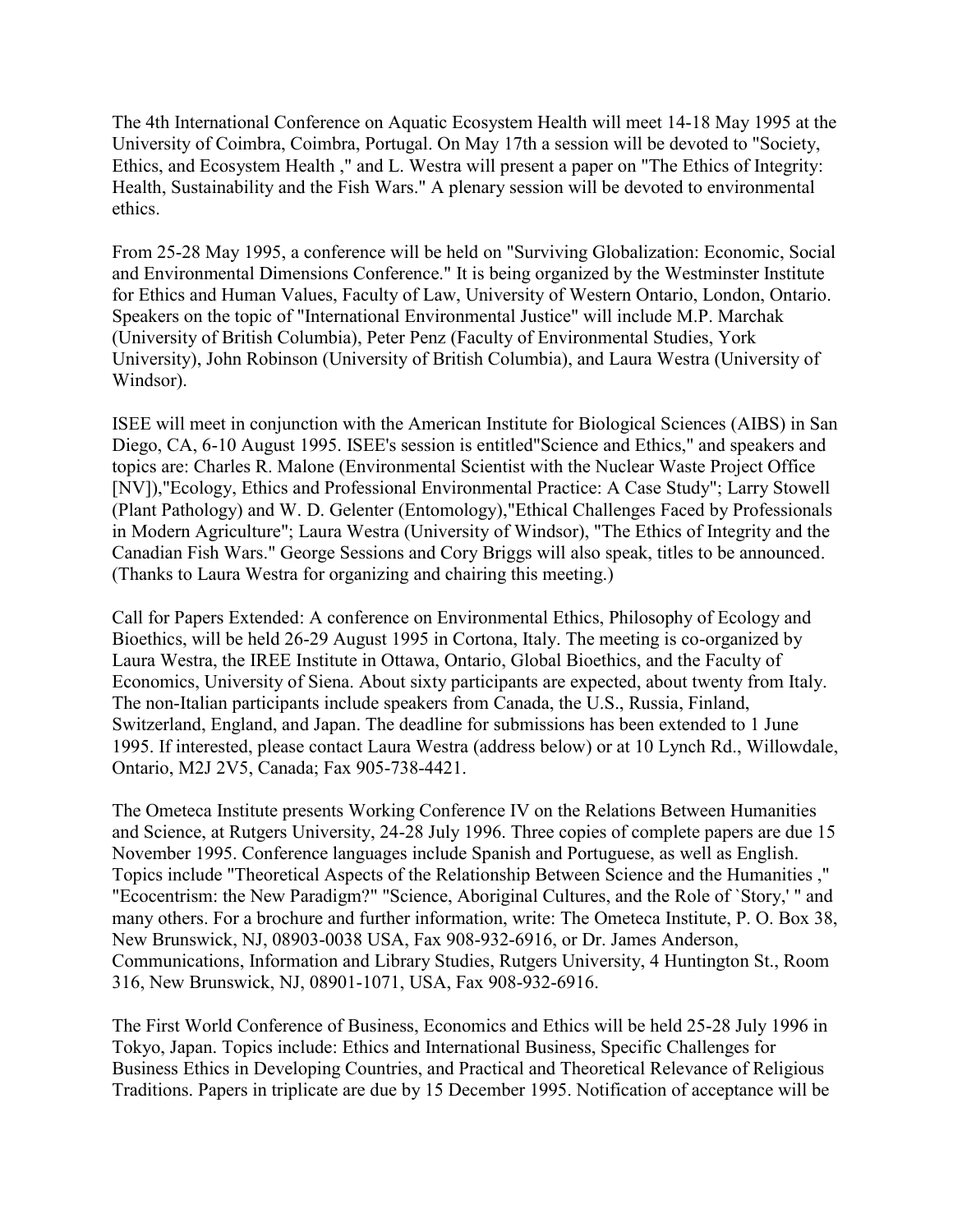1 March 1996. For papers and additional information, contact Prof. Georges Enderle, University of Notre Dame, College of Business Administration, Notre Dame, IN, 46556 USA, Fax 219-631- 5255.

Jame Schaefer recently completed a Ph.D. dissertation, Ethical Implications of Applying Aquinas' Notions of the Unity and Diversity of Creation to Human Functioning in Ecosystems, at Marquette University. Aquinas' ideas about the need for a diversity among creatures and how they interact to form a unity have affinity with some ecologists' perception of the makeup and functioning of ecosystems. There is an orderly and hierarchically structured dynamic whole. All creatures, including humans, are both interconnected and related to God as their creator, sustainer, and ultimate end. They are good and ought to be valued for the roles they play; ecosystems are sacramental signs of God's presence; humans ought to use creation virtuously; the misuse of ecosystems is sinful and from this humans need to be redeemed. Aquinas can help Roman Catholics in their search for an environmental ethic. Michael Duffey was the thesis director. Jame Schaefer, 3741 Koehler Drive, Sheboygan, WI 53083.

Conference Report: "Environmental Perspectives," University of Manchester, England, 21 October 1994. A multidisciplinary array of UK environmental thinkers participated in this conference, which was organized by Keekok Lee of Manchester's Centre for Philosophy and the Environment (which is supported by the University's Research Fund and the Society for Applied Philosophy). Tim Ingold spoke on the different interpretations of "environment" in anthropology, particularly, the old "man in the environment" and the relational perspective in deep ecology. The latter was the theme of John O'Neill's paper. Rejecting environmentalist criticisms of the epistemic subject-object dichotomy, O'Neill concentrated on possibilities within the traditional framework. The geographer I. G. Simmons argued that the impact of probabilistic revolution in natural science has caused difficulties of historical explanation regarding attitudes toward the natural world. Sir Crispin Tickell espoused reformism and a value-centered approach to education, and Ted Benton canvassed radical green politics and argued that the social status quo is not sustainable.

The Center for Bioregional Studies and Conflict Resolution has been established. Co-directors are Drs. John K. Gamman and Michael V. McGinnis. The Center hopes to develop a bioregional theory of transition and practice, and associates have published cultural and ecological studies in ethics, place-oriented behavior, ecosystem administration, and environmental dispute resolution (EDR). For more information, contact: Michael V. McGinnis, 7602 Hollister Ave, Suite 202, Goleta, CA 93117.

Michael V. McGinnis announces three articles: "Collective Bads: The Case of Low-level Radioactive Waste Compacts," Natural Resource Journal 34, no. 3 (July 1994), 25 pp.; "On the Verge of Collapse: The Columbia River System, Wild Salmon and the Northwest Power Planning Council," Natural Resource Journal 35, no. 1, 42 pp.; and "The Politics of Restoring Versus Restocking Wild Salmon in the Columbia River," Restoration Ecology 2, no. 3, 7 pp. (On restoring the Columbia River, see Peter List's discussion in the Issues section of this Newsletter.)

Prof. Adrian Miroiu, Dean of the Philosophy Faculty at Bucharest University, Romania, is visiting scholar in the Philosophy Department at Cornell University for the 1994-95 academic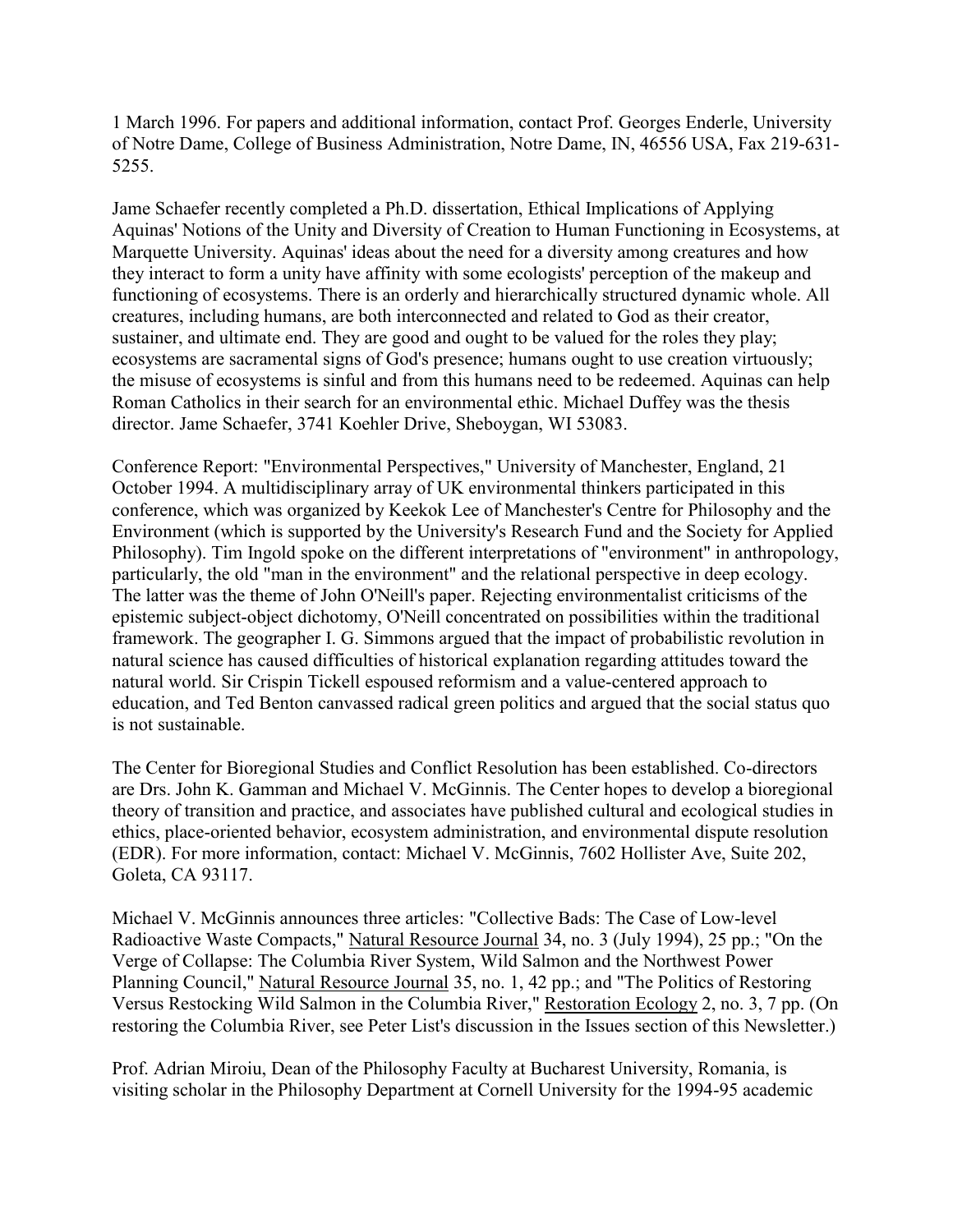year. He is doing research in environmental ethics and will give a course on it next year at Bucharest University. Prof. Miroiu may be reached at 218 Goldwin Smith Hall, Cornell University, Ithaca, NY 14853-3201.

The First International Future Generations Forum was held in Kyoto, Japan, 22-27 November 1994. The conference was organized by the Kyoto Forum and Future Generations Alliance Foundation. Some fifty academics and activists from universities, United Nations programs, the Centre for Our Common Future, and other organizations were present. Major issues emerging were anthropocentricity and the disparity between North-South and present-future generations. Philosophers contributing papers were Per Ariansen (Norway), Norman Care (U.S.), Ernest Partridge (U.S.), Christopher Stone (U.S.), and Keekok Lee (UK).

Providence College wishes to announce its Environmental Studies Program. The program's Director is Laura L. Landen, PhD, Associate Professor of Philosophy. For more information, contact Prof. Landen, Providence College, Providence, RI 02918-0001 USA; Tel. 401-865-2255; Fax 401-865-1222; Email: llanden@providence.edu.

Finn Arler is a good contact in Denmark for environmental ethics. He is organizing a workshop on environmental ethics at a Nordic Philosophy Symposium in August, on "Nature and Lifeworld," at which Robin Attfield is a speaker, and he has research in progress on man and nature at a research center in Odense. Address: Department of Philosophy, University of Aarhus, Bygning 328, DK 8000 Aarhus C, Denmark. Phone: 45 8942-1111. Fax: 86 19 16 99. Ethics, Environment, and Agricultural Quarantine: Walter A. Pokines, Jr. is pursuing a Ph.D. dissertation in this area with the Union Institute, and invites correspondence. He is a senior quarantine officer for the U.S. Department of Agriculture, 7845 South County Road, Tipp City, Ohio 45371.

"Presbyterians for Restoring Creation" is a new organization for Presbyterians who are concerned about the ecological crisis. Materials, network contacts, ideas for local churches, support for eco-justice concerns. Contact: Membership Secretary, P. O. Box 2146, Boone, NC 28607. Phone 704/262-3881.

A new journal, Environment and History, specializing in environmental history, is based in the U.K. Papers are invited. Contact Richard H. Grove, Global Environmental History Unit, Department of History and Philosophy of Science, University of Cambridge, Free School Lane, Cambridge CB2 3RH, UK. Fax 44 1223-332333.

Call for Papers: Dialogue and Humanism: The Universalist Journal, published in English by Warsaw University, Poland, plans a special issue on "Nature & Humanism." Papers are invited on environmentally related issues from a broad philosophical and cultural context. Send papers to guest editor Teresa Kwiatkowska, Universidad Autonoma Metropolitana Iztapalapa, Departamento de Filosofia, Av. Michoacan y Purisima, 09340, Mexico D.F., Mexico, by May 30, 1995.

Jack Weir is co-editor of the ISEE Newsletter, and Holmes Rolston continues as co-editor as well. Jack is the producing editor, and items should preferentially be sent to him. Send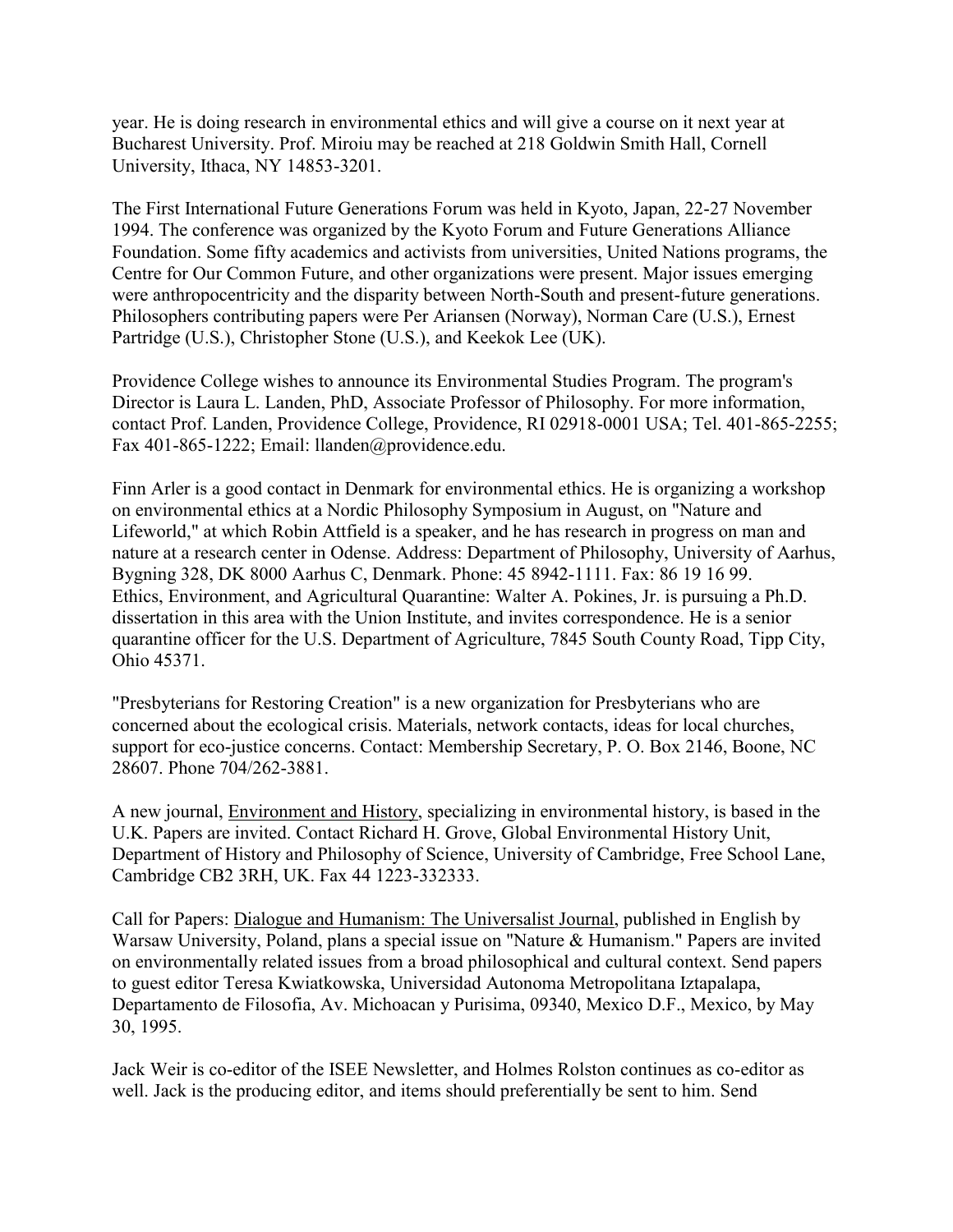information for the Newsletter to Jack via Email where possible since this saves re-typing: j.weir@msuacad.morehead-st.edu (Note the hyphen!)

or

iseenewsletter@msuacad.morehead-st.edu

Postal address: Jack Weir, Dept. of Philosophy, UPO 662, Morehead State University, Morehead, Kentucky 40351-1689 USA. Phone: 606-784-0046 (Home Office, Voice Mail); 606- 783-2785 (Campus Office, Voice Mail); 606-783-2185 (Secretary, Dept. of English, Foreign Languages and Philosophy); Fax 606-783-2678 (include Weir's name on the Fax).

Robert Elliot is the contact person for Australia and New Zealand. Send membership forms and dues in amount \$15.00 Australian (\$7.50 for students) to him. Address: Department of Philosophy, University of New England, Armidale, NSW, 2351, Australia. Phone: 61 (country code) (0)67 732657 (direct line). (0)67 732896 (Dept. office). Fax 61 (country code) (0)67 733317. E-mail: relliot@metz.une.edu.au

Wouter Achterberg is the contact person for the United Kingdom and Europe (For Eastern Europe and the former Soviet Union, see below.) Those in Western Europe and the Mediterranean should send their dues to him  $(E 6.50)$ , or the equivalent of \$10 US) at the Faculty of Philosophy, University of Amsterdam, Nieuwe Doelenstraat 15, 1012 CP Amsterdam, Netherlands. He reports that it is difficult to cash checks in this amount without losing a substantial part of the value of the check and encourages sending bank notes and cash directly to him, as it is reasonably safe. Contact him if in doubt what currencies he can accept. Fax: 31 (country code) 20 (city code) 5254503. Phone: 31-20-5254530.

Jan Wawrzyniak is the contact person for Eastern Europe and the former Soviet Union. He is on the faculty in the Department of Philosophy at Adam Mickiewicz University of Poznan, Poland. Because of the fluid economic situation in Eastern Europe, members and others should contact him regarding the amount of dues and the method of payment. He also requests that persons in Eastern Europe send him information relevant to a regional newsletter attachment to this newsletter. Business address: Institut Filozofii, Adam Mickiewicz University, 60-569 Poznan, Szamarzewskiego 91c, Poland. Phone: 48 (country code) 61 (city code) 46461, ext. 288, 280. Fax: 48 (country code) 61 (city code) 535535. Home address: 60-592 Poznan, Szafirowa 7, Poland. Phone 48-61-417275. Checks can be sent to his home with more security.

Professor Johan P. Hattingh, Department of Philosophy, University of Stellenbosch, 7600 Stellenbosch, South Africa, is the ISEE contact for Africa. Contact him with regard to membership and dues payable, again the approximate equivalent of \$US 10, but with appropriate adjustment for currency differentials and purchasing power. Hattingh heads the Unit for Environmental Ethics at Stellenbosch. Phone: 27 (country code) 21 (city code) 808-2058 (office), 808-2418 (secretary); 887-9025 (home); Fax: 886-4343. E-mail jph2@maties.sun.ac.za

Professor Yu Mouchang, Institute of Philosophy, Chinese Academy of Social Sciences, Beijing 100732, P. R. China, is the contact person in mainland China.

Annual membership dues for ISEE are US \$15 per year in 1995 in the United States and Canadian \$20 in Canada. Dues overseas remain unchanged (£ 6.50, or the equivalent, or about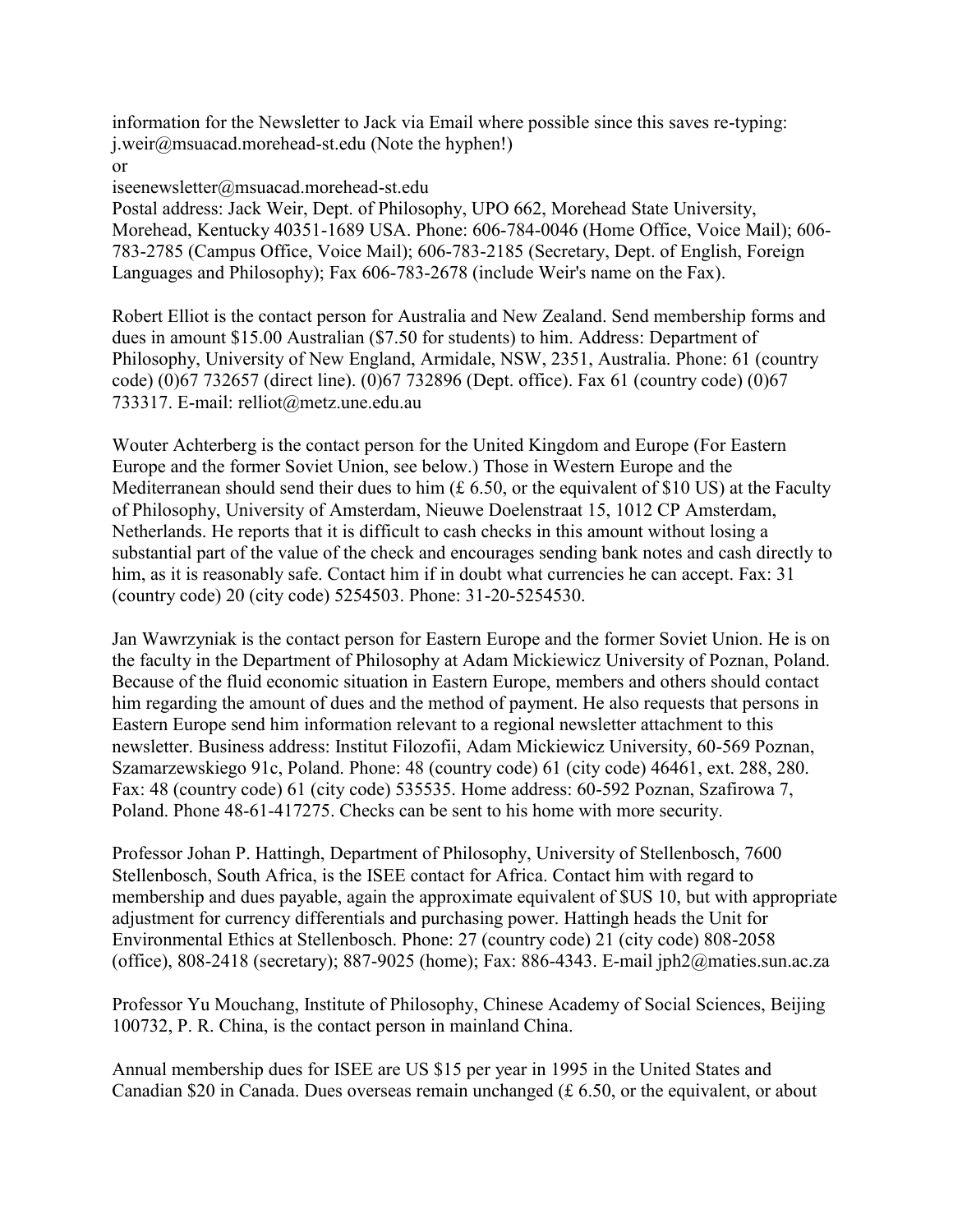US \$10), both in Australia and in Europe. Students are half price. If you've not done so, please send in your dues now, to L. Westra (address below).

# **ISEE Newsletters on Internet**

Back issues of the ISEE Newsletters are available, 24 hours a day, from anywhere in the world, if you have access to the educational network. There is a new gopher address and menu procedure for getting the ISEE Newsletter on internet.

At your local telnet prompt, enter: gopher infoserv.morehead-st.edu (Note that this is different from the previous address.) You will get a welcome screen with seven choices. Take: 7. Search MSU Gopher Server Using Jughead.

You will get a window screen asking for words to search for. Enter: Words to search for: International Society for Environmental Ethics

You will get a screen with this as the option. Enter.

You will get a screen:

- 1. About the ISEE Newsletter
- 2. 1990 Issues/
- 3. 1991 Issues/
- 4. 1992 Issues/
- 5. 1993 Issues/
- 6. 1994 Issues/

Continue and retrieve the issues you desire. Find the newsletter(s) you wish, either read on screen, or, better, at any point after the file has been retrieved and is on screen, e-mail it to yourself. When you take q to Quit, you will be given a menu opportunity to mail the entire file (this issue of the newsletter) to your e-mail address. Download this to a disk on your local computer. You can retrieve it into WordPerfect or whatever wordprocessing software you wish.

#### Master Environmental Ethics Bibliography

The Master Bibliography in Environmental Ethics is available with the completed 1994 update. This bibliography contains all the bibliographic entries from the Newsletter of the society, volumes 1(1990) - 5(1994), all the articles and abstracts from the journal Environmental Ethics, volumes 1(1979) - 16(1994), all the articles and abstracts from the journal Environmental Values, volumes 1(1992) -3(1994), and the other bibliographies. It is available in either WordPerfect 5.1 (DOS format) or in Macintosh format (also WordPerfect). The bibliography is in two halves, A-L and M-Z. One way to use it is simply to print out each half, take it to Kinko's, have it spiral bound, label the covers, and you instantly have as full a reference base as otherwise exists in print. Another way to use it is to search through it and copy out the various entries in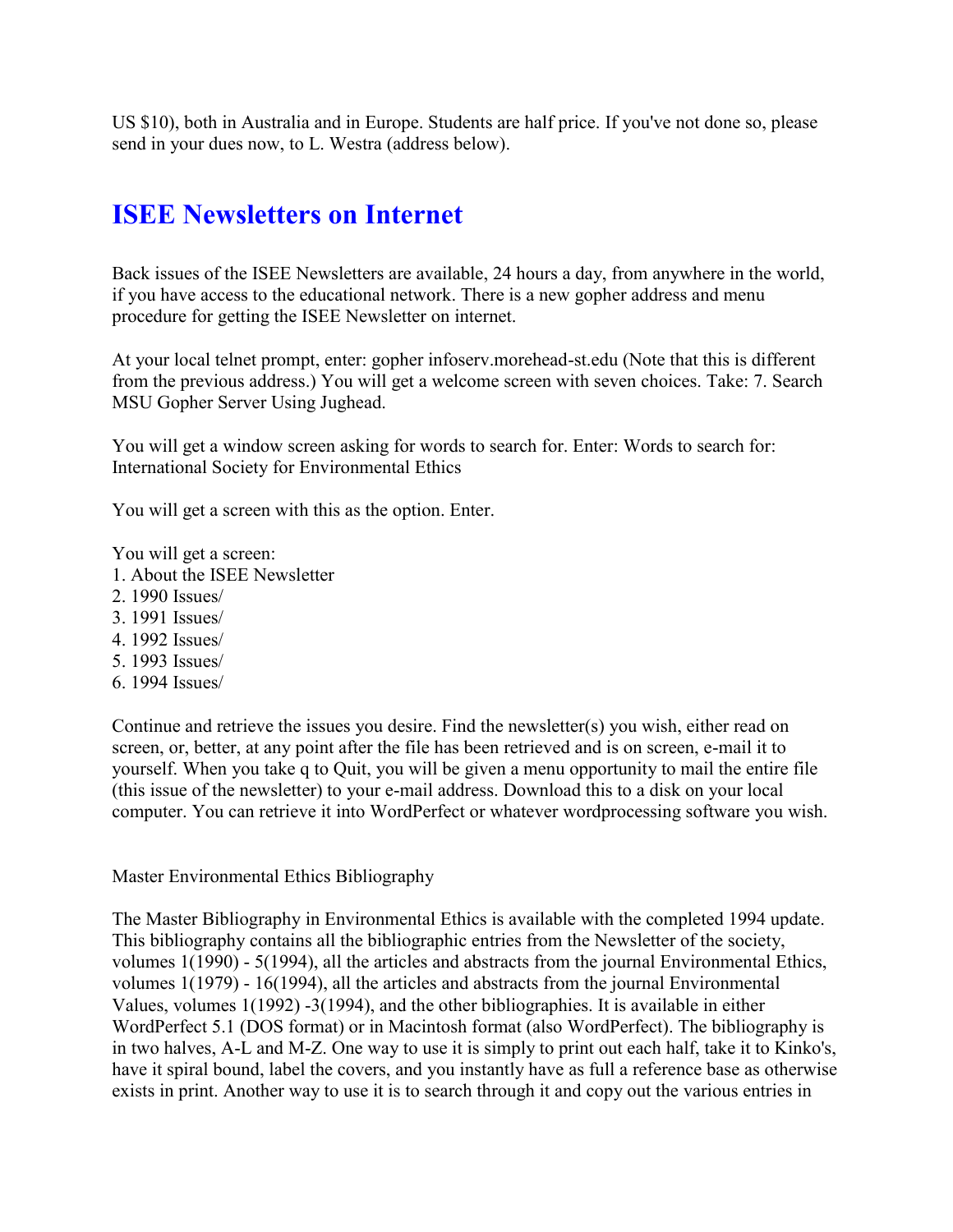which you are interested, stringing these together into a text of your own on the second screen in your software. The bibliography can be searched for key words, depending on your software. Copies of these disks are available from any of the ISEE contact persons throughout the world (see their names and addresses below) and at selected other locations. The compiler of the bibliography, from whom disks may be obtained is: Holmes Rolston, III, Department of Philosophy, Colorado State University, Fort Collins, CO 80523, USA. Phone: 303/491-6315 office. Fax: 303/491-4900. E-mail: rolston@lamar.colostate.edu. Send \$5 to Rolston, stating whether you wish the WordPerfect or the Macintosh disk.

# **Position Available**

Antioch University, Yellow Springs, Ohio, near Dayton, is starting an M.A. program in Environment and Community, April 1996, and searching for a chair for the program. This will be a social-science based, limited-residency M. A. program for adult students, focusing on the interdependence of environmental and social issues and change. This is a full-time core faculty position. Detailed position notice and contact is in the Chronicle of Higher Education, January 20.

# **Videotapes and Media**

Takings. A videotape on the "takings" issue ("Does environmental regulation that reduces property value require government compensation?") is available for \$9 from David Frey, Distance Education and Instructional Support, 800 Assembly Street, Columbia, S.C. 29208. Make checks payable to DEIS and include a street address for UPS delivery. This is a high level and insightful debate among attorneys representing both the environmental and property rights side of this issue. (Thanks to Ned Hettinger, Philosophy, College of Charleston.)

Debate: Tom Regan (North Carolina State University) vs. R. G. Frey (Bowling Green State University), "Should We Attribute Moral Rights to Animals?" Debate: Jan Narveson (University of Waterloo) and Tony Smith (Iowa State University), "Can a Free Market Economy Internalize External Environmental Costs Before It Is Too Late?" Debate: Dale Jamieson (University of Colorado) and Robert Fullinwider (University of Maryland), "Can Ethical Theories Resolve Disagreements about Agricultural Biotechnology?" All videotaped from the 1993 Iowa State Bioethics Institute, produced at the WOI-TV Studios, available from Iowa State University, Parks Library Media Resources Center, Ames, IA 50011.

# **Recent Articles and Books**

-Elliot, Robert, ed. Environmental Ethics. New York: Oxford University Press, 1995. 272 pages.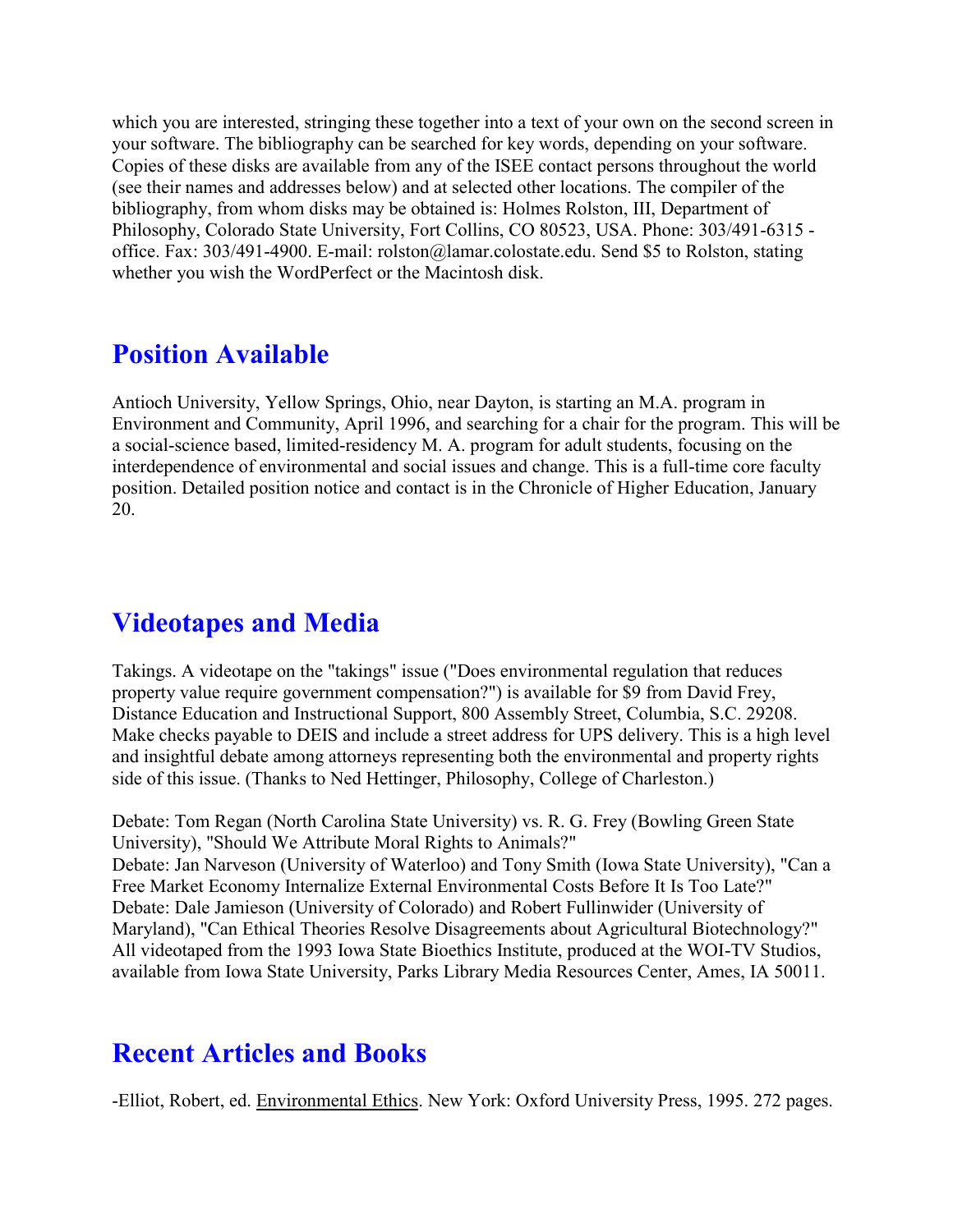paper, \$16.95. Contains: Mary B. Williams, "Discounting Versus Maximum Sustainable Yield"; J. Baird Callicott, "Animal Liberation: A Triangular Affair"; Holmes Rolston, III, "Duties to Endangered Species"; Robert Elliot, "Faking Nature"; Mary Midgeley, "Duties concerning Islands"; Richard Routley (Sylvan) and Val Routley (Plumwood), "Against the Inevitability of Human Chauvinism"; John Passmore, "Attitudes to Nature"; Freya Mathews, "Value in Nature and Meaning in Life"; Val Plumwood, "Nature, Self and Genger: Feminism, Environmental Philosophy and the Critique of Rationalism"; Mark Sagoff, "Can Environmentalists be Liberals?"; Andrew A. Brennan, "Ecological Theory and Value in Nature"; Colleen D. Clements, "Stasis: The Unnatural Value"; Elliott Sober, "Philosophical Problems for Environmentalism." Inexpensive, as these anthologies go, and focuses on philosophically seminal articles, rather than seeking more comprehensive coverage by extracts from several dozen articles. Oxford's other offering is Gruen and Jamieson, eds., Reflecting on Nature: Readings in Environmental Philosophy. Elliot is in philosophy at the University of New England, Armidale, N.S.W., Australia.

-Palmer, Joy and David Cooper, eds. Just Environments: Intergenerational, International and Inter-Species Issues. New York: Routledge, 1995. 208 pages. \$16.95. Obligations to future generations, to the developing world, and to the non-human species. Social, political, and ethical aspects of ecology from the perspective of moral philosophy and from a scientific perspective. Palmer is in education, Cooper in philosophy at the University of Durham, U.K. The Elliot volume and this one make twenty anthologies issued in environmental ethics; see this Newsletter, 5, 4, Winter 94 for a list.

-Echeverria, John, and Raymond Booth Eby, eds. Let the People Judge: Wise Use and the Private Property Rights Movement. Washington, DC: Island Press, 1995. 369 pages, hard and soft cover. Wise Use and related organizations are difficult to characterize in terms of either membership or goals, but they share certain tactics. In general Wise Use supporters attack environmental protection and conservation efforts as harmful to the economy and job creation, insensitive to the needs and desires of local communities, and inconsistent with certain traditional American values, including constitutionally protected property rights. There is an alliance between small landowners but the movement is often funded and organized by corporations with an interest in preventing further environmental gains. There is also a serious call to work toward solutions to resource conflicts in cooperation with local communities and citizens. This volume collects a wide range of different and sometimes divergent articles on the Wise Use movement. Samples: Thomas Lewis, "Cloaked in a Wise Disguise"; Philip Brick, "Taking Back the Rural West"; John D. Echeverria, "The Takings Issue"; Mary Ann Glendon, "`Absolute' Rights: Property and Privacy"; Holmes Rolston, III, "Winning and Losing in Environmental Ethics"; Teresa Erikson, "Finding the Ties that Bind: Coalitions with Agriculture Groups"; and many others. Thirty-five articles. Escheverra is chief legal counsel for the National Audubon Society; Eby is a graduate student, St. John's College, Annapolis, MD.

-Brussard, Peter F., Dennis D. Murphy, and C. Richard Tracy. "Cattle and Conservation Biology-Another View." Conservation Biology 8 (1994): 919-921. More on a debate in this journal (September 1994, by Reed Noss, editor, and others) on cattle on public lands and the extent of their ecological degradation, mixed here with questions about the extent of advocacy legitimate to conservation biologists. The Society for Conservation Biology "differs from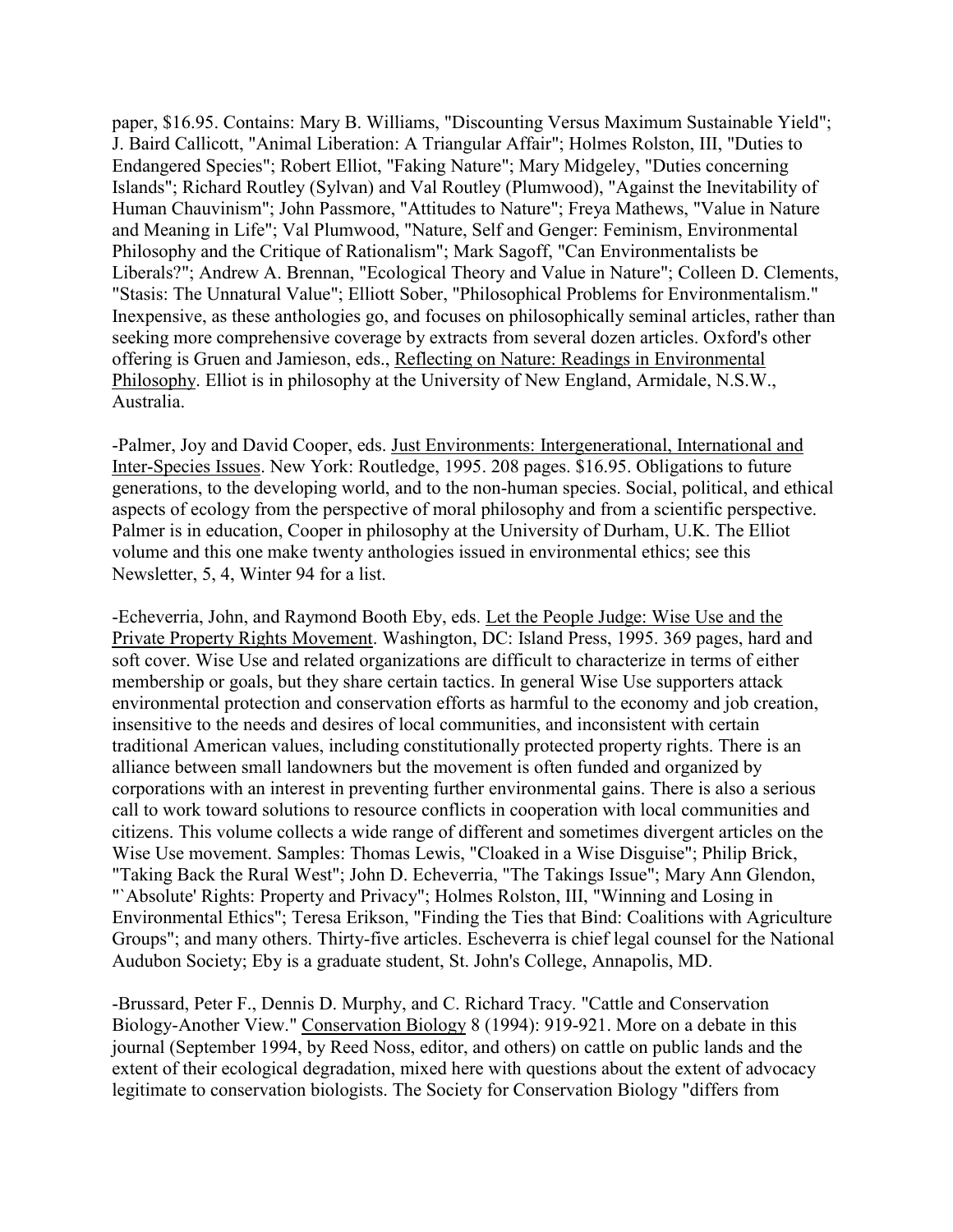environmental advocacy groups because it promotes science rather than any partisan agenda. If the Society becomes too strident in advocating specific political prescriptions to preserve ecological systems, it may gamble away more than its credibility. It risks losing the opportunity to apply that mission within the broadest possible community of interests. The September 1994 issue of Conservation Biology takes us dangerously close to that state of affairs. ... We obviously can also contribute as activists, but this should be done outside our society." An interesting editorial quite suitable for use in classroom discussions of science and advocacy. Brussard, President of the Society for Conservation Biology, is in biology at the University of Nevada/Reno; Murphy, President-Elect, is in biology at Stanford University, and Tracy is in biology at Colorado State University.

-Noss, Reed. "Equal Rights for Parasites." Conservation Biology 9 (no. 1, 1995): 1-2. "Parasites and their hosts evolved-better, co-evolved-together. They really do deserve each other. Parasites are part of our biosphere and, we, as biologists, must accord them the same respect we exhibit for their hosts. If we truly appreciate biological diversity, we must advocate that all species are precious, even parasites." Another good editorial for classroom discussion. Noss is editor of Conservation Biology.

-Jacobson, Susan K., Eleta Vaughan, and Sara Webb Miller. "New Directions in Conservation Biology: Graduate Programs." Conservation Biology 9 (no. 1, 1995):5-17. A summary of 51 programs, with representative faculty. Jacobson earlier wrote a 1990 account of the state of the discipline at that time. All authors are with the Program for Studies in Tropical Conservation, Department of Wildlife and Range Sciences, University of Florida.

-Schupp, Jonathan. Environmental Guide to the Internet. Rockville, MD: Government Institutes (4 Research Place, Suite 200, Rockville, MD 20850), 1995. 200 pages. \$49. 94 listservs, 11 usenet news groups, 45 electronic journals, 29 bulletin board systems.

-Environmental Grantmaking Foundations. 3rd edition, 1995. 600 foundations. Environmental Data Research Institute, 1655 Elmwood Ave., Suite 225, Rochester, NY 14620-3426. \$70.

-Sorabji, Richard. Animal Minds and Human Morals: The Origins of the Western Debate. Ithaca: Cornell University Press, 1993. 267 pages. \$39.95 cloth. Tracing the roots of our thinking about animals to Aristotelian and Stoic beliefs, Sorabji shows that today's controversies about animal rights represent only the most recent chapter in millennia-old debates.

-Dworkin, Ronald. Life's Dominion: An Argument about Abortion, Euthanasia, and Individual Freedom. New York: Alfred A. Knopf, 1993. 273 pages. Dworkin's main argument is that debates here are fundamentally religious disagreements, and so he asks, in Chapter 3, "What Is Sacred?" He is led to some reflections on intrinsic value in nature: "In our culture, we tend to treat distinct animal species (though not individual animals) as sacred ... another important example of something many of us take to be of intrinsic rather than instrumental value" (p. 75). "Our concern for the preservation of animal species is also based on respect for the way they came into being rather than for the animals independently of that history. The natural processes of evolution and development themselves have a normative significance for us and this is not because the species they generated-the rhinoceros or the horned owl, for example, are superior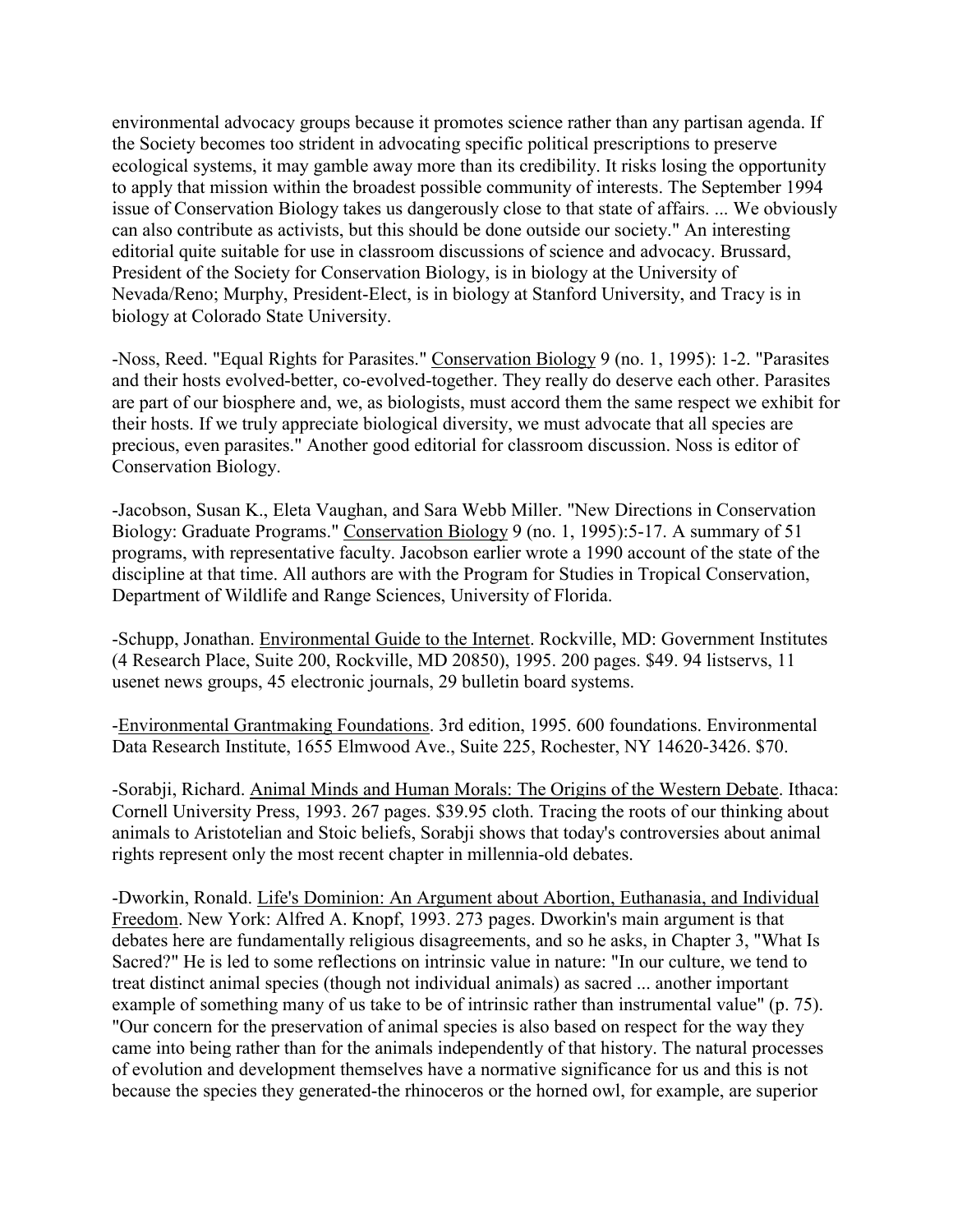on some independent test of animal worth to others that might have evolved if they had not, but because we consider it wrong, a desecration of the inviolable, that a species that evolution did produce should perish through our acts. Geneticists have created plants that we find instrumentally valuable: they produce food and may save lives. But we do not think artificially produced species are intrinsically valuable in the way that naturally produced species are" (pp. 78-79). Dworkin does not undertake to defend this position but rather to recognize it as a plausible and widespread conviction, one that any just law must take into account. Dworkin is professor of law at New York University and at Oxford University.

-Carrier, Jim. "Unbearable Futures: Behind the Cuteness Lies an Ethical Debate." The Denver (Colorado) Post, 3 April 1995, 1A, 12A. The Denver Zoo has two polar bear cubs, Klondike and Snow, stars in a zoo of ooohs, in an exhibit with lines waiting to see them a quarter of a mile long, and March was the biggest month in zoo history. Polar bear doll sales were \$7,000; the bears even have their own touch-tone button on the Denver Zoo switchboard. But University of Colorado philosopher, Dale Jamieson, says the bears are condemned to a life of captivity, and there is a "moral presumption against keeping wild animals in captivity." University of Colorado zoologist, Mark Bekoff says that "a polar bear in captivity is not a polar bear," since the public sees them, unrealistically, as cute and cuddly creatures, and that "it's extremely self-centered [of humans] to have cute little polar bears in captivity." William Conway, director of the New York Zoo, replies that the most serious threat to wild creatures" is that they will be ignored ... the most profound and moving lessons zoo education has to offer are simply well cared-for, wellexhibited, living animals."

-Diamond, Jared. "Playing God at the Zoo." Discover, March 1995, pp. 79-85. Should we feed live lambs to tigers? When zoo directors put the interests of animals first, they find themselves facing thorny moral questions. Diamond is a UCLA physiologist, cultural ecologist, and anthropologist.

-Thompson, Paul B. The Spirit of the Soil: Agriculture and Environmental Ethics. New York: Routledge, 1995. 196 pages. \$14.95 paper. Environmentalists should think more deeply about the ethical dimensions of agriculture's impact on the environment. Environmental problems in industrial agriculture such as the use of chemical pesticides and biotechnology. Four worldviews that frame these issues: productionism, economics, stewardship, and holism. Potential responses in environmental ethics according to differing philosophical priorities. An open-ended account of sustainability designed to minimize hubris and help recapture the spirit of the soil. Thompson teaches philosophy at Texas A & M University.

-Thompson, Paul B. "Conceptions of Property and the Biotechnology Debate." BioScience 45 (no. 4, April, 1995): 275-282. Philosophical concepts of property applied to biotechnology can help evaluate the relative strengths and weaknesses of arguments offered to justify alternative political positions. Two broad philosophical approaches to property are: (1) one in terms of rules to produce ethical goals such as social welfare or personal liberty, and (2) one that treats the property status of an entity as an ontological question. Natural law and labor theories are ontological approaches, the former influential in Europe. Protection through patents and copyrights has largely been defended on instrumental grounds, such as enhancing economic growth, especially in the United States. Thompson is in philosophy at Texas A & M University.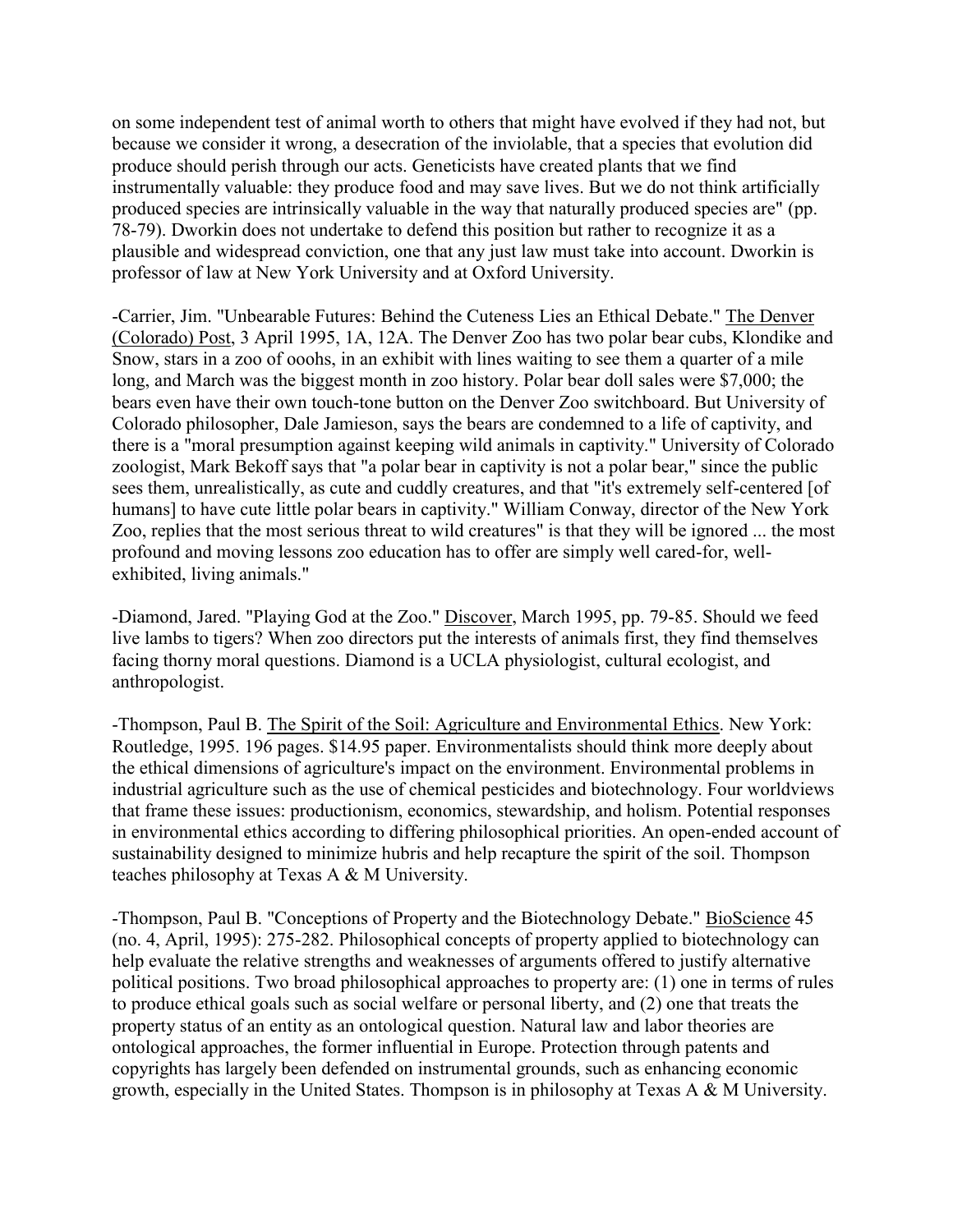-Rapport, David J., Connie L. Gaudet, and Peter Calow, eds. Evaluating and Monitoring the Health of Large-Scale Ecosystems. Springer-Verlag, 1995. \$60. Defining ecosystem health, quantitative indices for ecosystem health assessment, diagnostic approaches, recovery and rehabilitation, methodological issues on design and analysis. Rapport is at the University of Guelph, Ontario and president of the International Society for Ecosystem Health.

-Warren, Karen, ed. Ecological Feminism. New York: Routledge, 1994. 224 pages. \$14.95. Focuses on the philosophical aspects of ecological feminism. The conceptual underpinnings of "women-nature connections" and the importance of seeing sexism and the exploitation of the environment as parallel forms of domination. Basic questions of conceptual analysis and justification concerning eco-feminism and its philosophical foundations. Contains: Victoria Davion, "Is Ecofeminism Feminist?"; Deborah Slicer, "Wrongs of Passage: Three Challenges to the Maturing of Ecofeminism"; Douglas J. Buege, "Rethinking Again: A Defense of Ecofeminist Philosophy"; Val Plumwood, "The Ecopolitics Debate and the Politics of Nature"; Christine J. Cuomo, "Ecofeminism, Deep Ecology, and Human Population"; David Kenneth Johnson and Kathleen R. Johnson, "The Limits of Partiality: Ecofeminism, Animal Rights, and Environmental Concerns"; Lori Gruen, "Towards an Ecofeminism Moral Epistemology"; Philip Payne, "Restructuring the Discursive Moral Subject in Ecological Feminism"; Jim Cheney, "Ecofeminism and the Reconstruction of Environmental Ethics"; Karren J. Warren, "Toward an Ecofeminist Peace Politics." Warren teaches philosophy at Macalester College.

-Lehman, Scott Privatizing Public Lands. New York: Oxford University Press, 1995. 240 pages. \$45. The federal government retains roughly a quarter of the U.S. lands, and managing them is often expensive and contentious. A solution, some argue, is privatization. A free market directs privately-owned resources to their most productive uses. Lehman argues that there is no sense of "productivity" for which it is true that greater productivity is both desirable and a likely consequence of privatizing public lands or "marketing" their management. Lehman is in philosophy at the University of Connecticut.

-Callicott, J. Baird. "Intrinsic Value in Nature: A Metaethical Analysis." EJAP, The Electronic Journal of Analytic Philosophy. A topical issue on foundational justifications of intrinsic value in environmental ethics. This journal does not appear in paper, only on internet. A phenomenological proof and a teleological proof for intrinsic value in nature. An answer to Norton's claims that anthropocentric and nonanthropocentric environmental ethics converge. Kant on objective intrinsic value. The Biocentrists (Albert Schweitzer, Paul Taylor, Holmes Rolston) and their insights and inadequacies. Callicott argues that we should "base environmental ethics on our human capacity to value non-human natural entities for what they are-irrespective of what they may do for us and of whether or not they can value themselves." Suggestions how to envision a postmodern account of value in nature, one still in the making. Other papers are by Robin Attfield and Stephen R. L. Clark. More detail when available. Contact the guest editor for this issue, Martin Schönfeld, Department of Philosophy, Indiana University, Bloomington, IN 47405; ejap@phil.indiana.edu.

-Oraezie Vallino (Oräzie Vallino), Fabienne-Charlotte. "Alle radici dell'etica ambientale: pensiero sulla natura, wilderness et creatività artistica negli Stati Uniti del XIX secolo" (The Roots of Environmental Ethics: Thoughts on Nature, Wilderness, and Artistic Creativity in the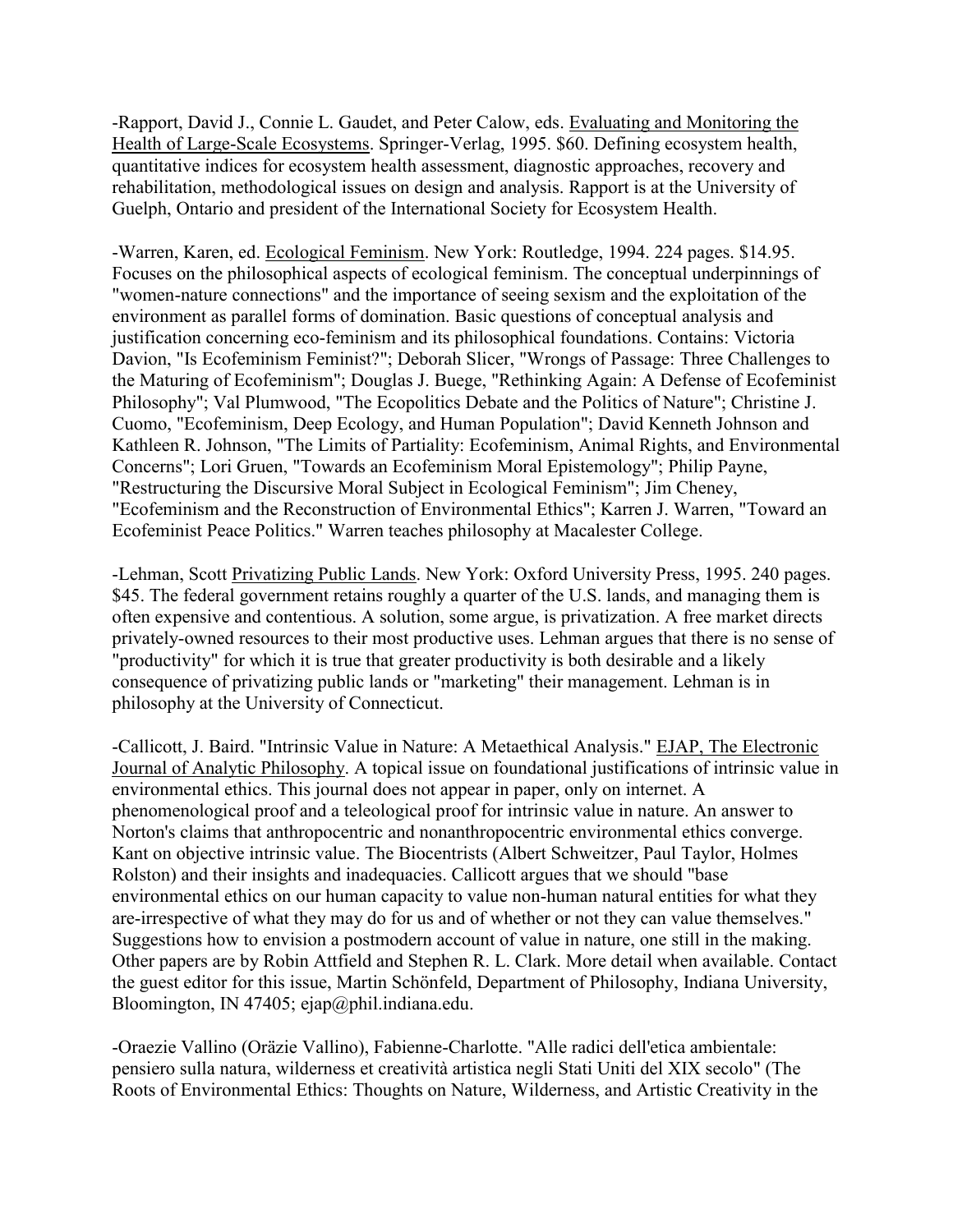United States in the 19th Century). Part I, Storia dell' Arte (History of Art), no. 78, 1993, pp. 183-257; Part II, no. 79, 1993, pp. 355-410. In Italian, an extensive treatment of the roots of environmental ethics in American Romantic aesthetics of nature, includes color reproductions of American artists. Oräzie Vallino is a French/Italian professor at the Universita' Degli Studi Della Tuscia in Viterbo, near Rome, who teaches art, geography, and ecology and has studied extensively in the United States. She edited an Italian version of George Perkins Marsh, Man and Nature (Marsh was the first U. S. ambassador to the unified Italy.) Address: 1 Largo Amba Aradam, 00184 Rome, Italy.

-Cobb, John B., Jr. Is It Too Late? A Theology of Ecology. Revised edition. Denton, TX: Environmental Ethics Books, 1995. First edition published by Bruce, a division of Bensinger, Bruce and Glencoe, in 1972. With minor revisions in the main text and an afterword for the new edition, also an updated bibliography. "Is It Too Late? was one of the very few pioneering works in ecological ethics and theology. It remains richly relevant, indicative of the author's seminal insight and foresight. ... Although written for a general audience, it is also an essential resource for ecophilosophers and ecotheologians." - James A. Nash, The Churches' Center for Theology and Public Policy. Cobb is professor of philosophy at the School of Theology at Claremont.

-Gustafson, James M. A Sense of the Divine: The Natural Environment from a Theocentric Perspective. Cleveland, OH: Pilgrim Press, 1994. Chapter 1: For many people there is at least an implicit "sense of the divine" in nature that often underlies other reasons for concern for the environment. A theocentric perspective provides one way to describe and understand this sense of the divine and in turn to elicit it more deeply and fully. Chapter 2: Human accountability and the conflicts of purpose that lead inevitably to ambiguous moral choices, and perhaps in some cases to tragic ones. Moral ambiguity pervades medical and economic choices as well, but in ecological issues it has particular dimensions, as humans intervene with the natural world. The task of ethics is to reduce, if not eliminate it, but success can only be limited. Chapter 3: An ideal-typology of different stances of responsibility toward nature, with some discussion of the religious or theological correlates of each type. One type, humans as participants in nature, is appropriate to a theocentric perspective. Chapter 4: Some relevant academic disciplines, those that contribute to discussion and resolutions of environmental policy. Can the disciplinary arcs be closed to form an integrated view of the environment? This is our human responsibility, but premature closure is likely to lead to policies and actions that are directed by limited values and interests. The parts seldom, if ever, come into a whole harmonious equilibrium. Nothing can exist independently; everything exists interdependently. Anything which exists in a proper condition is in equilibrium with everything else. Well balanced treatment. Anyone who thinks that theologians do not do their homework in other disciplines should read this book. Gustafson is in theological ethics at Emory University and the author of Ethics from a Theocentric Perspective, 2 vols, University of Chicago Press, 1981 and 1984, a widely discussed work, which he here elaborates in the direction of ecological ethics.

-Thomas, J. Mark, ed. Evangelicals and the Environment. Theme issue of Evangelical Review of Theology 17 (no. 2. 1993). (Paternoster Periodicals, P.O. Box 300, Carlisle, Cumbria, CA3 OQS, U.K.) Thirteen articles under the headings: Biblical and Theological Perspectives, The Praxis of Sustainable Development, Case Studies in Christian Environmental Stewardship. Thomas teaches social ethics at Madison Area Technical College, Madison, WI.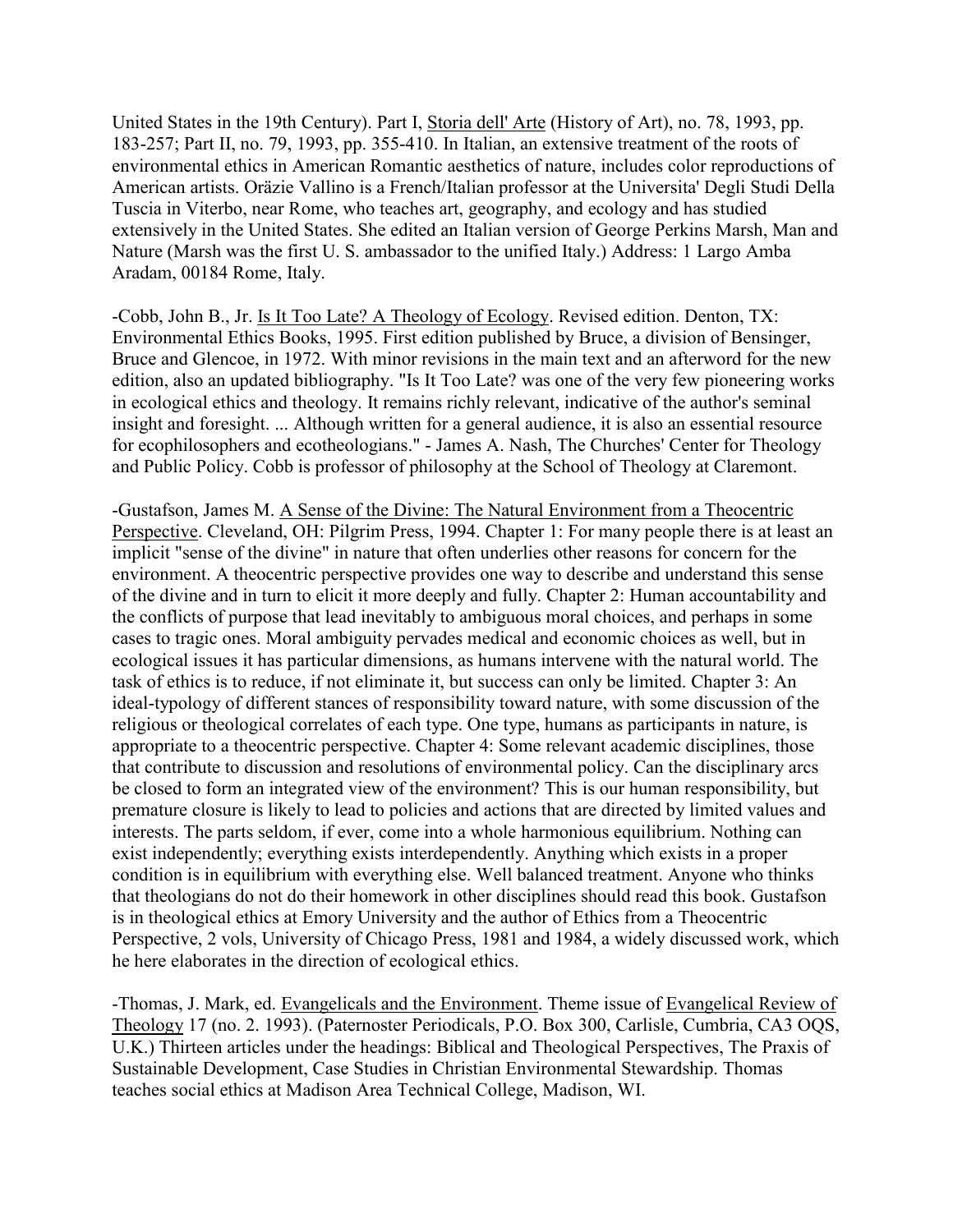-Snyder, Howard A. Earth Currents: the Struggle For the World's Soul. Nashville: Abingdon Press, 1995. 334 pages, hardbound, \$19. Global culture, world economy, the feminist revolution, the environment at risk, western decline, Gaia, God in the shadows, determinism revisited, postmodernism, the ecology of meaning: story, history, and truth. Snyder lives in Dayton, Ohio.

-VanRossum (Van Rossum), Mary Lou. Reinhabiting the Earth: Biblical Perspectives and Eco-Spiritual Reflections. Liguori, Missouri: Triumph Books, 1994. 198 pages, \$17 hardbound. Hebrew and Christian scriptures highlight ecological concerns.

-Krause, Tina B., ed. Care of the Earth: An Environmental Resource Manual For Church Leaders. Chicago: Lutheran School of Theology at Chicago, 1994. 98 pages. Green Theology, Eco-action by Congregations, Worshiping in a Green Congregation, Grassroots Action. Short articles and extracts by two dozen contributors. Samples: Mike Isensee, "Who Speaks for the Owls, Trees and Human Needs: The Church and Environmental Advocacy"; H. Paul Santimire, "Healing the Protestant Mind: Beyond the Theology of Human Dominion." A bibliography is included, and lists of other resources.

-Schwab, Jim. Deeper Shades of Green: The Rise of Blue Collar and Minority Environmentalism in America. San Francisco: Sierra Club Room, 1994. 490 pages hardbound, \$30. Schwab, who is with the American Planning Association in Chicago, presents the case that people are fighting for the basic right to participate in decisions about their environment.

-Swan, James A. In Defence of Hunting. San Francisco: Harper, SanFrancsco, 1995. 290 pages. \$20. Hunting is not cruel or contrary to ecological training, but rather offers modern people an opportunity to experience some of the most basic impulses of existence: the desire to hunt. Within each of us there lives a hunter, and repressing this instinct can result in personal and societal strife and violence. Swan is an environmental author and has taught natural resources and recreation at various universities.

-Sutherland, Anne and Jeffrey E. Nash. "Animal Rights as a New Environmental Cosmology." Qualitative Sociology 17 (no. 2, 1994): 171-186. The secularization and modernization of society have created opportunities for broad interpretations of fundamental questions of life. The Animal Rights Movement challenges Judeo-Christian cosmology and offers an alternative. It redefines the distinctions between humans and animals and gives them a new meaning within the generalized environmental other. As an emerging cosmology, it functions to give believers a means of dealing with questions of order and chaos, suffering, good and evil, and justice. It also creates a community of people who seek redemption through saving animals. The animal rights movement goes beyond moral protest and takes on the role of a religious cosmology. Sutherland is in anthropology at Macalester College, St. Paul, MN.

-ONeill (O'Neill), John. "Humanism and Nature." Radical Philosophy 66 (Spring 1994): 21-30. Those who aim to construct links between Marxism and the green movement often link to Marx's early work on alienation as a source for a green Marxism. There is an immediate apparent problem with any such attempt to marry the early Marx and the greens, viz. that Marx's early works are humanist. Doesn't humanism necessarily entail that only humans, their states and achievements, have value? And isn't this immediately incompatible with modern green thought which allows that non-humans, their states and achievements, also have intrinsic value? This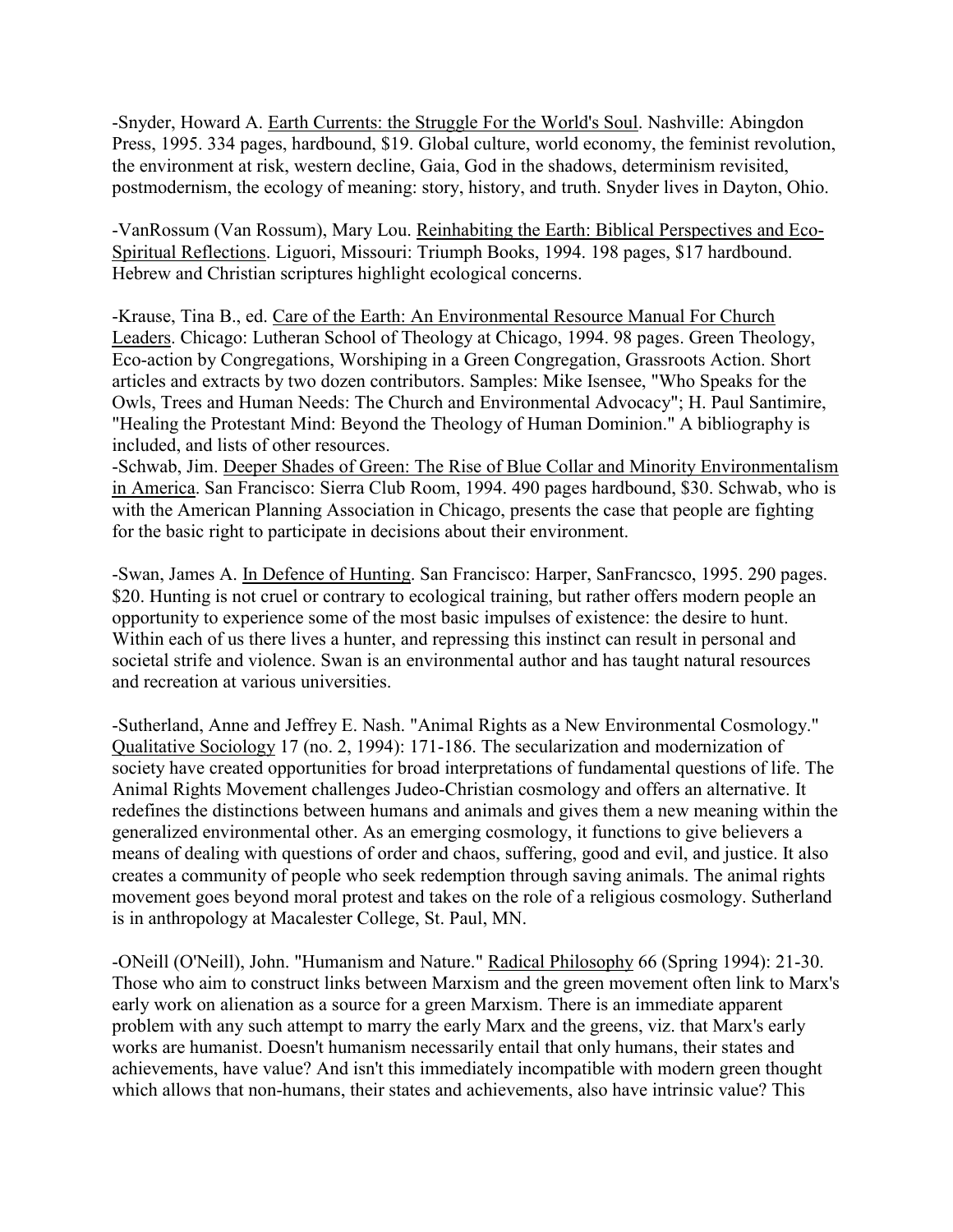argument as it stands is too hasty. The term "humanism" is an ambiguous one and it need not immediately entail that only the states and achievements of humans have value. Humanism can have other meanings. O'Neill is in philosophy, University of Lancaster.

-Kim, Ke Chung, and Robert D. Weaver, eds. Biodiversity and Landscapes: A Paradox of Humanity. New York: Cambridge University Press, 1994. 431 pages. Hardbound only and expensive, \$60. Can civilization be sustained, and for how long, without fundamental changes that ensure the conservation and restoration of natural landscapes and biological diversity? What role will science and technology play? What fundamental changes must we make for the sustained evolution of human civilization? 22 contributors. The philosophers are: Bryan G. Norton, "Thoreau and Leopold on Science and Values"; Holmes Rolston, III, "Creation: God and Endangered Species"; Eric Katz, "Biodiversity and Ecological Justice"; and Eugene Hargrove, "The Paradox of Humanity: Two Views of Biodiversity and Landscapes." Many other contributors address ethical questions as well, and all of them have policy implications. Samples: James Karr, "Landscapes and Management for Ecological Integrity"; Alan Randall, "Thinking about the Value of Biodiversity"; M. Rupert Cutler, "The Watchdog Role of Nongovernmental Environmental Organizations." Kim is at the Center for Biodiversity Research, Pennsylvania State University; Weaver is in agricultural economics and rural sociology there.

-Urbanska, K. M. and K. Grodzinska. Restoration Ecology in Europe. Zurich: Geobotanisches Institute SFIT Zurich, 1994. \$50. (Zurichbergstrasse 38, CH 8044, Switzerland). Restoration at site, population, community, and landscape levels.

-Russian Conservation News is a quarterly publication of the Biodiversity Conservation Center, a Moscow-based center that coordinates a wide range of conservation projects. Contact: Eugene Simonov, 4 Cherniakovskogo Street, Apt. 10, Moscow 125319. In the U.S., contact: Mikhail Binnikov, 2126 West 16th Ave., Eugene, OR 97402. Subscriptions in U.S. \$10 to PEEC/RCN, RR 2, Box 1010, Dingman's Ferry, PA 18328.

-"National Estuary Program: Bringing Our Estuaries New Life." A brochure describing one of the U.S. Environmental Protection Agency's foremost efforts in ecosystem management. National Clearinghouse for Environmental Publications and Information, 11029 Kenwood Road, Building 5, Cincinnati, OH 45242.

-Fragomeni, Richard N. and John T. Pawlikowski, eds. The Ecological Challenge: Ethical, Liturgical, and Spiritual Responses. Collegeville, MI: Liturgical Press, 1994. 140 pages, softbound. Thirteen contributors provide insights, coupled with practical suggestions, for an authentically religious response to the ecological crisis. Drawing upon the biblical, ethical, liturgical, and spiritual wisdom of the convenantal traditions of Judaism and Christianity, they emphasize what they think are frequently underemphasized aspects of their religious heritage. They also suggest areas that require new creative reflection that will push beyond traditional understandings. In several chapters they suggest ways in which ecological concerns might be concretely included which retain the integrity of the Church's liturgical and spiritual traditions. A sample: Thomas A. Nairn, "The Roman Catholic Social Tradition and the Question of Ecology." Nairn claims, "A contemporary ethic, using the signs of the times, would challenge Christians to move from a point of view in which nature has little or no value apart from human choices to one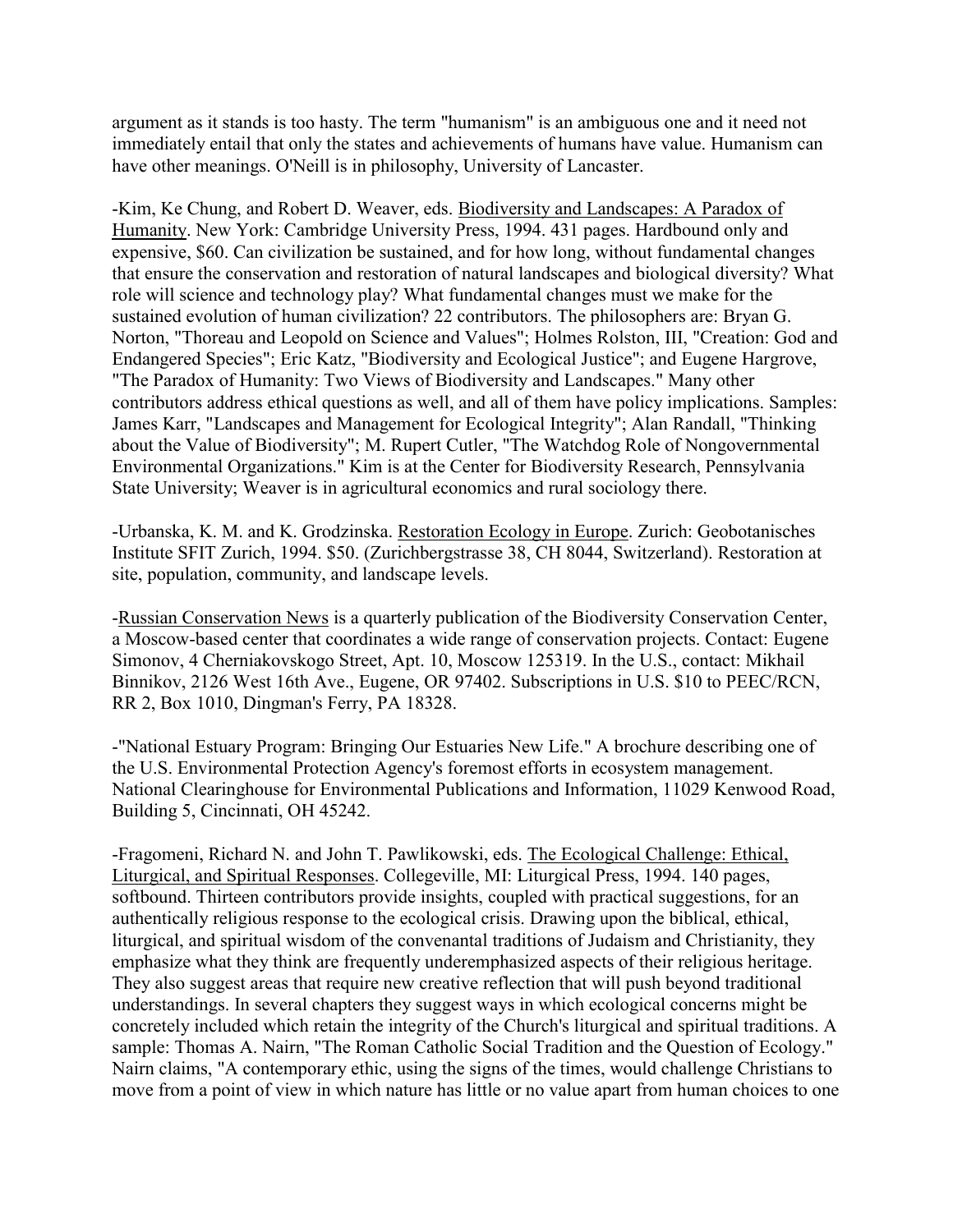which sees humanity itself as part of the larger ecosystem" (p. 37). Fragomeni and Pawlikowski are both professors Catholic Theological Union, Albany, New York.

-LaChance, Albert J. and John Carroll, eds. Embracing Earth: Catholic Approaches to Ecology. Maryknoll. NY: Orbis Books, 1994. 280 pages. \$18.95 paper. Contemporary Catholic writers explore that Christian view of nature, the human place in it, and the need to respond to the planetary crisis.

-Primack, Richard B. A Primer of Conservation Biology. Sunderland, MA: Sinauer Associates, 1995. 230 pages. \$18.95. A short course for those who are not up to Primack's longer Essentials of Conservation Biology, now widely used in colleges, but over twice as long and twice as expensive. Primack is in biology at Boston University.

-Kutner, Laurie A, and Rafael Mares. Environmental Discrimination: An Annotated Bibliography. Council of Planning Librarians Bibliography Series, Issue # 306, 1995. \$24.00. Available from Justice Booksellers, Washington, DC, 20009. 202/332-5324.

-Scherer, Donald. "Between Theory and Practice." Restoration and Management Notes 12 (no. 2, Winter 1994): 184-188. Popular views on exotics, intervention, and technology are obscuring important issues in restoration. Not all migrating plant species are exotics; seeds in nature stick to animals and migrate, and one such animal is Homo sapiens. Human intervention has conditioned the character of certain environments in which certain species are well adapted, there is nothing unique about human intervention. The fact that humans use technology is a difference of degree not of kind. Restoration need not be to some pristine ecosystem free of humans, but restoration can be to a world that humans inhabit. Scherer teaches philosophy at Bowling Green State University, Ohio.

-Friedmann, John and Haripriya Rangan, eds. In Defense of Livelihood: Comparative Studies on Environmental Action. Kumarian Press, 1993. 220 pages, \$21.95. The product of a research program at the United Nations Research Institute for Social Development, this book presents case studies of struggles and innovative practices of local groups in seven regions of the developing world. The researchers asked the question: What happens when people unite to defend the land and natural resources that are the immediate sources of their livelihood?

-Pye-Smith, Charlie and Grazia Borrini Feyerabend, with Richard Sandbrook. The Wealth of Communities. Earthscan Publications (UK) amd Kumarian Press (USA), 1994. 224 pages, £10.95. \$18.95. Ten case studies of community-based, environmentally sound development in support of a strategy called Primary Environment Care (PEC), in which a people organize and act to meet needs (income, health, housing), while taking care of their environment.

-Johnston, Barbara Rose, ed. Who Pays the Price? The Sociocultural Context of Environental Crisis. Island Press, 1994. 272 pages, cloth \$45, paper \$19. The authors of the papers in this volume, sponsored by the Committee on Human Rights and the Environment of the Society for Applied Anthropology, look at the links between environmental degradation and human rights abuse. Inclueded are case studies from China, Papua New Guinea, the Russian Far East, the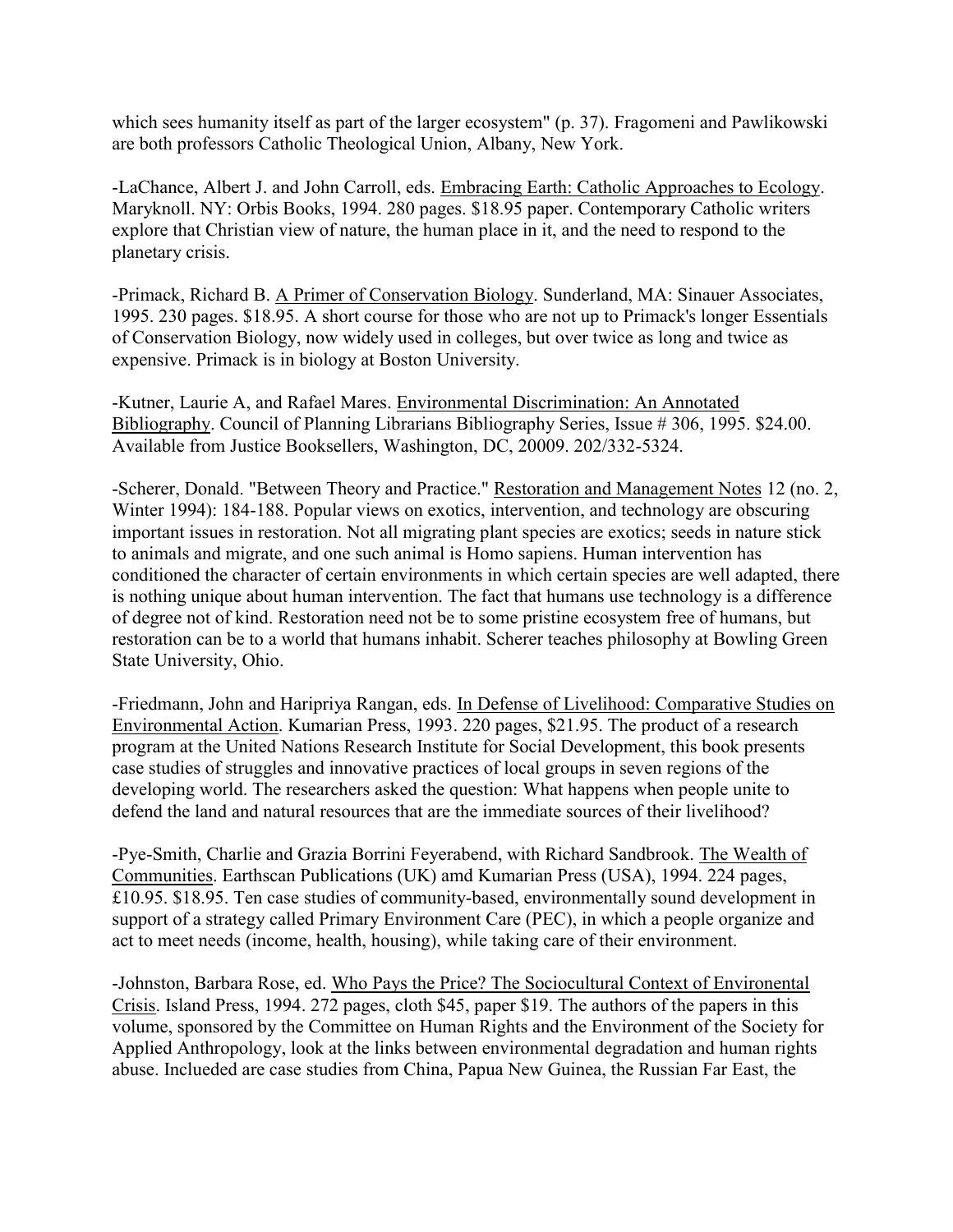Brazilian and Peruvian Amazon, the highland Yanomami people of Brazil and Venezuela, Southern Africa, Alaska, the U.S. Southwest, and the U.S. Virgin Islands.

-Jiggins, Janice. Changing the Boundaries: Women-Centered Perspectives on Population and the Environment. Island Press, 1994. 316 pages, Cloth \$45, paper \$22. An iconoclastic book that focuses on the role of women but has an even broader message: "The idea that urgent global environmental action and population control are needed is both exaggerated and misdirected. Although serious and growing problems exist, police and action will not accomplish their goals unless they are accompanied by an understanding of the relationship between the laws of nature and the patterns of human behavior that drive global change."

-Mies, Maria and Vandana Shiva. Ecofeminism. London: Zed Books, 1993. 328 pages, \$19.95. Mies, a German social scientist, and Shiva, an Indian physicist, provide a critique of prevailing economic theories, conventional concepts of women's emancipation, and the myth that "the good life" can only be reached by catching up to Europe, North America, and Japan on an identical path of industrialiation, technological progress, and capital accumulation.

-Loudiyi, Dounia and Alison Meares. Women in Conservation: Tools for Analysis and a Framework for Action. IUCN Social Policy Service, 1993. 164 pages, \$20.00. An annotated bibliography on the roles and responsibilities of rural women in managing natural resources. Books and unpublished materials are grouped under such themes as forest conservation, water, and training.

-Jansson, Ann Mari, Monica Hammer, Carl Folke, and Robert Costanza, eds. Investing in Natural Capital: The Ecological Economics Approach to Sustainability. Island Press, 1994. 520 pages, \$35. The papers in this book, the product of a meeting sponsored by the International Society for Ecological Economics, supply a thorough exploration of this alternative to conventional economics. Contributors include Fikret Berkes and Rudolf de Groot.

-Project and Policy Appraisal: Integrating Economics and the Environment. Organisation for Economic Cooperation and Development, 1994. 346 pages, \$40. Also available in French. This manual provides a detailed description of such techniques as the monetary valuation of environmental damage, the pricing of environmental resources, and the role of discounting. Practical examinations of the use of these techniques in both industrial and developing countries are given.

-VandenBerg (Van den Bergh), Jeroen C. J. M. and Jan van der Straaten. Toward Sustainable Development: Concepts, Methods, and Policy. Island Press, 1994. 302 pages, \$30. Papers presented at a meeting of the International Society for Ecological Economics, slanted toward theoretical economic dimensions of sustainable development.

-Strauss, D.F.M. "Thought and Language: On the Line of Demarcation Between Animal and Human Abilities." South African Journal of Philosophy 13(no. 4, 1994): 175-182. Although an anthropomorphic mode of expression may easily tempt us to attribute human abilities to animals, a closer investigation shows that animals are neither able to think logically, nor do they share in the dimension of human language. It is argued that if animals did have logical concepts at their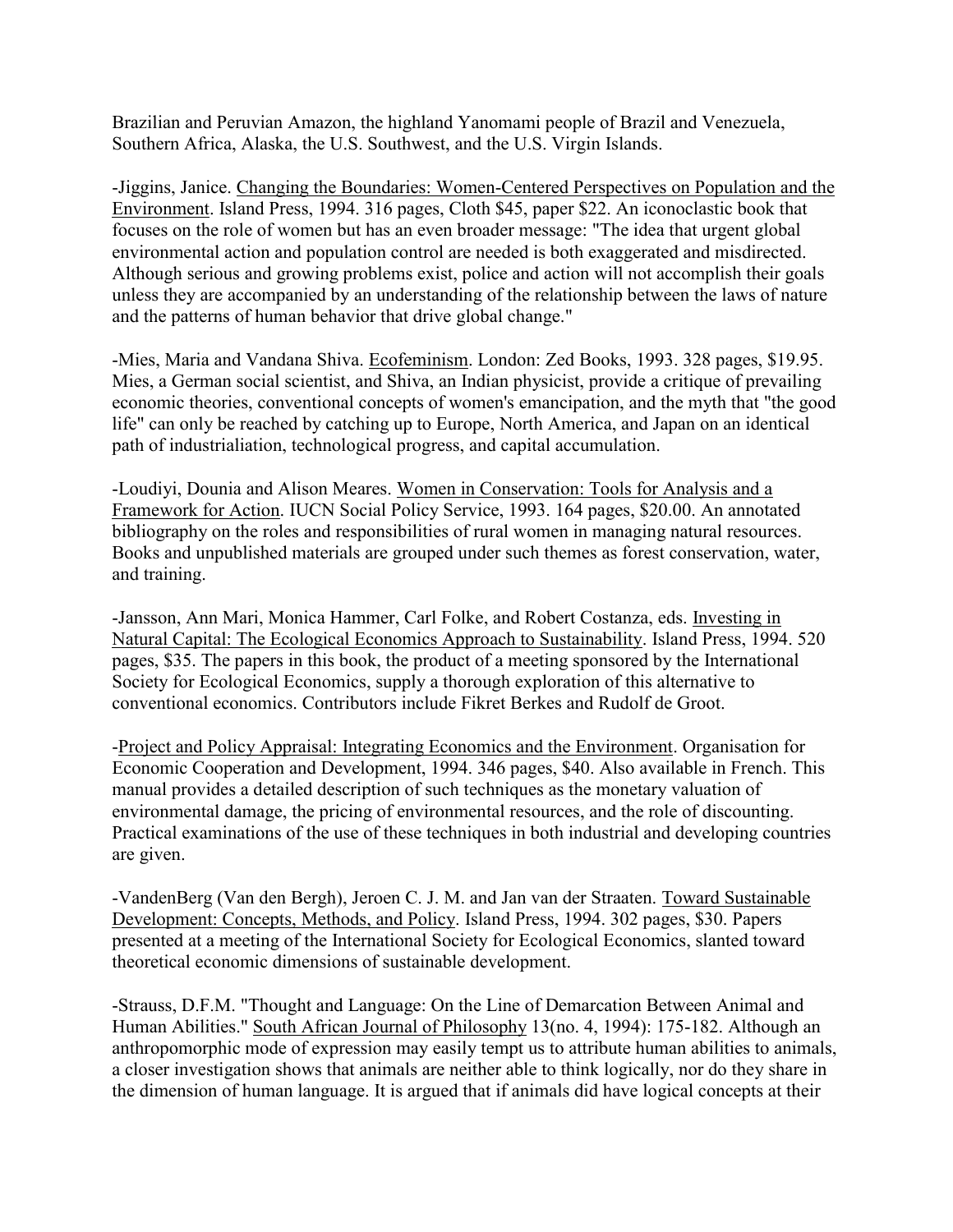disposal, then they should have been able to express logical judgments-something explicitly denied by prominent advocates of the idea that animals possess a-verbal concepts. A negative test is given in the question: Is it possible for animals to think illogically?-something never demonstrated experimentally. Crucial differences between human and animal communication are highlighted. Strauss in is philosophy, University of the Orange Free State, Bloemfontein, South Africa.

-Knickerbocker, Brad. "Earth Day at 25: A US Environmental Report Card." The Christian Science Monitor, 18 April 1995, pp. 10-11. Excellent summary and chronology of developments since the first Earth Day in 1970.

-Knickerbocker, Brad. "Americans Go `Lite Green.'" The Christian Science Monitor, 18 April 1995, pp. 1, 11. On current legislative changes before Congress from the perspective of the first Earth Day in 1970.

-Wrangham, Richard W., W. C. McGrew, Frans B. M. De Waal, and Paul G. Heltne, eds. Chimpanzee Culture. Cambridge, MA: Harvard University Press, 1994. 424 pages. \$40. Despite the title, the editors begin by admitting that "cultural transmission among chimpanzees is, at best, inefficient, and possibly absent" (p. 2). This is because there is scant (and in some cases negative evidence) for active imitation or teaching of tool-using techniques. Many cognitive scientists believe that imitation and teaching require the ability to attribute mental states to others. Do chimpanzees conscious model their behavior on that of others, or are they "restricted to private conceptual worlds" (p. 2) If chimpanzees do differ from humans in being unable to attribute intentions, beliefs, and ignorance to others, they will inevitably lack the full capacity to imitate, to inform, and to teach. They will also lack all but the most rudimentary forms of culture. The various authors tackle this question as they are able to, especially with captive animals.

-Erwin, Edward, Sidney Gendin, and Lowell Kleiman, eds. Ethical Issues in Scientific Research. Hamden, CT: Garland Publishing Co., 1994. 430 pages. \$18.95, paper. \$60, cloth. Five articles on the ethics of animal research, including Peter Singer, Dale Jamieson, and Tom Regan.

-Science and Engineering Ethics. An international quarterly launched in January 1995, exploring ethical issues confronting scientists and engineers. Papers are invited. Editors: Stephanie J. Bird, Massachusetts Institute of Technology, Room 12-187, 77 Massachusetts Ave., Cambridge, MA 02139; or Raymond Spier, School of Biological Sciences, University of Surrey, Guildford, Surrey, GU2 5XH, U.K.

-Ecology of Industrial Regions is an international journal, founded in 1994 by the V. Vinnichenko International Foundation. Articles are invited covering ecological problems of industrial regions in the broadest sense, including zoological, botanical, medical, geographic, economical, ethical, philosophical and other aspects. Contact: Vladimir Dvornik, Editor, 10 ul. Komsomolskaya, Gorlovka 338001, Ukraine. E-mail root@wave.donetsk.ua. Thanks to Baird Callicott, who is a contributor the first issue with a paper, "Whaling in Sand County: A Dialectical Hunt for Land-Ethical Answers to Questions about the Morality of Norwegian Minkwhale Catching."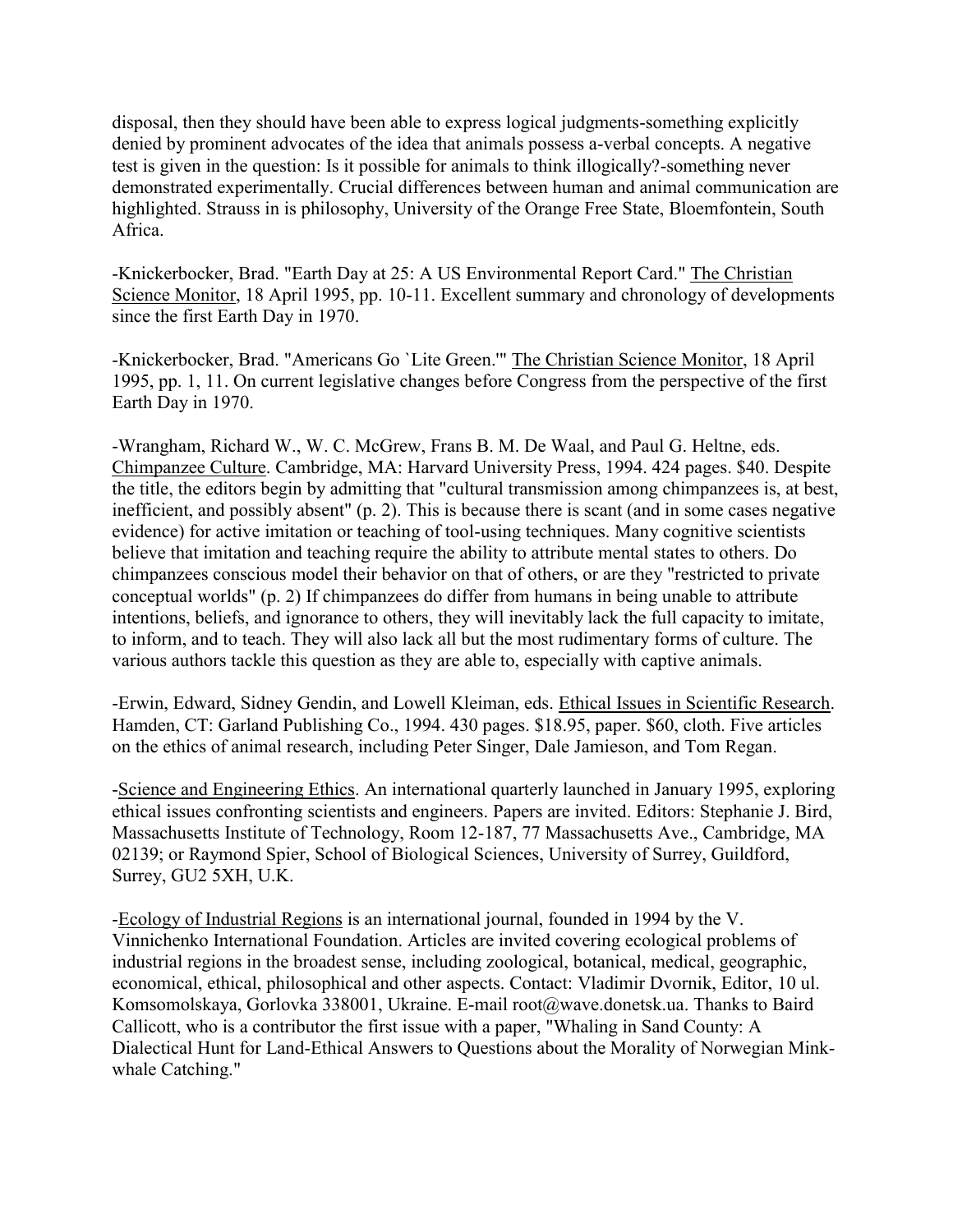-Journal of Sustainable Tourism. Started in 1993. Articles invited. Editors: Bill Bramwell and Bernard Lane, Channel View Publications, Frankfurt Lodge, Clevedon Hall, Victoria Road, Clevedon, Avon, U.K. BS21 7S.

-Boo, Elizabeth. Ecotourism: The Potentials and Pitfalls. 2 vols. Washington, DC: World Wildlife Fund, 1992. Especially Belize, Costa Rica, Dominica, Ecuador, and Mexico. Provisions must be made for protecting the "carrying capacity" of natural sites; local people must have a say in the management of ecotourism; and resources must be invested in access to and care of the amenities. But here is a cautious recommendation of ecotourism.

-Brown, Beverly A. In Timber Country: Working People's Stories of Environmental Conflict and Urban Flight. Philadelphia: Temple University Press, 1995. 300 pages. \$18.95 paper. \$49.95 paper. Mostly poor and lower-middle class income people, they do belong to a large and crucial segment who are often presented as scapegoats or stereotypes: the liberal's "rednecks" and industry's and the right wings "silent majority." These are the people of the Rogue Valley in Southwest Oregon, where there is a volatile clash of logging and environmental interests, and with an influx of wealthy suburbanites from California. Brown is an independent scholar and activist.

-Knight, Denis H. Mountains and Plains: The Ecology of Wyoming Landscapes. New Haven: Yale University Press, 1994. 352 pages. \$40.00. Includes Yellowstone National Park, Grand Teton National Park, the Black Hills, as well as the general landscape of Wyoming. Knight is in botany at the University of Wyoming, a past president of the Ecological Society of America.

-Gottfried, Robert R. The Economics of the Garden: Perspectives from Ecology and the Roots of Western Faith. Lanham, Md: Rowman and Littlefield, 1995. 160 pages. \$18.95 paper. \$47.50 cloth. The ancient Hebrew worldview, found in the Torah and the New Testament, is remarkably "green." Its holistic approach and emphasis on the importance of relationships bear a striking resemblance to ecology and can serve to reorient Western thinking without the necessity of leaving Western tradition.

-Gamman, John K. Overcoming Obstacles in Environmental Policymaking: Creating Partnerships Through Mediation. Albany, NY: State University of New York Press, 1994. 250 pages. \$18.95 paper. \$57.50 cloth. Why policies and laws intended to protect the environment often do not work. The fundamental reasons why efforts to protect natural resources in the developing world generally fail. Why environmental initiatives originating in national governments, international foreign assistance agencies, and environmental groups suffer from a dysfunctional decision-making process. How to improve environmental policymaking by creating partnerships for sustainable development. Gammon is with the Collaborative for Environmental Analysis and Conflict Resolution, Santa Cruz and Berkeley, CA.

-Partridge, Ernest. "If Environmental Education Is the Answer, Then What Is the Question?" Annual Hulings Lecture, Northland College, February 15, 1995. How did Western civilization fall into the environmental trap in which we now find ourselves? We did so by allowing our cleverness to outpace our intelligence, our facility to outdistance our foresight, and our decisionmaking procedures to evolve without moral charts and compasses, secure in the belief that our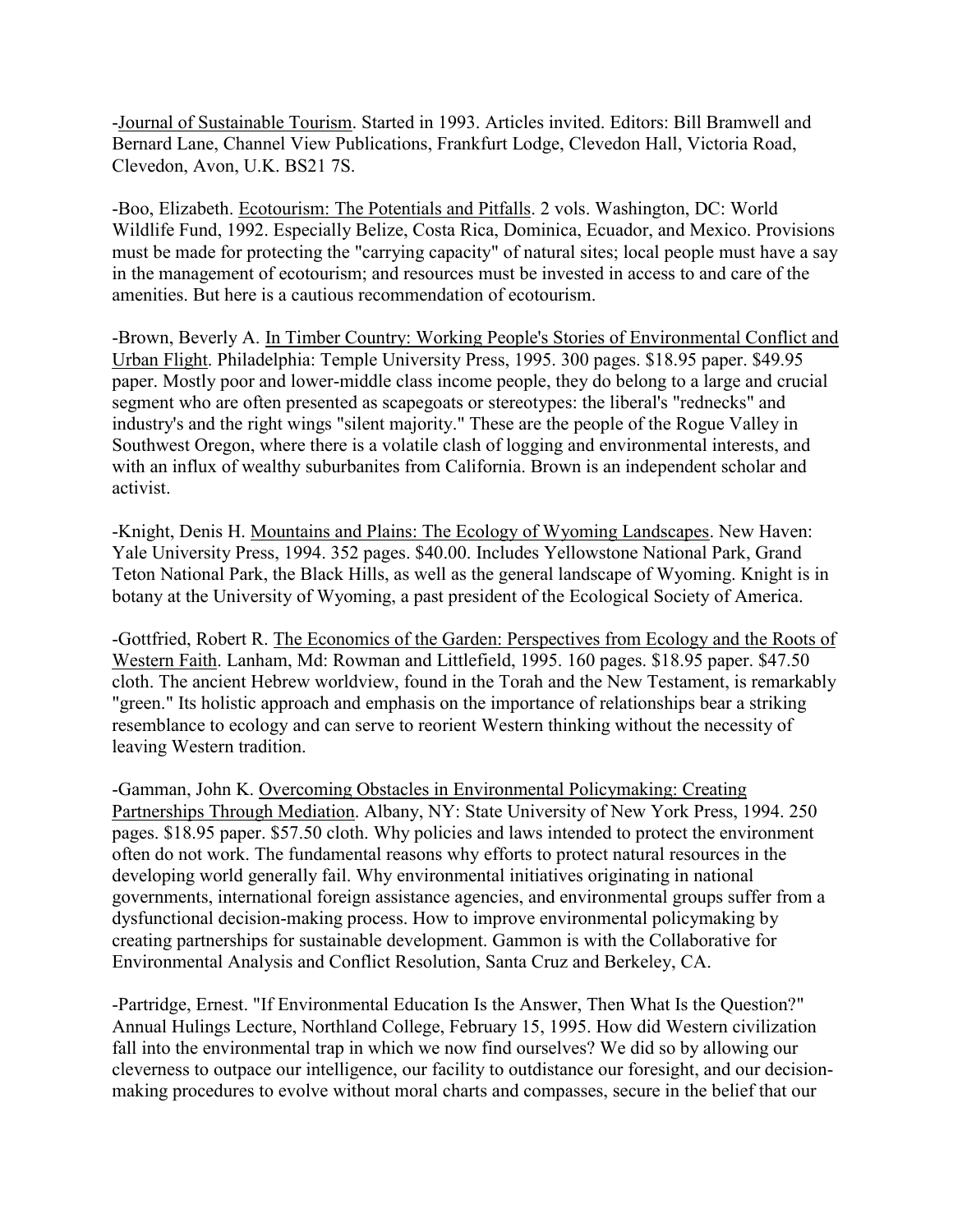lives and institutions were being moved by such benign "invisible hands" as consumer preferences, market forces, and cultural drift. If environmental education is the answer, then many questions follow: How do we get environmental education into the college and university curriculum? Copies from Ernest Partridge, Northland College, Ashland, WI 54806.

-MacKinnon, Mary Heather and Moni McIntyre, eds. Readings in Ecology and Feminist Theology. Kansas City, MO: Sheed and Ward, 1994. 360 pages. \$19.95. This anthology features key essays which have helped shape the current understanding of the essential relationship between ecology and theology. Selections offer a variety of voices which link the growing insights and concerns of ecology, science, feminism, and theology. Contributors include John Cobb, Ray Griffin, Sallie McFague, and Anne Clifford.

-Singh, Rana P.B., ed. The Spirit and Power of Place: Human Environment and Sacrality: Essays dedicated to Yi-Fu Tuan. Varanasi, India: National Geographical Society of India, 1994. 364 pages \$70, Rs. 500/-. A multidisciplinary perspective toward the idea of "environmental sensitivity"-searching and understanding the meanings with reference to human identity in the cosmos and human reflection on the earth. Samples: J. Donald Hughes (U.S.), "The Integrity of Nature and Respect for Place"; O. F. G. Sitwell (Canada), "Sacred Space Reconsidered"; Ramesh C. Dhuss, "Phenomenology of Place in Indian Culture-Case of Delhi." Contributors are from diverse disciplines and from diverse cultures. However, at some level there appears similarity in their approaches and expositions.

-Our Changing Planet. The FY 1995 U.S. Global Change Research Program. 132 pages. This is a report by the Committee on Environment and Natural Resources Research of the National Science and Technology Council, a supplement to the President's Fiscal Year 1995 Budget. 300 D St., S.W., Suite 840, Washington, DC 20024.

-Hettinger, Ned. "Patenting Life: Biotechnology, Intellectual Property, and Environmental Ethics." Boston College Environmental Affairs Law Review 22 (1995): 267-305. Argues that our social policy of issuing patents in organisms and genes is not easily justified by traditional arguments for intellectual property and that these types of patents should be abolished because they manifest disrespect for life.

-Marshall, Peter, Nature's Web: An Exploration of Ecological Thinking (London: Simon & Schuster, 1992) has been republished in the US as Nature's Web: Rethinking Our Place in Nature (New York: Paragon House, 1994), \$29.95. A paperback edition published by Cassell is coming out this year in UK. The book has received some excellent reviews, and Choice calls it "a wonderful hisory of `green' ideas."

-Walters, Laurel Shaper. "Rare Plants Are Stalked and Captured on Film." The Christian Science Monitor, 14 March 1995, p. 10. An exhibit of 35 rare, fragile, and beautiful plants, by photographer Maryl Levine, will be at the Missouri Botanical Garden, St. Louis, the Houston Museum of Natural Science, and the New Mexico Museum of Natural History and Science, Albuquerque.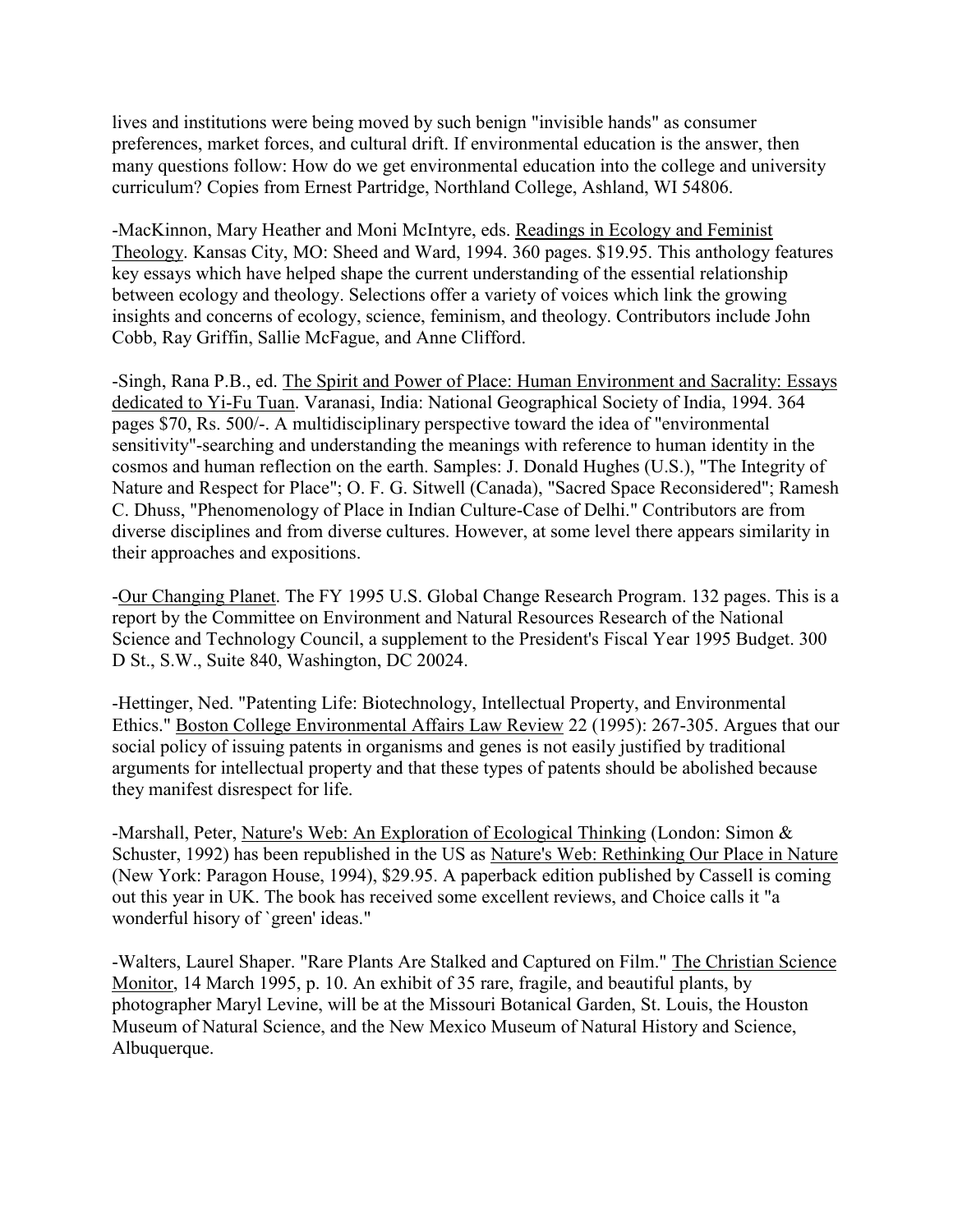-Westra, Laura, and Peter S. Wenz, eds. Faces of Environmental Racism: Confronting Issues of Global Justice. Lanham, MD: Rowman & Littlefield, forthcoming (August 1995). 300 pp. \$57.50 cloth; \$21.95 pb. Contributers: Hussein Adam, Robert D. Bullard, Clarice Gaylord, Robert Goodland, Omari Kokole, Bill Lawson, Howard McCurdy, Richard Phillips, Kristin Shrader-Frechette, Peter S. Wenz, and Laura Westra.

-Ross, Stephen David, ed. Plenishment in the Earth: An Ethic of Inclusion. Albany: SUNY Press, 1995. 440 pp. \$74.50 hardcover; \$24.95 pb.

-Mann, Charles C., and Mark L. Plummer. Noah's Choice: The Future of Endangered Species. New York: Knopf, 1995. 302 pp. \$24. ". . . an excellent review of the goals and workings of the law, . . . presents what likely will continue to be an unavoidable class among society's fundamental values"-Brad Knickerbocker, The Christian Science Monitor, 14 March 1995, p. 11.

-Spotts, Peter N. "Where Should All the Spent Fuel Go?" The Christian Science Monitor, 3 March 1995, p. 4.

-Shillinger, Kurt. "Property Rights Becomes Hot Battle." The Christian Science Monitor, 2 March 1995, p. 4. Concerns "takings" and includes an interesting case, the John and Josephine Bronczyk Farm, in Minnesota.

-Parton, Glenn. "The Rise of Primitivism and the Fall of Civilization: A Reply to J. B. Callicott and Holmes Rolston, III, on Wilderness." The Environmental Professional 16 (1994): 366-71. Parton offers criticism on the debate on wilderness between Callicott and Rolston in The Environmental Professional 13, no. 3 and no. 4. Parton argues that wilderness is a medium that enfolds everything. It is not the far-removed place "out there" envisioned by Callicott and Rolston. Wilderness is common ground for humans and nonhumans. Parton expects slow convergence in environmental work toward this conception of wilderness.

-Clugston, Richard M., ed. "The Ethics of Genetic Engineering." Earth Ethics 6, no. 1 (Fall 1994): 1, 3-7. Brief contributions (dialogue) by Michael Fox, Thomas Berry, Robert Welborn, Dieter Hessel, and Stephanie Kaza. The common theme is that current genetic engineering research lacks ethical restraint based on respect for the integrity of nature. The contributors were participants in a symposium on 7 May 1994 at the Center for Respect of Life and Environment.

-Schlickeisen, Rodge. "Protecting Biodiversity for Future Generations: An Argument for a Constitutional Amendment." Tulane Environmental Law Journal 8 (1994): 181-212. Society's need and duty to protect living nature. The emergence of scientific consensus. Society's moral responsibility to future generations. Lawmaking prejudiced against the future. The limitations of the traditional legal system. A proposed U.S. constitutional amendment: "The living natural resources in the United States are the common property of all the people, including generations yet to come. All persons and their progeny have an inalienable, enforceable right to the benefits of those resources for themselves and their posterity. The United States and every State shall assure that use of those resources is sustainable and that they are conserved and maintained for the benefit of all the people." Constitutional provisions elsewhere. Does the proposed amendment go far enough? The amendment is needed because, to the extent that elected officeholders do enact statutes to protect biodiversity, unless supplemented by a constitutional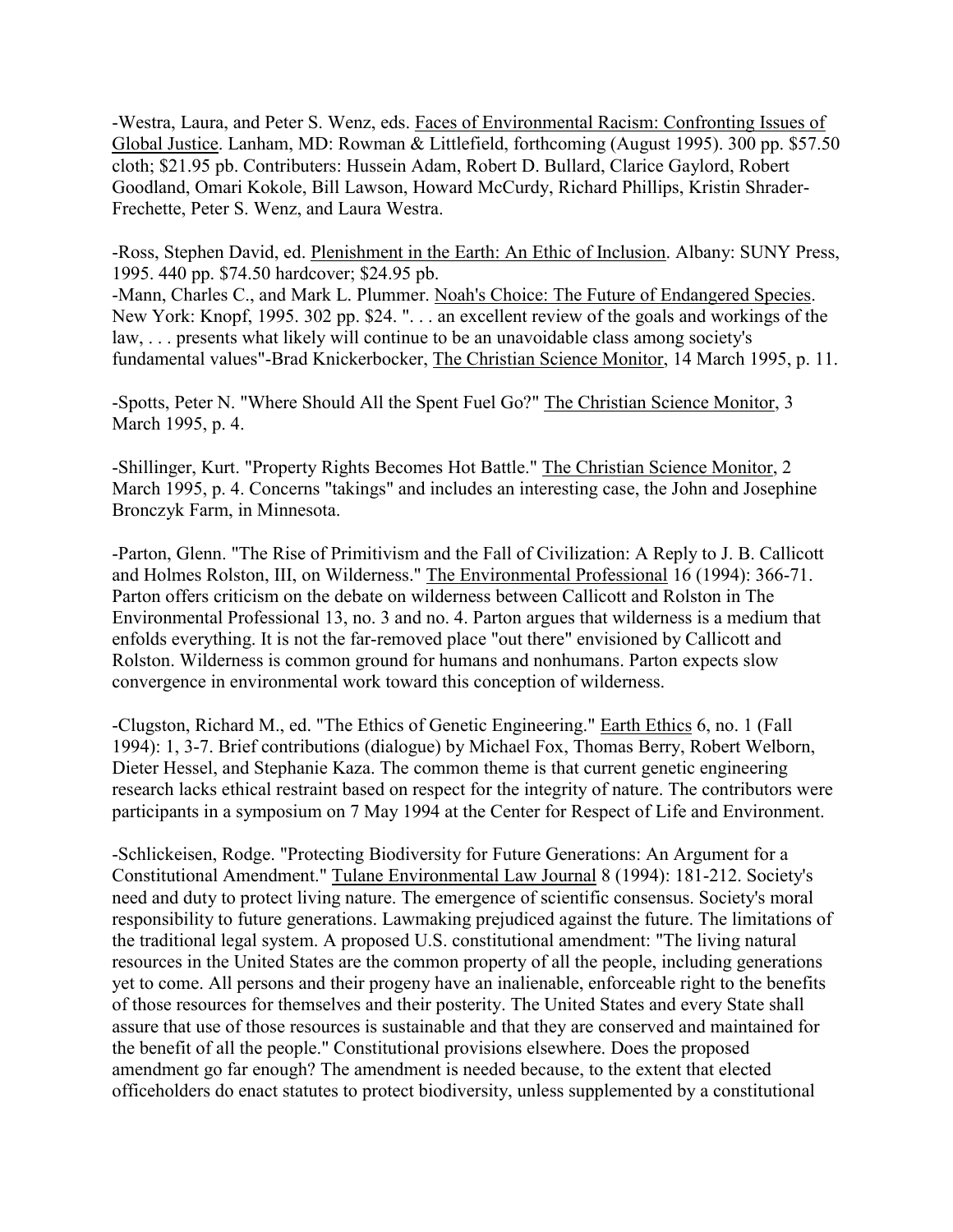amendment, enforcement will be slow, unwieldy, and unsuccessful, especially because judicial interpretation of standing and constitutional private property rights will defeat meaningful implementation and enforcement. A plausible case, and one where the author has done his philosophical and legal homework. Schlickeisen is president of the Defenders of Wildlife.

-Grunert, Suzanne C. Environmental Economics, Sustainable Development, "Green" Marketing, Eco-management, and the Like: A highly selective, partly annotated bibliography of research conducted in Europe and North America since the 70's. Aarhus, Denmark, CeSaM Working Paper No. 5 (Science Park Aarhus, Gustav Wieds Vej 10, DK-8000 Aarhus C, Denmark), 1995. 112 pages. This bibliography contains some 800 references on all kinds of aspects under the general heading "ecology and economy." It picks up the European references likely to be missed in American-based bibliographies. Books, anthologies, articles, working papers, and conference papers are listed. Most articles are provided with a summary and many books are annotated descriptively by the author. Also available as a database on Macintosh "Endnote." Grunert is in marketing at Odense University, Odense, Denmark. (Thanks to Martin Ishoy, Theology, University of Aarhus.)

-Bakken, Peter W., J. Ronald Engel, and Joan Gibb Engel. Ecology, Justice, and Christian Faith: A Guide to the Literature 1960-1993. Westport, CT: Greenwood Press, 1995. An annotated bibliography of literature published in English that expresses, analyzes, or critiques Christian perspectives on the relationship between social justice and ecological integrity. There is an introductory review essay followed by over 460 complete annotations by over 250 authors. The annotations focus on works that include each of the following three components: (1) attention to ecological issues such as environmental quality, resource limitations, and biotic diversity; (2) attention to social-ethical values and problems such as distributive justice, community, racism, and sexism; and (3) explicitly theological or religious reflection on ecological and social ethics and their interrelations.

-Frankenfeld, Philip J. Bibliography for Technological Citizenship: Public Participation in Environmental Policy and Risk Policy. Organized by subject and includes such headings as: Environmental Justice; Ethics of Uncertainty; Environmental Policy; Consumer Environmentalism; Environmental Law; Whistleblowing, and others. Hardcopy (offprinted) by request, although the author also has it on disks, Microsoft Word. Address: 1671 North Prospect #304, Milwaukee, WI 53202. 414/272-6765.

-Capture, Care and Management of Threatened Mammals. Onderstepoort, South Africa: Wildlife Group of the South African Veterinary Association, 1993 (P. O. Box 12900, Onderstepoort, 0110 R. South Africa). 84 pages, R30.00 (RSA), \$30 (USA). The capture, care, and management of threatened mammals. The data presented are the proceedings of an international symposium held at Skukuza, Kruger National Park, South Africa.

-Soulé, Michael E. and Gary Lease, eds. Reinventing Nature? Responses to Postmodern Deconstruction. Island Press, 1995. 186 pages. The rhetorical storm over "nature," and the practical consequences. "A wave of relativistic anthropocentrism originating in the humanities and social sciences with clear implications for a wide range of biodiversity conservation policies and actions." An interdisciplinary investigation of how perceptions and conceptions of nature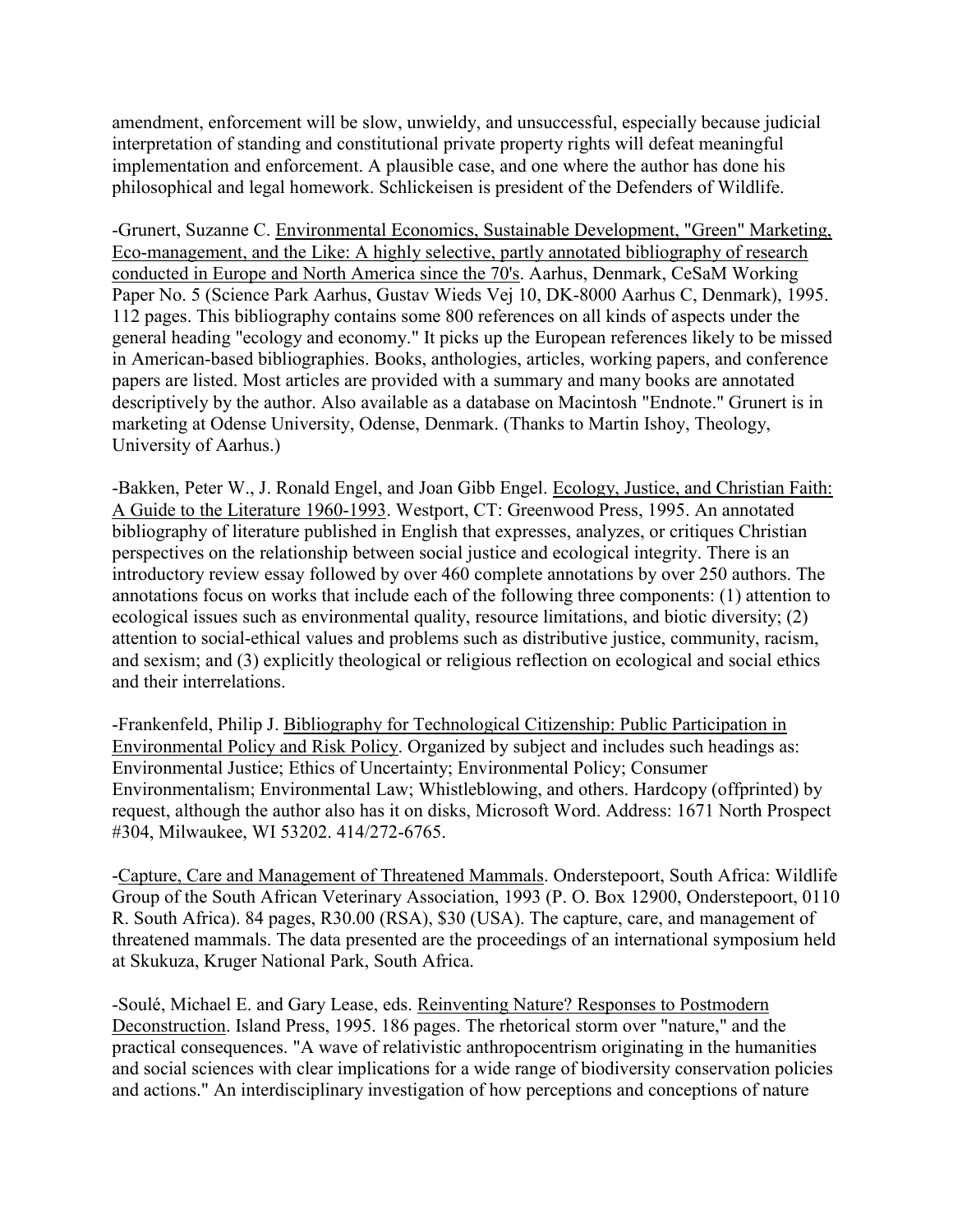affect both the individual experience and society's management of nature.

Chapter One: "Nature Under Fire" by Gary Lease. The boundary between the world and human beings is under fire. On the one hand nature is personified; on the other hand the idea that nature needs protection from humankind's onslaught begs the definition of the boundary and turns our attention to contesting constructions of nature and to competition among human groups for access to resources and power.

Chapter Two: "Virtually Hunting Reality in the Forests of Simulacra" by Paul Shephard. The postmodern constructionist view is that all texts, reports, narratives are but descriptions-focused chatter about an unknowable external world, psychobabble, webs of words that serve as ammunition in struggles over who dominates whom.

Chapter Three: "The Nature of Reality and the Reality of Nature" by Albert Borgmann. The substitute for the dualism of natural and artificial is a new continuum: reality-hyperreality. And even if nature (reality) is to some extent a human invention, it still can be eloquent and inspiring and still can invigorate the notion of excellence.

Chapter Four: "Searching for Common Ground" by N. Katherine Hayles. The notions of interactivity and positionality enliven the stakes in contesting for the integrity of the environment. Those in power, therefore, should consider marginal points of view, including those of other species.

Chapter Five: "Nature and the Disorder of History" by Donald Worster. A less extreme interpretation of contemporary history and ecology might stress two principles: one is social and biological interdependence; the other is successful adaptation to situation and place by human groups and species.

Chapter Six: "Cultural Parallax in Viewing North American Habitats" by Gary Paul Nabhan. The polarized debate about aboriginal impacts obscures the complexity and diversity of old cultures in North America and ignores cultural adaptation and change.

Chapter Seven: "Concepts of Nature East and West" by Stephen R. Kellert. Even though nature evokes common emotional and intellectual structures in humans (evidence for a shared understanding), cultures are heterogeneous in how they value nature.

Chapter Eight: "Resolute Biocentrism: The Dilemma of Wilderness in National Parks" by David M. Graber. National parks (and wilderness in general) are by default the sites where the values of solitude, wildness, and otherness reside. Yet the baseline criteria for original, natural, or pristine states still elude managers.

Chapter Nine: "The Social Siege of Nature" by Michael E. Soulé. Humanity entertains manifold representations of living nature-from quite pagan/spiritual views to the more utilitarian (Judeo-Christian) and scientific conceptions displayed on television documentaries.

Soulé is in environmental studies at the University of California, Santa Cruz; Lease is dean of humanities there.

-Fisher, William F., ed. Toward Sustainable Development: Struggling over India's Narmada River. Armonk, NY: M. E. Sharpe, 1995. 500 pages. \$24.95 paper. \$70.00 hardcover. Diverse opinions of proponents and opponents of the project and the complex issues involved, including economics, sociology, law, and governance. Studies on human rights issues that arise when large numbers of people, particularly marginal, disadvantaged groups, and women, are displaced from their homes and villages. See note in the Issues section, below on the wildlife and endangered species issues here. Fisher is at Harvard University.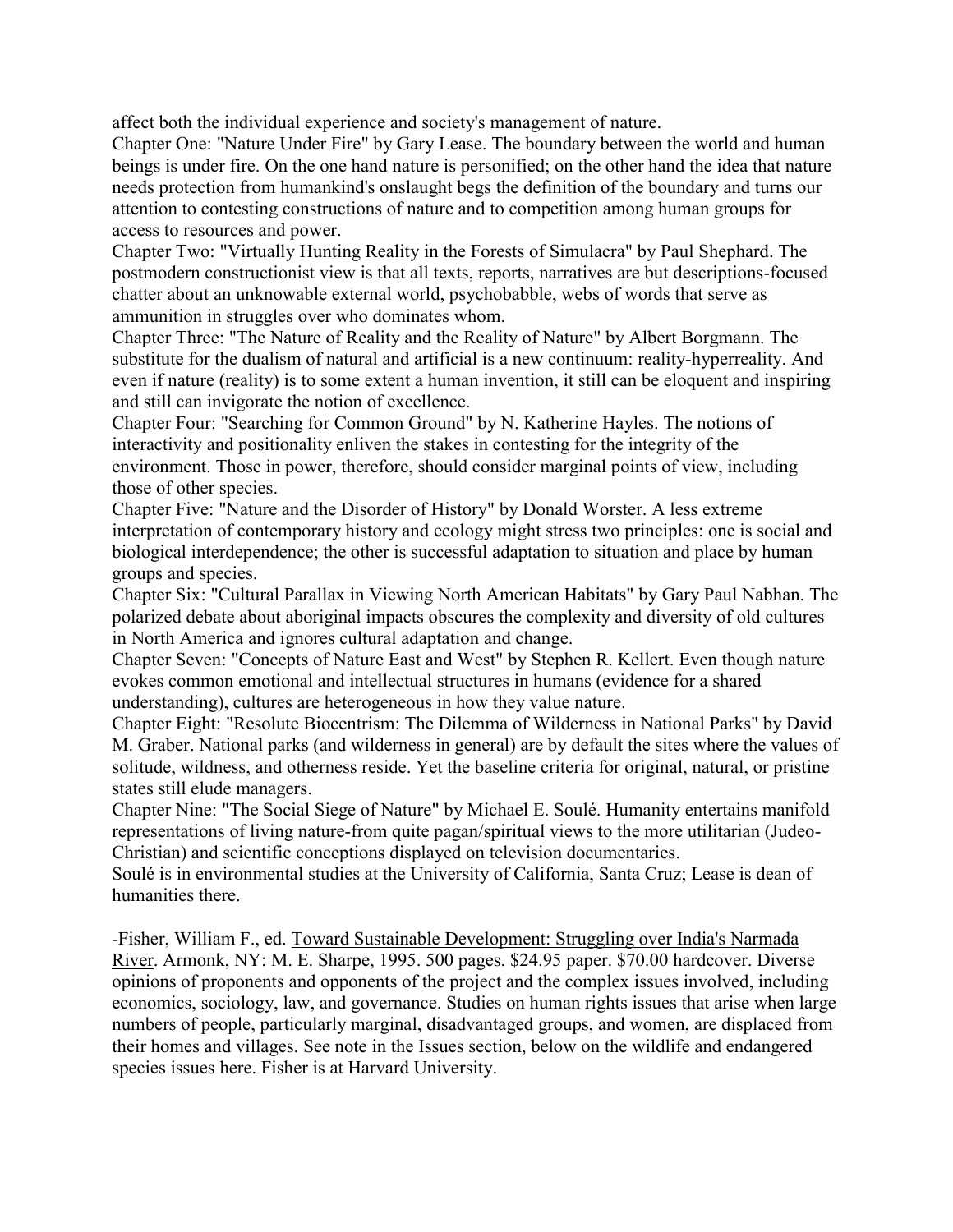-Mann, Charles C. and Mark Plummer. "Is Endangered Species Act in Danger?" Science 267 (March 3, 1995): 1256-1258. The Act needs to be reauthorized, and refunded, this year. Far more plants and animals are being added to the list than are leaving it. Critics say that act is as fault; supporters say the budget for enforcement is far too small. Critics say few species are being recovered; supporters say that you should not expect high recovery rates in an intensive care emergency room. A frequent theme is rather pragmatic: since the Act isn't working, and can't be made to work because it is too expensive and landowners won't cooperate, maybe we should do something else. Mann and Plummer are co-authors of Noah's Choice: The Future of Endangered Species.

-Christian, Colmore S., Michael P. Zamore, Adolphus E. Christian. "Parrot Conservation in a Small Island-Nation: Case of the Commonwealth of Dominica." Human Ecology 22 (no. 4, 1994): 495-

-Oruka, H. Odera, ed. Philosophy, Humanity and Ecology. Volume 1: Philosophy of Nature and Environmental Ethics. Nairobi, Kenya: African Centre for Technology Studies, 1994. US\$20.00 (ISBN 9966-41-086-4). This volume contains papers presented at the World Conference of Philosophy held in Nairobi, Kenya, in July 1991. The general theme of the conference was Philosophy, Humanity and the Environment. Attracting almost six hundred participants and observers, representing 55 countries, the papers in this volume incorporate contributions from Europe, North America, Asia and Africa, including Evandro Agazzi, Wolfgang Kluxen, Jerzy Pelc, Richard T. De George, S.S. Rama Pappu, Tomonobu Imamichi, Ali Mazrui, Kwasi Wiredu and Thomas R. Odhiambo. Chair of the organizing committee of the World Conference, H. Odera Oruka is Professor of Philosophy, University of Nairobi, and founder chair of the Philosophical Association of Kenya. To order, send a cheque or money order to either of the institutions below. If out of Kenya, add US \$8.00 for airmail postage (or US \$2.00 for surface postage) and US \$5.00 for bank charges. African Centre for Technology Studies, P.O. Box 45917, Nairobi, Kenya. Tel. 254-2-565173, 569986 Or: African Academy of Sciences, P.O. Box 14798, Nairobi, Kenya. Tel. 254-2-884401/6. (Thanks to Johan Hattingh, University of Stellenbosch.)

-Azizan Haji Baharuddin, ed. Environment and Development: Ethical and Educational Considerations. Kuala Lumpar, Malaysia: Institute for Policy Research (Insistut Kajian Dasar), 1995. (ISBN 983-884-035-1). Includes papers by Alastair S. Gunn, Padmasiri de Silva and Robin Attfield. Dr. Azizan is at the University of Malaya and Institute for Policy Research. (Thanks to Robin Attfield.)

-Cross, Frank B. "Natural Resource Damage Valuation." Vanderbilt Law Review 42 (March 1989): 269-341. Natural resource destruction results from the status of public lands as a common good in a capitalist system. Establishing accurate means for valuing natural resources transcends the current procedures. Broadly used, the right to recover natural resource damages can force the internalization of many pollution costs and thus create a powerful deterrent to future environmental charm. Government action has achieved some success, but the mechanism has inherent limitations and may always trail behind the creative force of the market and the harm that it may cause. The job of protecting natural resources pertains to government functions that are too large, complex, or widely dispersed for government to perform. Instilling private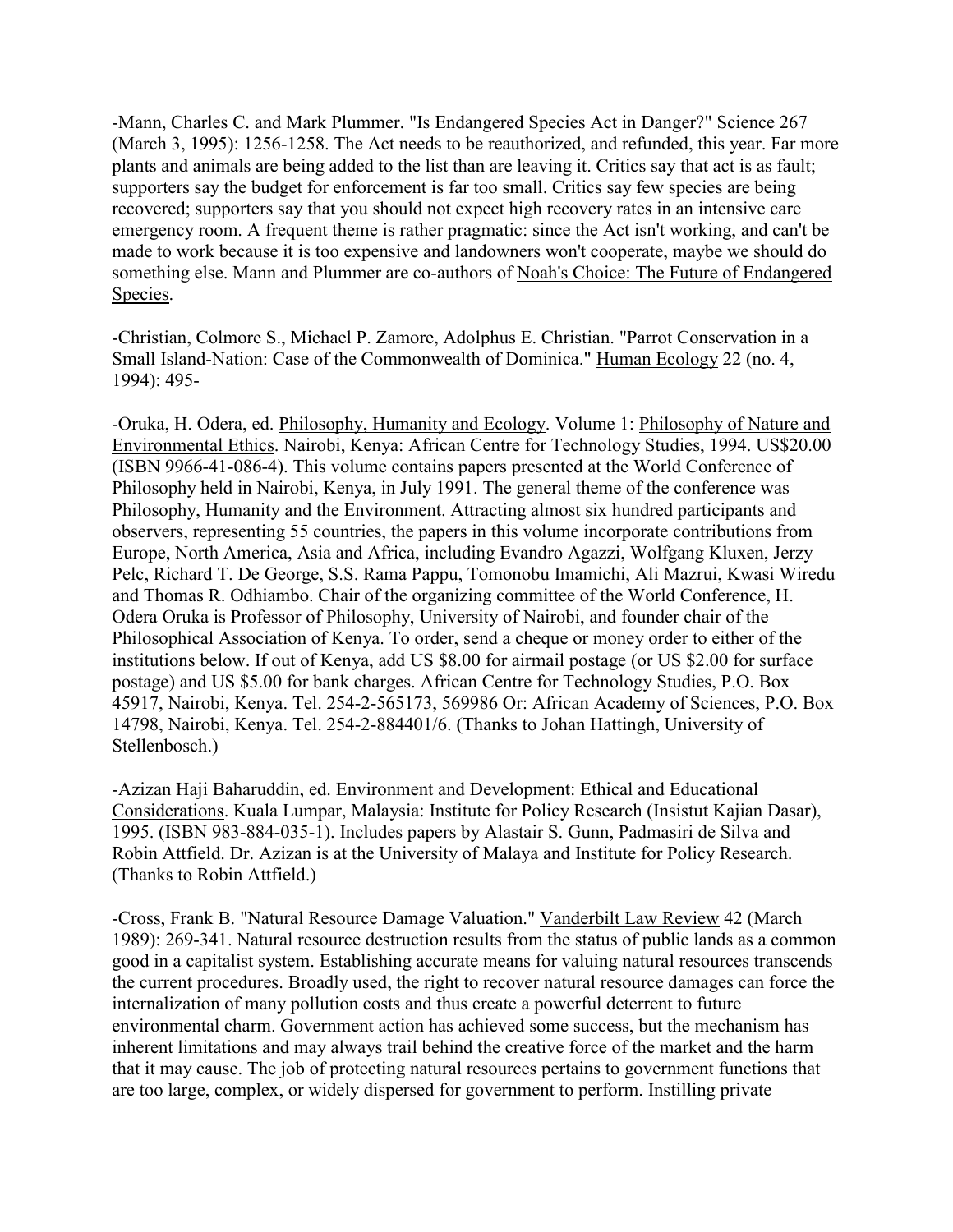marketplace decisions with a concern for harm to nature is a vital and necessary complement to government intervention in the market. To be truly effective, however, such recovery must capture the full value of harm done to resources. At present, natural resource valuation seriously understates the true social harm done to natural resources. The author proposes better valuation procedures, with special reference to Superfund. Another good example of an article that philosophers should read before they complain that lawyers do not do their philosophical homework. Cross teaches business law in the Department of Management, University of Texas.

-Landman, Willem A. "Moral Standing, Value and Environmental Ethics." South African Journal of Philosophy 14 (# 1, February 1995): 9-19. How should an environmental ethic be grounded? An answer involves a commitment to a criterion of moral standing and its application, and a wider commitment to a taxonomy of the senses of "value" that inform our relationship with nature. I begin by mapping the different environmental philosophies in order to contextualize my argument. After an analysis of the concept of moral standing I analyze why being a person is a sufficient condition of moral standing. I defend sentience as a condition of moral standing that is not only sufficient but also necessary, and I set out the taxonomy of the senses of "value" that informs a sentience-based environmental ethics. I reject life as a criterion of moral standing and the value commitments of a life-based environmental ethic. I end with some remarks that a sentience-based environmental ethic might be inadequate if we should lose our aesthetic and spiritual sense. Landman is in philosophy at the University of the Western Cape, Private Bag X17, Bellville 7535, Republic of South Africa.

-Voice, Paul. "What Do Animals Deserve?" South African Journal of Philosophy 14 (no. 1, February 1995): 34-38. The failure of contractarianism to assign substantive moral weight to the interests of non-human animals does not count against contractarianism as a moral theory. I show why contractarianism excludes animals from the moral domain, and go on to argue that, when proper attention is to paid to the scope of moral theory, it is easily seen why animals lack full moral standing. Voice is in philosophy at the University of South Africa (UNISA), P.O. Box 392, Pretoria 0001, Republic of South Africa.

-Lord, Charles P. and Willian A. Shutkin. "Environmental Justice and the Use of History." Boston College Environmental Affairs Law Review 22 (no. 1, Fall 1994): 1-26. An analysis of two communities fighting for environmental justice reveals that a flawed or careless approach to history is often a root cause of environmental injustice. In each community, the legal system has perpetuated environmental injustice by misreading or disregarding that community's history. Communities fighting environmental injustice must vigorously prepare and proclaim their own histories and must urge courts and other decisionmakers to examine history carefully and justly. The two communities are one in inner-city South Boston and the Abenaki, a Native American tribe of northern New England. Lord and Shutkin are Visiting Scholars at Boston College Law School.

-Plater, Zygmunt J. B., Robert H. Abrams, and William Goldfarb. Environmental Law and Policy: Nature, Law, and Society. St. Paul, MN: West Publishing Co., 1992. 1033 pages, plus indexes. About \$50. With a periodic supplement, keeping it current, in a rather rapidly changing field. Supplement for Environmental Law and Policy: Nature, Law, and Society. St. Paul, MN, West Publishing Co., 1994. Softcover, 355 pages. One of the better, and halfway reasonably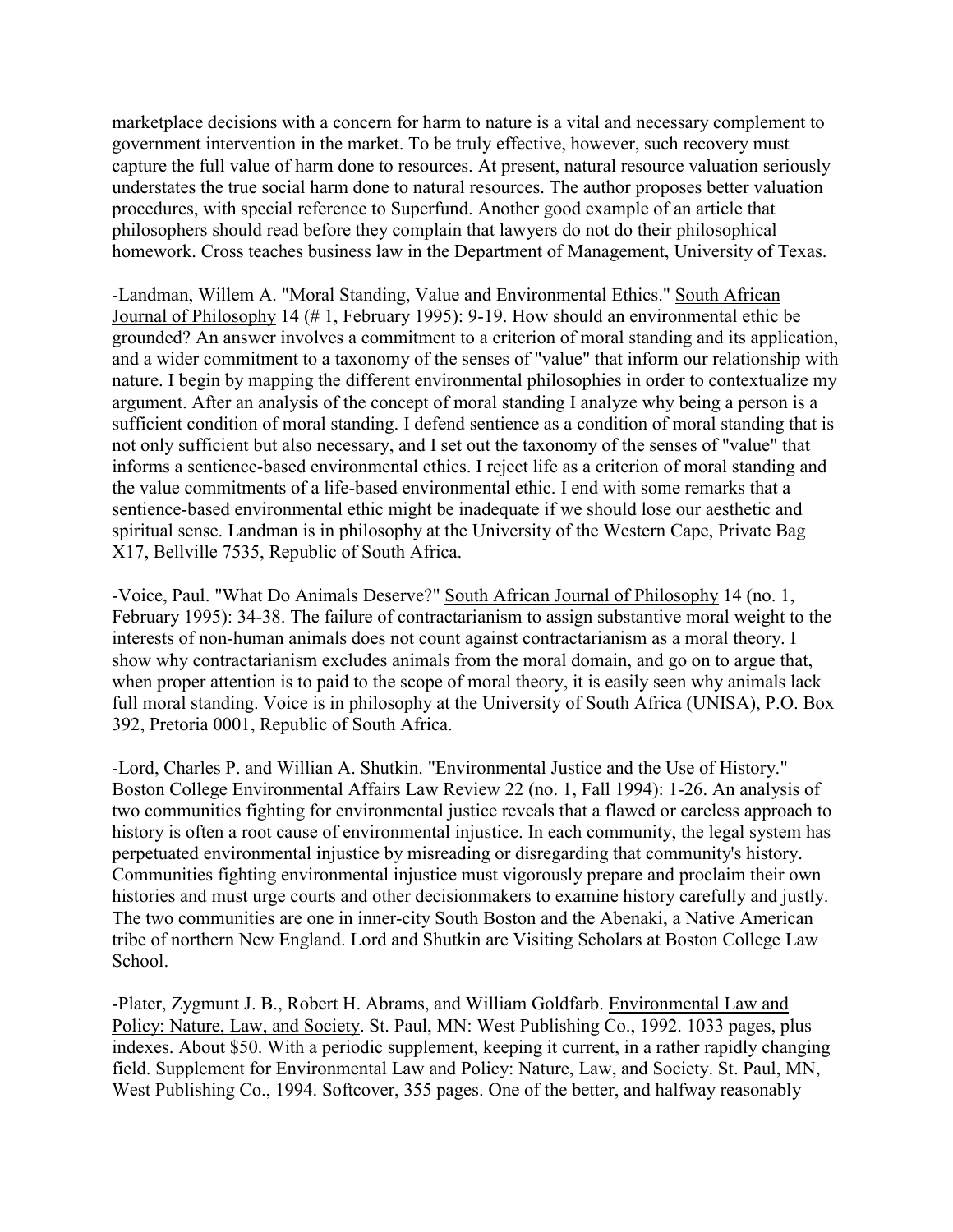priced, introductions to environmental law, suitable also for use with undergraduates. Based on cases by subject area, with interpretive text. The supplement, for example, contains a new chapter "Environmental Justice-Race, Poverty, and the Environment" (with analysis of the East Bibb Twiggs Neighborhood Association vs. Macon-Bibb County, Georgia case) and a current bibliography on environmental justice (pp. 40-45 in appendix) that lists many yet forthcoming articles. Also recent relevant documents, such as the President's Executive Order 12898 (February 11, 1994) on environmental justice, and the EPA Title VI Rules. Plater is at Boston College Law School, Abrams at Wayne State University Law School, and Goldfarb at Cook College, Rutgers.

-Valente, Christina M., and William D. Valente. Introduction to Environmental Law and Policy: Protecting the Environment through Law. St. Paul, MN: West Publishing Co., 1995. 441 pages. Hardcover. An excellent introduction that is half the length of the Plater et al volume (also by West Publishing), suitable for semester-length course. Both Valentes are at Villanova University; Christina Valente is also with the U.S. Environmental Protection Agency.

-Gerrard, Michael B. Whose Backyard, Whose Risk: Fear and Fairness in Toxic and Nuclear Waste Siting. Cambridge, MA: MIT Press, 1994. 335 pages. \$39.95 cloth. Gerrard criticizes the government for waffling on the problem, the media for trivializing the subject by using terms such as NIMBY ("not in my backyard"), and the fairness of forcing the facilities on economically less advantaged families. We ought not to try to find the best new locations for such sites, but reuse already contaminated Superfund sites. Gerrard is an environmental lawyer in New York.

-Shulman, Seth. The Threat at Home: Confronting the Toxic Legacy of the U. S. Military. Boston: Beacon Press, 1992. 254 pages.

-Maggitti, Phil. "The Stray Cat: Whose Life Is It, Anyway?" The Animals' Agenda 14 (no. 6, 1994): 22- . They're everywhere! They're everywhere! It's raining cats and cats. And no one seems to know for sure what to do about the situation-except to attack everyone else's solutions. A report on the state of the (dis)union among feral cat advocates.

-Feller, Robert H. "Environmental Disclosure and the Securities Laws." Boston College Environmental Affairs Law Review 22 (no. 2, 1995): 225- .

-Wegman, Richard A. and Harold G. Bailey Jr. "The Challenge Of Cleaning Up Military Wastes When U.S. Bases Are Closed." Ecology Law Quarterly 21 (no. 4, 1994): 865- .

-Albritton, Eric M. "The Endangered Species Act: The Fountain Darter Teaches What The Snail Darter Failed To Teach." Ecology Law Quarterly 21 (no. 4, 1994): 1007- .

-Gaard, Greta. "Milking Nature: an Eco-Feminist Critique of rBGH." The Ecologist 24 (no. 4, July, 1994): 202- .

-Wyshaam, Daphne. "Ten-to-One-Against: Costing People's Lives for Climate Change." The Ecologist 24 (no. 4, July, 1994): 204- .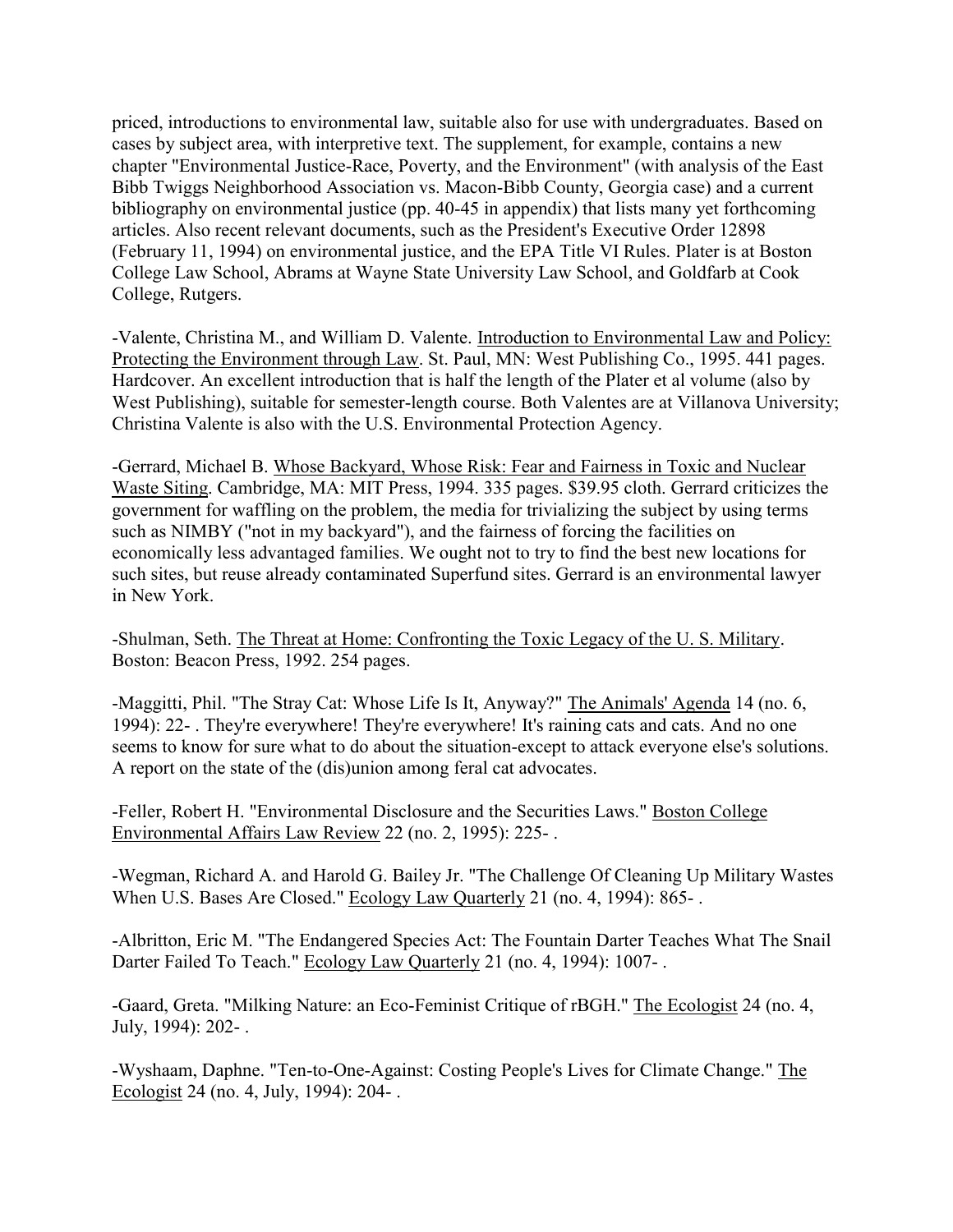-Jardine, Kevin. "Finger on the Carbon Pulse: Climate Change and the Boreal Forests." The Ecologist 24 (no. 4, July, 1994): 220- . There are alarming signs that global warming is already affecting the boreal forests, increasing the intensity and frequency of fires, storms, and insect attacks. Many studies project that, as the forests decline, there will be a massive net release of carbon into the atmosphere, triggering a runaway greenhouse effect.

-Wilks, Alex and Nicholas Hildyard. "Evicted! The World Bank and Forced Resettlement." The Ecologist 24 (no. 4, July, 1994): 225- . At least two million people currently face forcible eviction as a result of infrastructure development projects-from dams to roads-financed by the World Bank. Yet an internal review of the Bank's resettlement record from 1986 to 1993 reveals that mandatory policies intended to minimize the impact of resettlement are being systematically flouted.

-Andreas, Peter. "Border Troubles: Free Trade, Immigration and Cheap Labour." The Ecologist 24 (no. 4, July 1994): 230- . As millions of people are uprooted by the increasing integration of the global economy, pressure has mounted on governments to impose more restrictive immigration controls. But attempting to stop people moving around while encouraging the mobility of everything else is a recipe for policy frustration. Illegal immigration from Mexico into the US Illustrates the problems.

-Juang, C.H., Soushan Wu, and Her-Jiun Sheu. "A Group Decisionmaking Model for Siting LULUs." The Environmental Professional 17 (no. 1, 1995): 43- .

-Magill, Arthur W. "Multicultural Wildland Users: A Growing Communication Challenge." The Environmental Professional 17 (no. 1, 1995): 51- .

-Birkeland, Janis. "The Relevance of Ecofeminism to the Environmental Professions." The Environmental Professional 17 (no. 1, 1995): 55- .

-Lemons, John. "Shrader-Frechette's Schemata for Scientific Research: Implications for Environmental Professionals." The Environmental Professional 17 (no. 1, 1995):72- .

-Fowler, Robert. "International Environmental Standards for Transnational Corporations." Environmental Law 25 (no. 1, 1995): 1- . The challenges inherent in applying environmental standards to transnational corporations, the various methods that could be used to regulate transnationals, and a concluding argument for extraterritorial application of disclosure statutes as a means of imposing stricter self-regulation.

-Raustiala, Kal. "The Political Implications of the Enforcement Provisions of the NAFTA Environmental Side Agreement: The CEC as a Model for Future Accords." Environmental Law 25 (no. 1, 1995): 31- . A powerful and effective Commission for Environmental Cooperation (CEC) could use the enforcement provisions of NAFTA's environmental side agreement against the United States in a way that would reduce agency- and technology-forcing statutes and lessen the substantive scope of environmental legislation.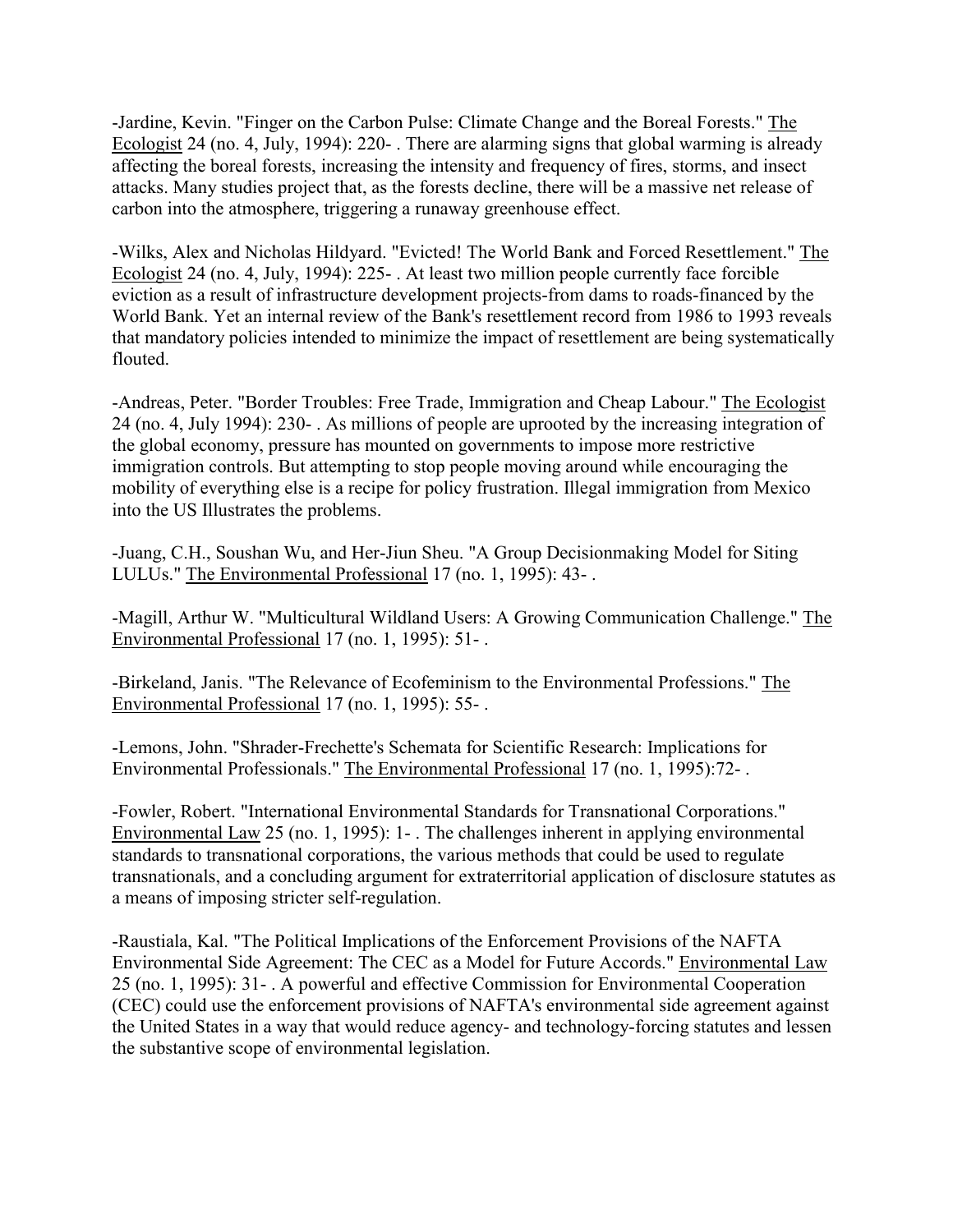-Blumm, Michael C. "The End of Environment Law? Libertarian Property, Natural Law, and the Just Compensation Clause in the Federal Circuit." Environmental Law 25 (no. 1, 1995):171- . Florida Rock Industries and Loveladies Harbor, two recent cases from the Federal Circuit, represent a radical, libertarian view of property and are not supported by either Supreme Court opinions or the history of American property law.

-Watters, Larry. "The Takings Clause and the Future of Environmental and Land Use Regulation." Environmental Law 25 (no. 1, 1995): 199- . A panel of speakers, moderated by Larry Watters.

-Searles, Janis. "South Dakota v. Bourland: Another Supreme Court Move Away from Recognition of Tribal Sovereignty." Environmental Law 25 (no. 1, 1995): 209. This recent case continues the Supreme Court's trend of eroding Indian Sovereignty, but Searles suggests ways that the Army Corps of Engineers can protect tribal interests within its current statutory framework.

-Bosselman, Fred. "Four Land Ethics: Order, Reform, Responsibility, Opportunity." Environmental Law 24 (no. 4, 1994): 1439- . Aldo Leopold's hope that American thinking would converge toward a single land ethic is futile; instead Americans should accept that they have inherited four different land ethics, which are explained using King Arthur, David Ricardo, John Muir, and Scalia as prototypes.

-Daugherty, Steven A. "The Unfulfilled Promise of an End to Timber Dominance on the Tongass: Forest Service Implementation of the Tongass Timber Reform Act." Environmental Law 24 (no. 4, 1994): 1573- Ways that the U. S. Forest Service has failed to carry out the intent behind the Tongass Timber Reform Act; the U. S. Congress should enact further legislation that imposes clearer standards.

-Earp, David J. "The Regulation of Genetically Engineered Plants: Is Peter Rabbit Safe in Mr. McGregor's Transgenic Vegetable Patch?" Environmental Law 24 (no. 4, 1994): 1663- . Recent changes in federal regulations of genetically engineered plants, with a conclusion that they generally provide adequate environmental protection but, because the science is outpacing the laws, the Department of Agriculture needs additional statutory authority to prevent all risks.

-Barry, John. "The Limits of the Shallow and the Deep: Green Politics, Philosophy, and Praxis." Environmental Politics 3 (no. 3, 1994): 369- .

-Milbrath, Lester, Yvonne Downes, and Kathleen Miller. "Sustainable Living: Framework of an Ecosystemically Grounded Political Theory." Environmental Politics 3 (no. 3, 1994): 421- .

-Eckerberg, Katarina. "Environmental Problems and Policy Options in the Baltic States: Learning from the West?" Environmental Politics 3 (no. 3, 1994): 445- .

-Fagin, Adam. "Environment and Transition in the Czech Republic." Environmental Politics 3 (no. 3, 1994):479- .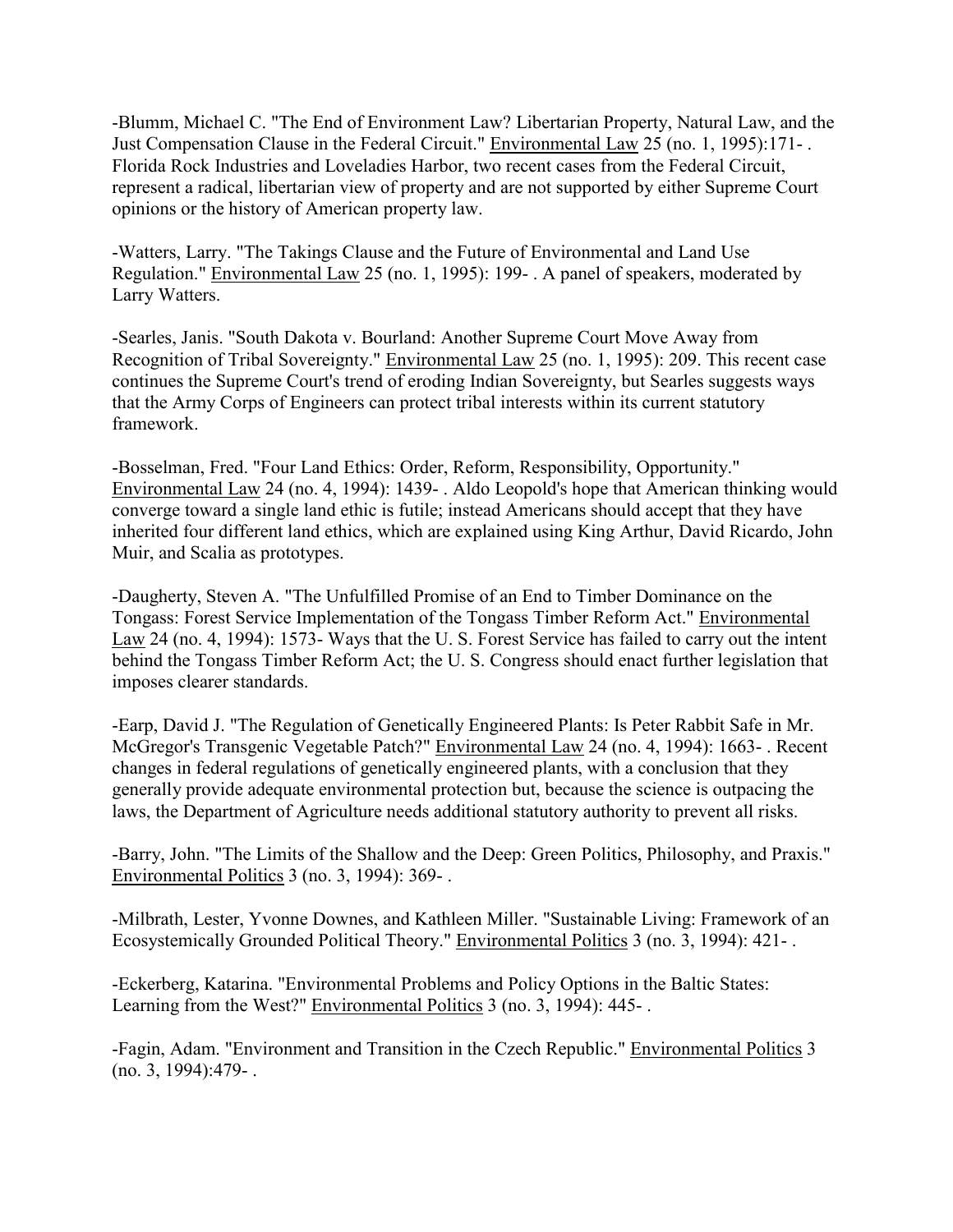-Montgomery, Mark A. "Reassessing the Waste Trade Crisis: What Do We Really Know?" The Journal of Environment and Development 4 (no. 1, 1995): 1- .

-Clemencon, Raymond. "Global Climate Change and the Trade System: Bridging the Culture Gap." The Journal of Environment and Development 4 (no. 1, 1995): 29-.

-Mirovitskaya, Natalia, and Marvin S. Soroos. "Socialism and the Tragedy of the Commons: Reflections on Environmental Practice in the Soviet Union and Russia." The Journal of Environment and Development 4 (no. 1, 1995): 77- .

-Spalding, Mark J. "Resolving International Environmental Disputes: Public Participation and the Right-to-Know." The Journal of Environment and Development 4 (no. 1, 1995): 141-

-Dompka, Victoria. "Environment and the United Nations World Population Conference." The Journal of Environment and Development 4 (no. 1, 1995): 155-

-Nadkarni, M.V. and V. Govindaru. "Nobody's Child: The Economic and Institutional Aspects of Soil Conservation in India." The Journal of Environment and Development 4 (no. 1, 1995):171- .

-Ferrey, Stephen P. "Allocation and Uncertainty in the Age of Superfund: A Critique of the Redistribution of CERCLA Liability." New York University Environmental Law Journal 3 (no. 1, 1994): 36- .

-Kleese, Deborah A. and Michael R. Edelstein. "Cultural Relativity of Impact Assessment: Native Hawaiian Opposition to Geothermal Energy Development." Society and Natural Resources 8 (no. 1, 1995): 19- .

-Gottlieb, Paul D. "The `Golden Egg' as a Natural Resource: Toward a Normative Theory of Growth Management." Society and Natural Resources 8 (no. 1, 1995):49- .

-Albrecht, Stan L. "Equity and Justice in Environment Decision Making: A Proposed Research Agenda." Society and Natural Resources 8 (no. 1, 1995): 67- .

-Yu, Douglas. "Free Trade Is Green; Protectionism Is Not." Conservation Biology 8 (1994): 989- 996. Many hold that free trade will lead to environmental degradation. But industries that benefit from protection by tariffs also frequently benefit from subsidy by lax environmental standards. Environmentalists can ally themselves with free traders and learn how to use free trade as an ally in environmental reform. Yu is in biology at Harvard University.

-Warshall, Peter. "The Biopolitics of the Mt. Graham Red Squirrel (Tamiasciuris hudsonicus grahamensis)." Conservation Biology 8(1994):977-988. Specific administrative actions within the U.S. Forest Service and the U.S. Fish and Wildlife Service and special interest politics by the Arizona Congressional delegation and the University of Arizona, together with an astronomical consortium, prevented an accurate assessment of the status of the Mt. Graham red squirrel and implementation of alternatives to insure its survival and recovery. Two telescopes have been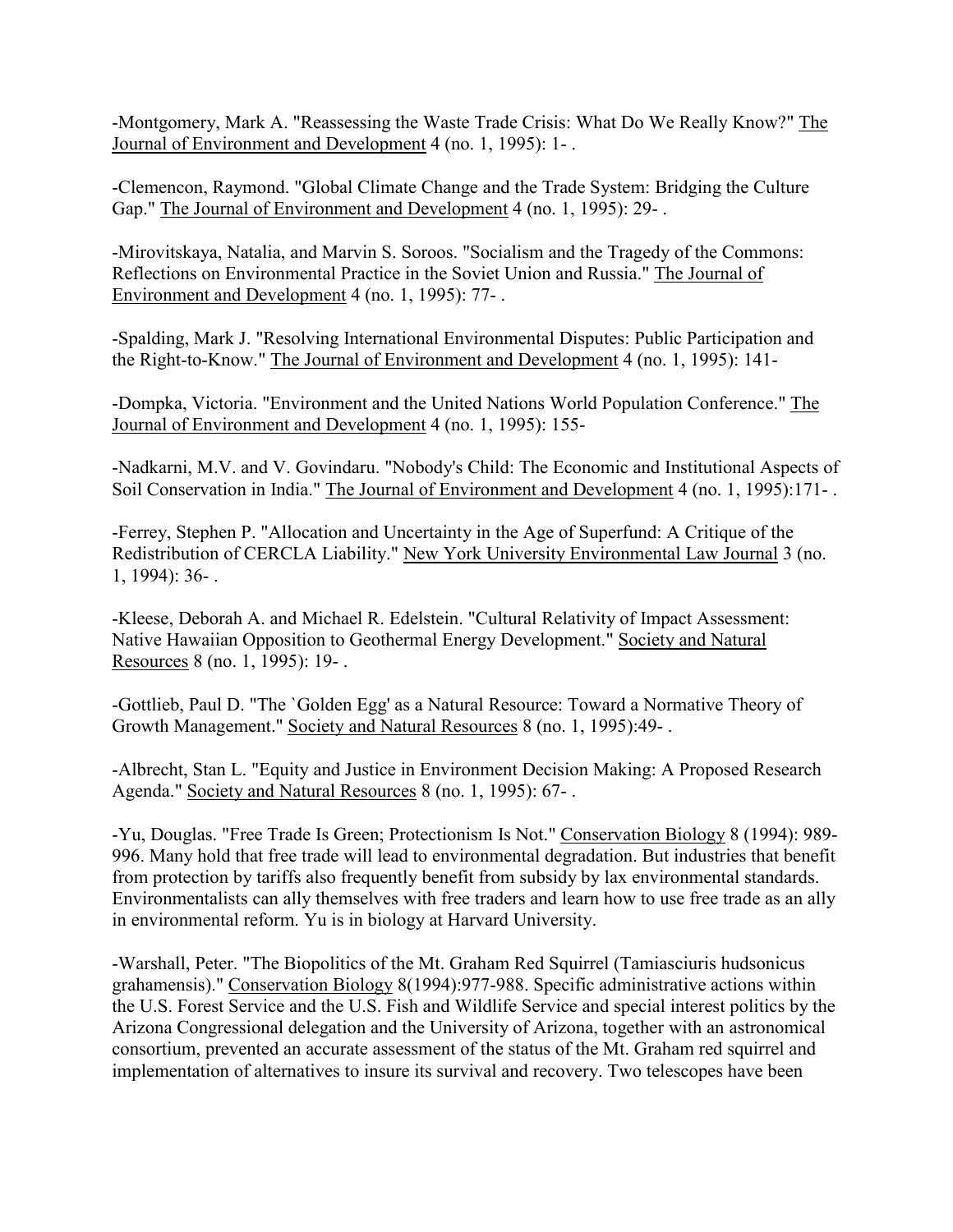constructed in the squirrel's critical habitat. Warshall is with Scientists for the Preservation of Mt. Graham, Tucson, AZ.

-Seidel, Amy L., and Paul A. Opler. "Uncompahgre Fritillary Butterfly Demographics: Response to Britten et al." Conservation Biology 8(1994):1156-1157. With response by Britten et al. This butterfly, an endangered species, came into controversy when studies showed that it was going extinct naturally, due to changing climate, and scientists recommended taking no heroic actions to save it, since it was a natural extinction. Seidel and Opler claim that the population is stable, since collection pressures have been removed. Britten et al respond that the data are more equivocal. Seidel is at Rocky Mountain Biological Laboratory, Crested Butte, CO; Opler is with the National Biological Survey, Fort Collins, CO.

-Pearce, David. "Dead in the Water." New Scientist, 4 February 1995. Attempts to save the grossly polluted Mediterranean Sea seem as doomed as the sea itself. The Mediterranean Action Plan, a convention organized by UNEP and agreed to 20 years ago by every nation bordering the sea (except Albania), has failed. More than 130 million people live along the coastline, with an additional 100 million tourists, and 80% of their sewage goes untreated into the sea. Add to that enormous amounts of industrial wastes and marine ecosystems are everywhere collapsing.

-Perry, David A. Forest Ecosystems. Baltimore: Johns Hopkins University Press, 1995. 500 pp. Cloth, \$80.00. Paper, \$50.00. Twenty-three chapters in comprehensive survey of the structure and functioning of forest ecosystems worldwide: temperate, tropical, and boreal. Climatic influences on the distribution of forests and how global warming might shift that. Forest dynamics, biological diversity, soils. Primary productivity, nutrient cycling, herbivory, ecosystem stability, and factors contributing to ecosystem collapse, such as acid rain and mismanagement. Principles of sustainable forest management. Perhaps the most outstanding work on forest ecosystems in print. Perry is in ecosystem studies at Oregon State University.

-Helvarg, David. The War Against the Greens: The Wise Use Movement, the New Right and Anti-Environmental Violence. San Francisco: Sierra Club Books, 1994. 502 pages. \$25. The growing effort to stifle environmental progress now includes, the author maintains, not only legitimate, if wrong-headed opposition, but, increasingly, the use of devious techniques that can include incrimination, threats against property and persons, vandals, and even violence against environmentalists. Helberg is a journalist and private investigator.

-Kohák, Erazim. "Speaking to Trees." Critical Review 6 (1992): 371-388. What is the epistemological status of a world within which speaking to trees would appear as appropriate behavior? It would be a world perceived as a community of autonomous beings worthy of respect. Such a world contrasts with the anthropocentric conception of the world as a value-free reservoir of raw materials, but neither worldview can or should claim descriptive accuracy. Both are equally "manners of speaking" and the choice between them must rest on whether they are conducive to ecologically constructive or ecologically destructive behavior. On that basis, speaking to trees is a legitimate, speaking of biomechanisms an illegitimate form of verbal behavior. Kohák is professor of philosophy at Boston University, and also in Prague, Czechoslovakia.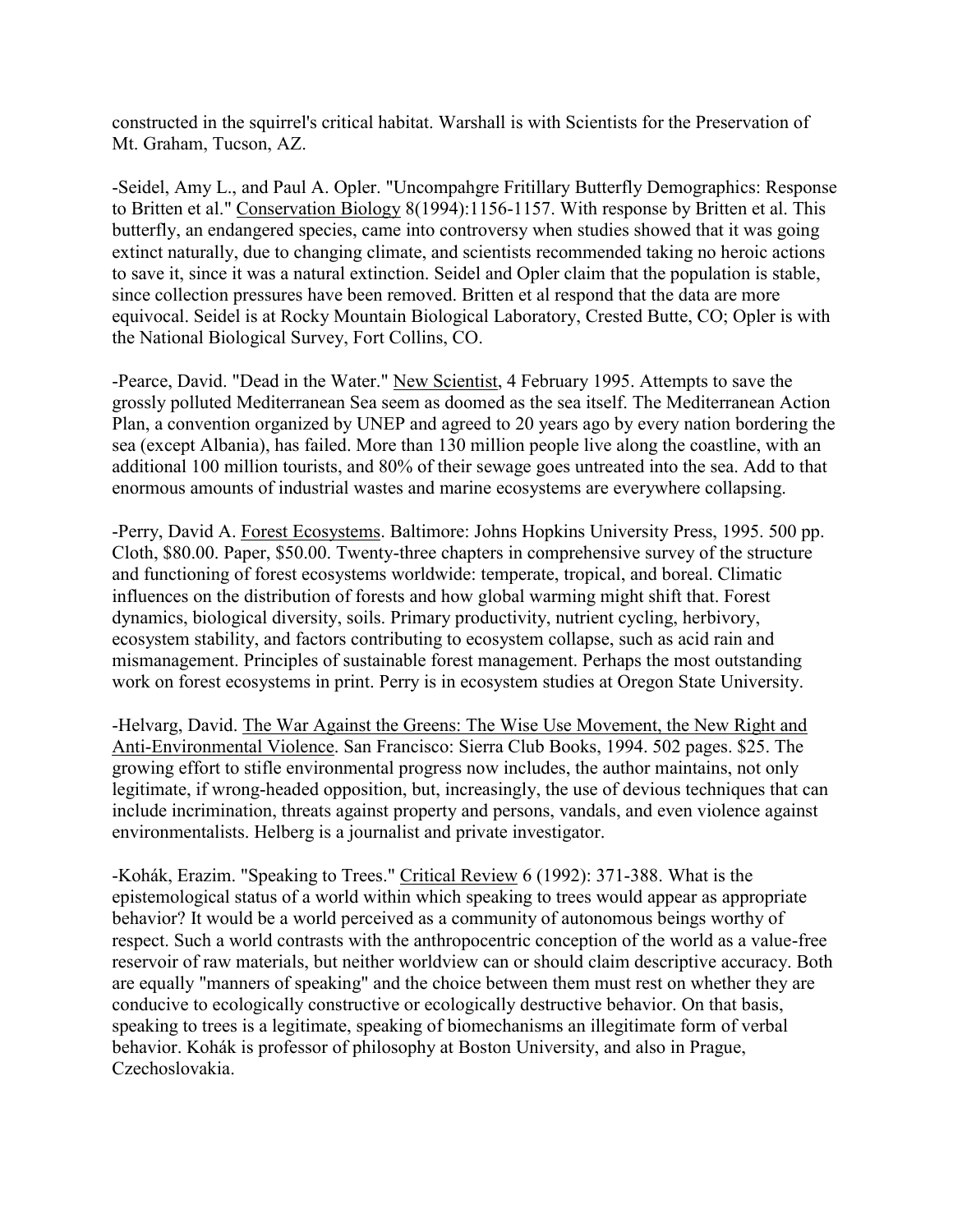-Milton, Kay, ed. Environmentalism: The View from Anthropology. London: Routledge, 1993. 240 pages. £ 14.99 paper. Stressing the cultural dimensions of green issues, the contributors maintain that anthropology has a distinctive contribution to make to the ecological debate.

-Marvin, E. Olsen, Dora G. Lodwick, and Riley E. Dunlap. Viewing the World Ecologically. Boulder, CO: Westview Press, 1992. 214 pp. \$28.00 paper. The authors use surveys to look at how strongly society adheres to the prevailing paradigm of the twentieth century, the technological social paradigm of the industrial period, compared with a shift to a sustainable development paradigm. Many persons hold attitudes that relate to both paradigms. Most of the data are about a decade old.

-Sagoff, Mark. "Population, Nature and the Environment." In Beyond the Numbers: A Reader on Population, Consumption and the Environment, ed. Laurie Ann Mazur. Washington, DC: Island Press, 1994.

-Dobbins, Jeffrey C. "The Pain and Suffering of Environmental Loss: Using Contingent Valuation to Estimate Nonuse Damages." Duke Law Journal 43 (1994): 879-946. The various economic, philosophical, and legal arguments posed against the validity of contingent valuation will continue for some time to come. Despite uncertainties in contingent valuation methodologies, however, agencies and courts should permit contingent valuation to serve as one pieces of evidence in the effort properly to assess the value of natural resource damages. The consistently positive response to contingent valuation studies and our own experience indicate that many of us do place a value on the mere existence of natural places and organisms. The difficulties involved in translating this value into monetary terms do not justify the complete rejection of a method that has the potential for reporting useful information. Although a significant body of criticism regarding the mechanics of contingent valuation methodology has been developed, caution in design and administration can resolve most of the difficulties. To the extent that even well-conducted contingent valuation studies remain doubtful, they involve questions regarding the appropriateness of inserting these sorts of cash values into the litigation and policymaking process. The decision then is a political, moral, and legal one. Are existence values the sorts of things that we consider an important part of natural resource damage recovery? Do we want to reduce such values to cash as a common denominator or does ethics reject common denominators as a vehicle by which values are compromised.

Wildfire and the International Journal of Wildland Fire are two publications of the International Association of Wildland Fire, featuring technical and policy articles on wildfire. Dr. Jason Greenlee, IAWF, P. O. Box 328, Fairfield, WA 99012. Phone 509/283-2397. Fax 509/283-2264.

## **Issues**

### Contract With America

The Sierra Club and other activist groups are determined to expose the "War on the Environment" concealed inside the Contract with America. The Contract never mentions the environment, yet its provisions could radically roll back decades of hard-won laws and policies for public lands, health, and safety. The Contract is a "Polluter's Bill of Rights," according to the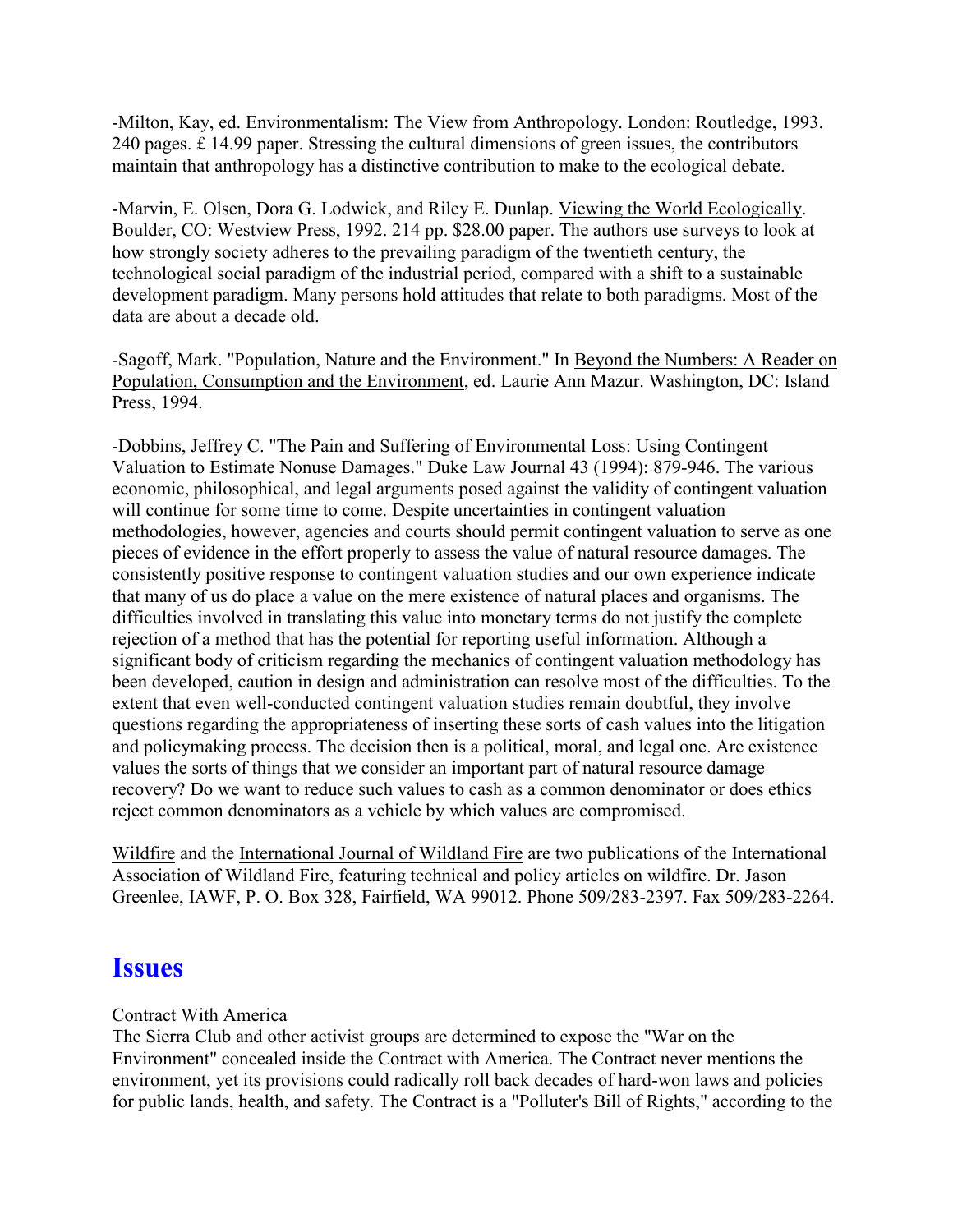The Planet (Feb/March 1995), which is an activist newsletter published by the Sierra Club. The Contract's "Hidden War" on the environment will erode environmental protection in four ways: (1) reverse the principle that polluters should pay to clean up their own mess; (2) allow state and local governments to shirk their responsibility to protect citizens from unsafe and unhealthy environments; (3) implement a new "risk assessment" for chemicals that will assume they are "safe until proven guilty"; and (4) remove constraints on corporate misconduct by making it more difficult for citizens to take corporations to court. For instance, Section 9 of the Contract With America, requires that in any federal court action between citizens of different states, the loser must pay the attorney fees of the winner-even if its a corporate giant like Exxon-and limits punitive damages to three times the economic damages awarded in the case, regardless of how egregious the misconduct. For legislative updates, you may call the Sierra Club Legislative Hotline at 202-675-2394.

#### Cost-benefit, Human Health, and Pollution

The U.S. House passed a bill that would change how Federal agencies enforce health, safety, and environmental laws. It would replace health-based standards with risk assessment procedures that require any new regulations to show that the financial costs to industry are not greater than the anticipated benefits to the public. Environmental Protection Agency Administrator Carol Browner claims "this legislation is not reform, it is a full frontal assault on protecting public health and the environment." See John Cushman, "House Approves A New Standard for Regulations," The New York Times,1 March 1995, A1.

This legislation ignores basic considerations of distributive justice. It allows regulated businesses to externalize their costs onto the public-increasing the frequency of sickness or shortening livesif it is judged that the increase in health or length of life is not a sufficiently great benefit to outweigh the cost that business would have to pay under the proposed regulation. This is a simple-minded utilitarianism that ignores that people have no right to impose their costs on others, even when the others stand to lose less. Clearly costs and benefits of regulations should be assessed before regulations are instituted, but other considerations need to be taken into account as well.

#### Logging Improves Forest Health?

"Salvage logging"-removing dead or dying trees-is being supported by the U.S. Forest Service and some in Congress with the argument that this improves forest health and protects against forest fires. The argument is being used to increase the level of logging on national forests. The claim is that forests throughout the West are overgrown and increasingly susceptible to fire, drought, and pestilence. The president of the American Forests and Paper Association argues that we should remove the "21 billion board feed of dead timber that has accumulated on Forest Service lands," because "this represents a potential valuable ]i!!, that can be reclaimed, as well as a serious wildfire hazard that poses a threat to forest health and forest communities." Environmental groups oppose the idea that "the best prescription for a frail forest is surgery with a chain saw," and they favor allowing nature "to run its course, especially in roadless areas and along ecologically fragile streams." Environmental ethicists who appeal to "ecosystem health" should be particularly interested in this development. See John Cushman, "U.S. Sees Project as Model for Ailing Forests, But Critics See it as a Model of What Not to Do," The New York Times, 10 March 1995. Both the House and Senate have passed related "salvage" logging bills that double logging in publicly owned forests that are "damaged or threatened" and that suspend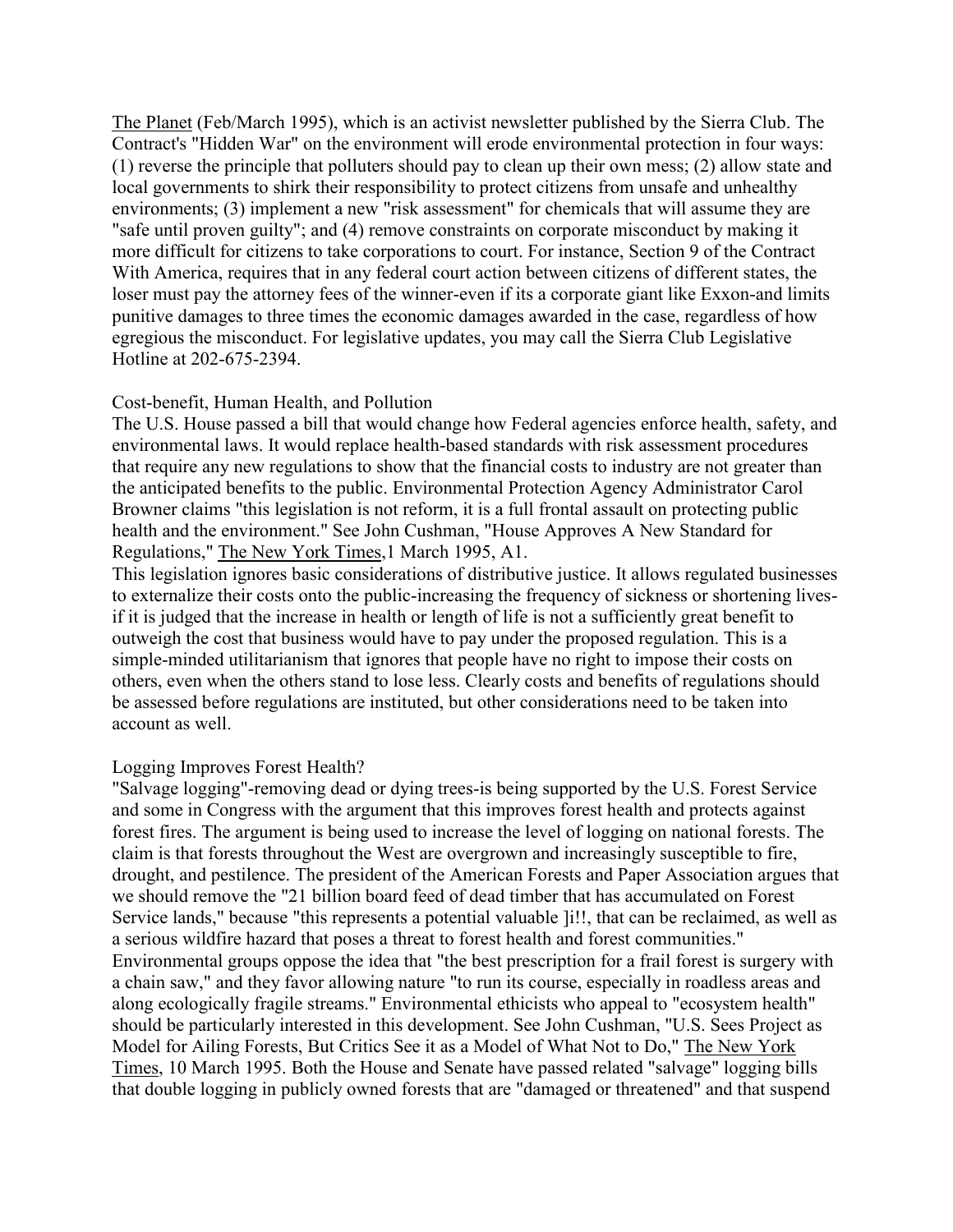applicable environmental laws (allowing appeals) in order to speed the process. See The New York Times, 31 March 1995, A11.

#### Endangered Ecosystems

In an attempt to categorize declining ecosystems in a manner similar to endangered species, a study commissioned by the National Biological Service identified 126 areas as imperiled to varying degrees. Thirty ecosystems are "critically endangered" as they have declined by over 98% from precolonial America, including the tallgrass prairies and oak savannas of the Midwest and the longleaf pine forests of the Southeast coastal plain. 58 others are "endangered" having declined over 85% and 38 are "threatened" having declined over 70%. There areas combined cover over 1/2 the American landscape. Many in the conservation community think it useful to shift the biodiversity debate from protecting single species to protecting ecosystems. Reed Noss, the editor of Conservation Biology was one of the reports authors. See William Stevens, The New York Times, 14 February 1995, A1.

#### Biodiversity Beyond Species

Because of their incredible species diversity (7% of earth's surface, with over 50% of species), tropical rain forests have received the greatest attention from those concerned to preserve biodiversity. But some biologists argue that other ways of calculating biodiversity suggest that rainforest preservation may be getting too much of limited conservation resources. Many species in rainforests are closely related to each other. In contrast, though composed of comparatively fewer species, some other habitats offer more genetic diversity because they have representatives from more genera, families, or phyla. Deserts, not rainforests, may have the greatest changeover in species types from one hectare to the next. Evolutionary ancient species may be more important to preserve from a biodiversity standpoint than the same number of recent species. One scientist suggests that the best way to save a great deal of the earth's genetic diversity would be to focus on preserving at least a few members of all extant families. See Angier, "Redefining Diversity: Biologists Urge Look Beyond Rain Forests, The New York Times, 29 November 1994, B5.

### Niche Specialization in the Extreme

Some insect species are so specialized, that they have adapted to a single plant and will fail to thrive on a plant of the same species growing a few feet away. Insects achieve such specialization because individual long-lived plants will be prey for many generations of shortlived insects who spend their entire lives on one plant (in some cased on one twig). Thus natural selection adapts the insect species to a particular plant. Such intense specialization of insects points to a danger in planting hundreds of square miles of plants that are genetically uniform. Because individual plants can differ in their defensive mechanisms, more heterogeneity in crops or trees helps prevent pest outbreaks. Does such specialization dampen the moral force of a duty to preserve each and every species? Does it undermine the idea all species are equally morally important? See Carol Yoon, "Insects Adapted to a Single Twig: Specialization in the Extreme," The New York Times, 27 September 1994, B8.

### U. S. Fails to Ratify the Rio Biodiversity Convention

President Clinton has signed the treaty, but the Senate has not ratified it. Some Republican Senators worry that language in the treaty "could be construed to undermine this nation's ability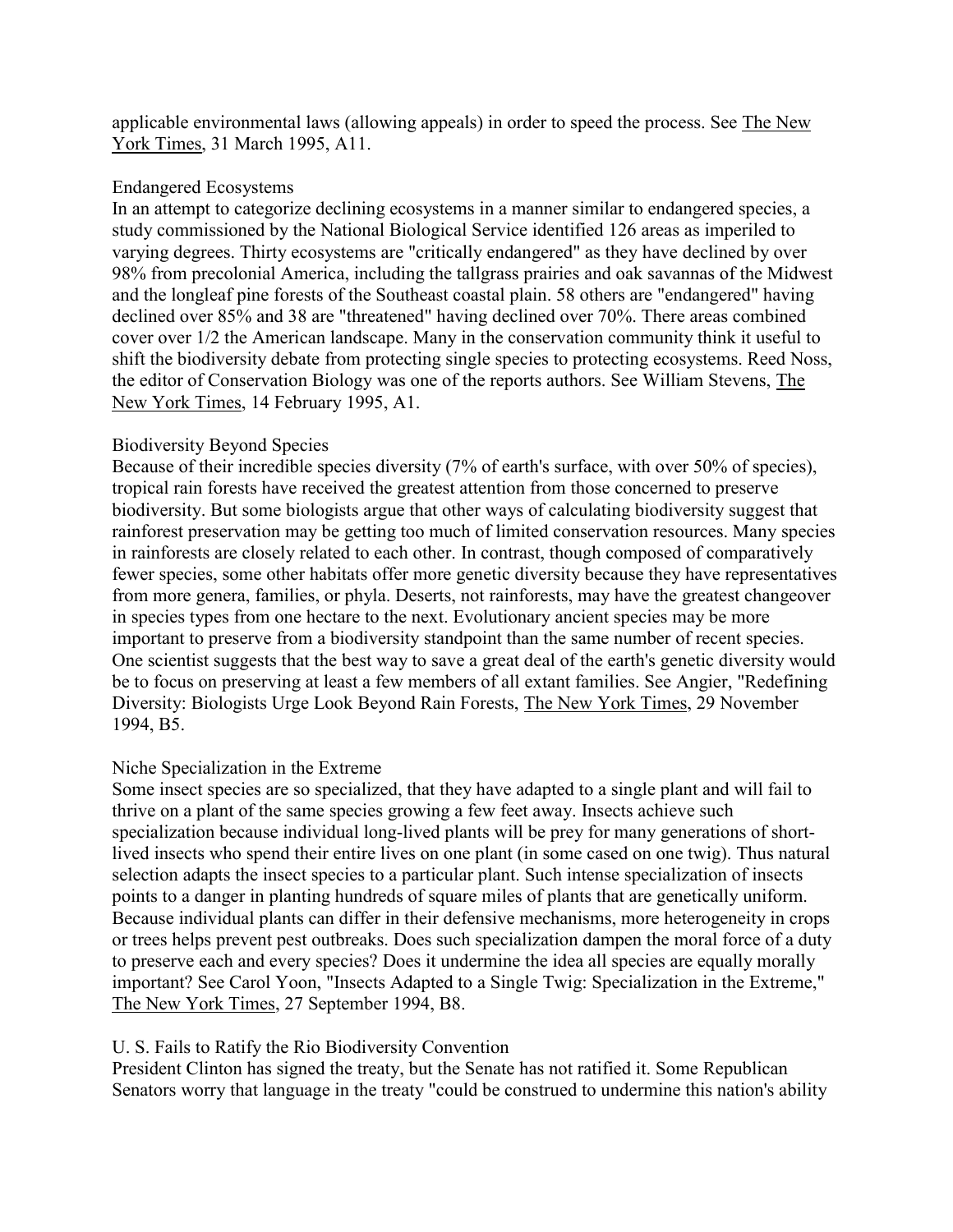to strike its own balance domestically between environmental values and competing interests." See editorial, "Biodiversity Pact on the Ropes," The New York Times, 26 September 1994.

#### Jobs Versus Owls?

Despite predictions that restrictions on logging ordered in 1991 to protect the northern spotted owl would result in economic calamity, Oregon, the nation's top timber- producing state, has posted its lowest unemployment rate in a generation (about 5%). In the last five years, Oregon has lost 15,000 jobs in forest products but gained nearly 20,000 in high technology. In the last year alone, the state's growing economy added 100,000 jobs - the exact amount the timber industry said would be lost with restrictions. Even the most timber-dependent counties report rising property values and a net increase in jobs. See Timothy Egan, "Oregon, Foiling Forecasters, Thrives as It Protects Owls," The New York Times, 11 October 1994, A1.

#### Subterranean Biosphere

Microbes have been discovered living almost two miles beneath the earth's surface, lending support to a theory that the earth has a hidden biosphere of isolated and ancient life extending down many miles and whose total mass may exceed that of all surface life. See William Broad, "Drillers Find Lost World of Ancient Microbes," The New York Times, 4 October 1994, B5.

### More Uses for the Yellowstone Thermophiles

Sulphur-loving bacteria from the hot springs in Yellowstone National Park could help reduce the mountains of used car tires that pose disposal great problems. Biochemists have found strains of Sulfolobus and other bacteria there that can upgrade the rubber so that it can be recycled. The U.S. has 2.5 billion scrap tires, and adds 200 million each year, and the main reason they cannot be recycled is the sulphur in them. Story in New Scientist, February 4, 1995. In rather dramatic earlier news, another of these thermophiles proved useful in the polymerase chain reaction techniques, used in DNA genetic fingerprinting, a process sold for \$300 million and now earning \$100 million a year.

#### Bacterium Banned That Makes Poison Plants Safe

Large numbers of cattle and sheep in northern Australia die from fluoroacetate poisoning after eating certain native plants, especially Acacia, Gastrolobium, and Oxylobium, to which they turn when pasture is poor in dry periods. In one incident in western Queensland, 17,000 sheep died from a flock of 70,000. Owners of cattle and sheep turned to genetic engineering, and biotechnicians inserted a gene from a soil bacterium Moraxella into the bacterium Butyrivibrio fibrisolvens, which lives in the rumen of sheep and cattle. The gene from Moraxella produces an enzyme which detaches the fluorine from fluoroacetate, turning it into a harmless compound call glycolate. The group planned to put the modified rumen bacteria into hundreds of animals from thirty stations in the Northern Territory and Queensland.

But Australia's Genetic Manipulation Advisory Board rejected the plan, fearing that it could be transmitted to other animals, especially to feral goats, also common in the area, also possibly to rabbits, which are controlled with the pesticide 1080, containing fluoroacetate. The bacterium can be transmitted from animal to animal in saliva, by licking or in droplets in the animal's breath, although it survives only a few minutes outside the rumen. Story in New Scientist, February 4, 1995.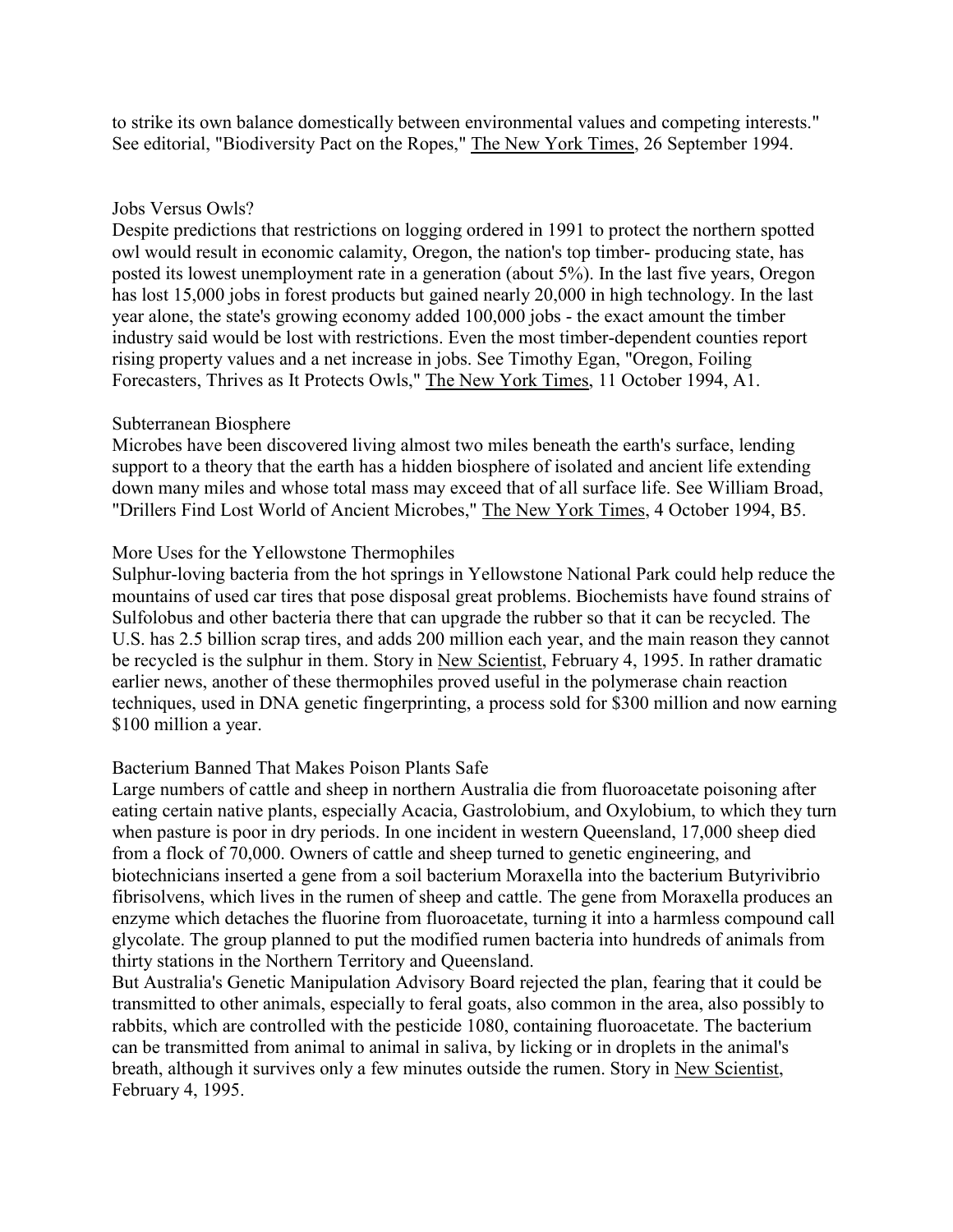#### Indian Dams Will Drive Out Rare Animals

Two large dams being built on the Narmada River in Madhya Pradesh will destroy prime wildlife habitat and drive some species to extinction locally. The dams will submerge 100,000 hectares of forest and agricultural land, including 40,000 hectares of prime wildlife habitat, home to endangered species such as the tiger and leopard, sloth bear, wolf, fishing cat, and ratel. Many dozens of plants are also involved. Some 160,000 people will also be displaced. Story in New Scientist, 4 February 1995. For a book-length treatment, see William F. Fisher, ed., Toward Sustainable Development: Struggling over India's Narmada River, listed in the bibliography.

Debate Over Norwegian Climbing Expedition in Nepal. A Norwegian climbing expedition to Nepal, led by Arne Naess, Jr. (a relative but not the son of Arne Naess of deep ecology fame), left Norway on March 25, hoping to conquer a hitherto unclimbed peak in the Rolwaling region of Nepal, and expecting to reach the summit on May 17, the Norwegian national independence day. Critics complain that the region, though perhaps not the peak itself, is sacred to Buddhists as well as pristine; proponents claim that the Dalai Lama has given his permission. Critics complain that the whole expedition sets a bad example for the relations of Norway to the Nepalese, who do not wish these areas opened up to such ecotourism, as well as a bad model of the human relationship to the natural world; proponents see it as in the long Norwegian tradition of exploration. Contact: Sigmund Kvaloy, Setreng Institute of Ecophilosophy, 7494 Singsas, Norway. Phone 47 724 36340. Fax 47 724 36368. Or, in the U.S.: Eric H. Hol, Buddhist Perception of Nature, Fax 503/741-0251.

"Fish Wars" have erupted between Canada and Spain. England and Ireland have joined on the side of Canada. The disagreement hinges on the rights of all fishermen to fish beyond Canadian boundaries off the Grand Banks of Newfoundland. Combined with pollution, warming and other factors, overfishing has led to the virtual extinction of the cod, putting whole towns and villages out of a livelihood. After capture on the high seas of the Spanish trawler Estai, a pending trial for its Captain, and intense negotiations in Brussels between the European Commission and Canada, agreement has been reached. On Saturday, 15 April 1995, Canadian Fisheries Minister Brian Tobin announced an agreement allotting a total quota of 27,000 tons (Canada 10 tons, Spain 10, and all others 7). Tobin declared Canada's determination to embrace "a new conservation ethic " and to defend "world fisheries" with force if necessary. Spain's fishermen responded by criticizing their government for their agreement and insisting that they would abide by limits for turbot only if faced by guns. This may well happen, as shots were fired earlier across the bow of the Estai, a first in the history of Canadian fisheries. (Contributed by L. Westra)

#### The Pacific Northwest (U.S.) Salmon Extinction Crisis

The salmon extinction crisis in the Pacific Northwest (U.S.) continues to intensify while various government agencies and commissions search for solutions and publish competing "restoration" plans. Most of the attention centers on the Columbia River system, though there are grave problems with salmon runs in coastal streams as well. The Columbia River is now thoroughly industrialized and dammed, and the primary uses of the river in this century are, in order of decreasing importance, electric power generation, urban and industrial water consumption, agriculture, flood control, navigation, recreation, and, last of all, fish and wildlife. Over twothirds of the salmon that swim the river today are hatchery fish, principally chinook, steelhead, and coho salmon. Hatchery production has shifted the species composition toward artificially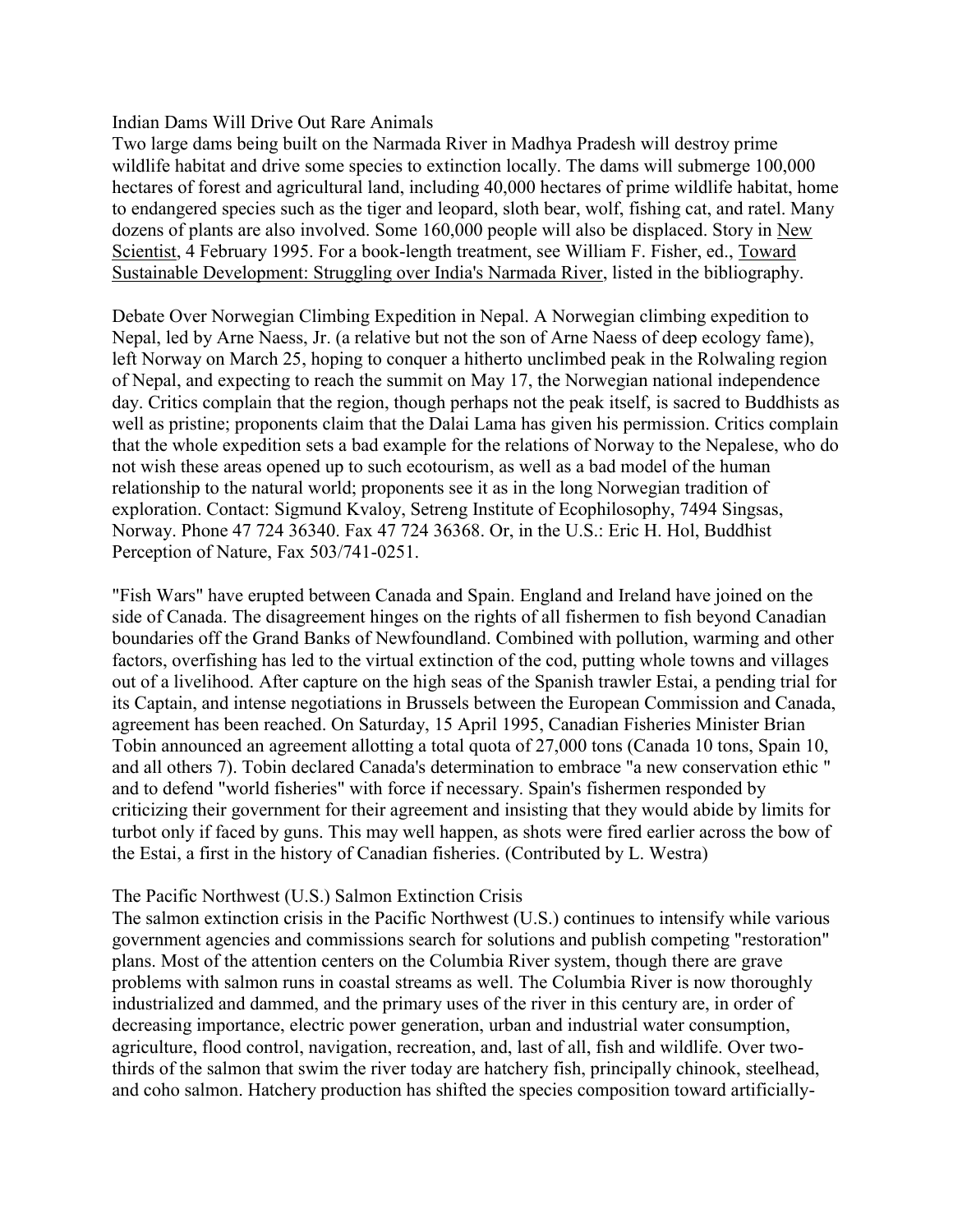bred salmon and has imperiled the survival of wild salmon and genetic diversity. But the causes of damage to salmon runs are many; habitat degradation has resulted from logging, farming, and ranching, for example, and alteration of the river for power production figures very heavily in any equation. The power system has clearly fostered the economic development of the Pacific Northwest and made economic return the governing criterion for most river functions. Little wonder, then, that the interests of salmon, the cultural needs of Native Americans, and the health of the ecosystem as a whole have been slighted.

While there are some optimistic claims that some salmon runs can be restored at least in the long term, the management task is complicated by such factors as the sheer size and ecological complexity of the river system, overlapping national, federal, and state jurisdictions, competing economic and conservation goals, private control of water rights, and different philosophical attitudes about the depth of human responsiblities to nonhumans. Human chauvinism has carried the day thus far.

Clearly a fundamental change must be made in river management and in priorities for river uses, if salmon stocks are to be maintained and wild fish to survive. Eliminating dams and hatchery propagation are not practical options, so other choices are being explored, such as increased water flows in the spring to speed up young fish migration downstream. A more biocentric approach is needed; but some salmon species in the upper river may not be salvageable under any scheme, the financial costs of restoration will be huge, and there are uncertainties in the science underlying restoration. Kai Lee, author of Compass and Gyroscope and promoter of adapative management techniques in the Columbia basin, argues that rebuilding the fish and wildlife of an industrialized ecosystem of this size is "heroically optimistic," because rebuilding will require coordinated action and social learning on new and unprecedented scales, and planning and improving a system that is already inefficient. (Contributed by Peter List, Philosophy Department, Oregon State University)

#### Property Rights and "Takings" Legislation

The U.S. Congress and a number of states are considering "takings" or "property rights" legislation. This legislation requires government agencies to pay landowners when regulation of the land reduces property values by some specified amount (called a "trigger") from some baseline (usually "fair market value"). The U.S. House of Representatives passed a version whose trigger is 20% and applies to regulations preventing the filling of wetlands, protecting endangered species, or specifying private rights to use publicly-owned water. For example, if prohibitions on logging to protect endangered red-cockaded woodpecker habitat reduced someone's property value by more than 20%, then the landowner would have to be compensated the full amount of the reduction. Since the funds would come out of the Interior Department's budget, this would give it a powerful disincentive to aggressively enforce the Endangered Species Act. Interior Secretary Bruce Babbitt called the House bill "nothing but a thinly disguised attack on America's great natural resources." See John Cushman, "House Clears More Limits on Environmental Rules," The New York Times, 3 March 1995, A11. For an argument that including water rights in the bill amounts to welfare for Western farmers and miners (who pay only 10% the cost of federally provided water), see David Frum, "The GOP's `Takings' Sell-Out," Wall Street Journal, 16 March 1995. The Senate is considering a version (sponsored by Bob Dole and Phil Gramm) that sets the trigger at 33% and applies to any Federal regulation of property. Historically, a regulation only constitutes a taking under the Constitution's 5th amendment ("government may not take private property for public use without just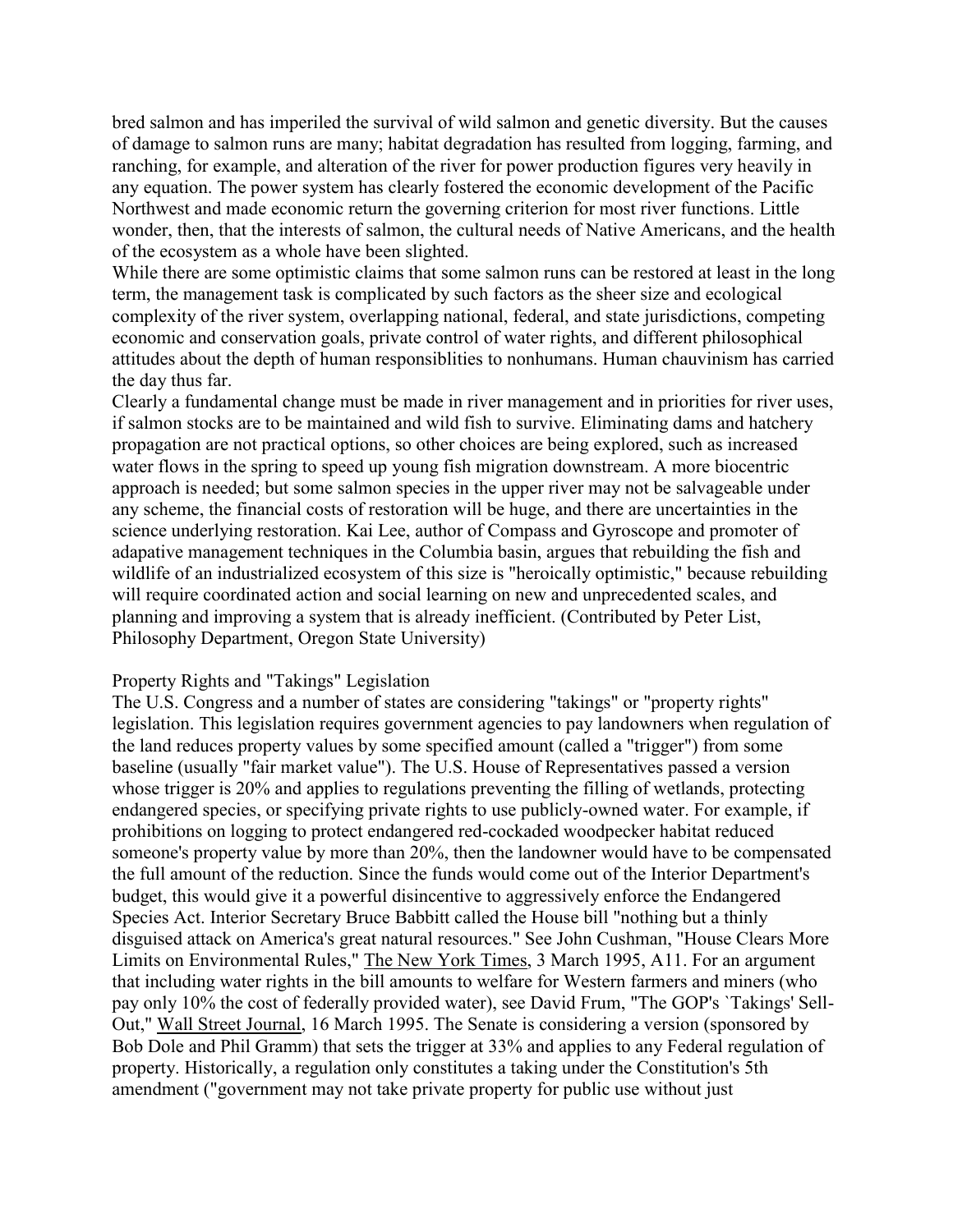compensation") if the regulation makes property virtually valueless. These new laws would significantly expand the scope of this idea. Critics fear that takings legislation will undermine ordinary zoning regulation and historic preservation legislation, as well as environmental regulation.

For good background articles, see Tom Kenworthy, "GOP Plan to Broaden Property Rights Could Cost Public Dearly," Washington Post,13 December 1994, A7, and Keith Schneider, "Fighting to Keep U.S. Rules from Devaluing Land," The New York Times, 9 January 1995, A1. For a debate on the issue, see articles by Dan Gordon and James DeLong, "The Environment vs. Property Rights," The New York Times, 15 March 1995, A15. For an attempt to mark out a middle position on this debate, see Charles Mann and Mark Plummer, "Environmental Law is Wrecking the Environment," The New York Times, 2 March 1995, A15. For a philosophically sophisticated legal discussion of the issue, see "Environmental Regulations and Private Property Rights" in the video section of this newsletter.

Here is one argument against "takings" legislation. Sponsors of "takings" and "property rights" bills assume that property rights are absolute. But when people act as a community to establish certain kinds of property, we both limit the bundle of rights extended to owners and attach responsibilities to those rights. For example, the right to own a gun does not allow the owner to do whatever he wants with it. Responsibilities for proper use go along with the limited rights of gun ownership. Other examples include owning a pet or a flag. Similarly, owners of land do not have rights to do anything they want with the land. In our society, land ownership does not include the right to hunt on the land out of season, to fill in the wet parts of that land, to tear down historic buildings on the land, to build on parts of the land in a tidal zone, or to drive endangered life forms on the land out of existence. When people buy land they realize (or should realize) that our society has committed itself to the protection of wildlife, wetlands, historic buildings, beaches, and endangered species. The bundle of rights one gets when one buys land does not include a right to destroy these things, but rather brings with it responsibilities to preserve them. Takings legislation requires communities to pay landowners not to destroy these things. The rationale is that prohibiting a landowner from destroying them makes the property less valuable and thus fairness to the landowner requires compensation from the community. But this is an illusion. The landowner was never given these rights to destroy in the first place and so the community is not taking anything from the landowner. Only if one mistakenly believes that property rights in land are absolute rights to do anything one wants to the land does the "takings" legislation make sense. There are extreme cases where communities enact dramatically new regulations that amount to an unfair and burdensome changing of the rules of property ownership in midstream. But the way to handle these situations is to modify these regulations, not to create legislation that establishes absolute rights of land ownership. Fundamentally changing institutions like land ownership based on extreme cases makes for bad public policy. (Contributed by Ned Hettinger, Dept. of Philosophy, College of Charleston, Charleston, SC 29424; Tel. 803-953-5786 (office) 803-883-9201 (home); Fax 803-953-5687; Email: HettingerN@CofC.edu).

Report from Laura Westra, Secretary of ISEE

Because the date of our incorporation was April 1994, Westra Accounting Ltd. produced two separate Financial Statements, for the periods January-April 1994 and April-December 1994; the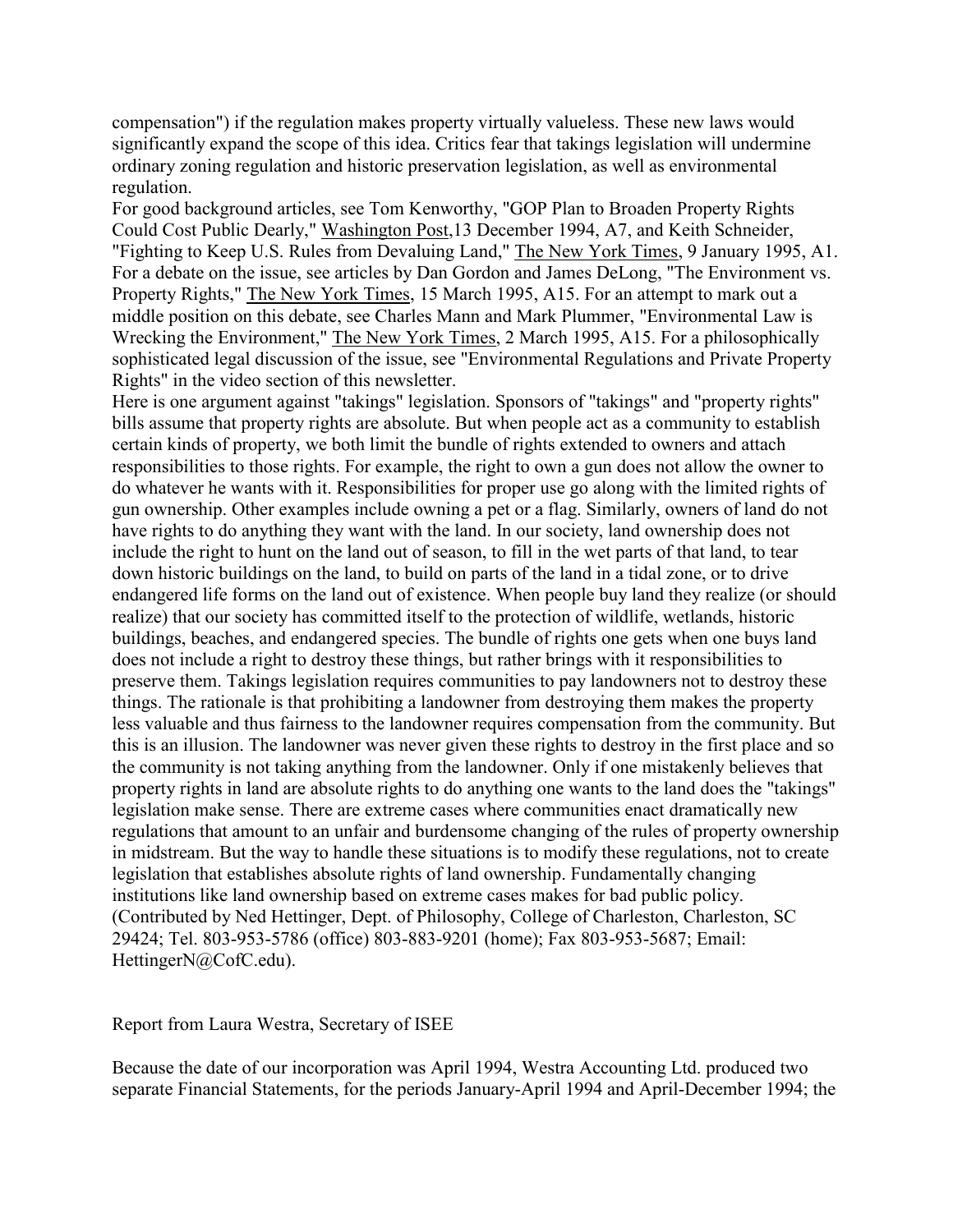latter, an interim statement. Combined total fees received were \$4,372.00, including Canadian Fees, and that total included donations and prepaid fees. As the total membership to which Newsletters are sent is at least 550 effective members, many are still not paying, or paying late, or skipping a year altogether. We hope to indicate on our labels the last date paid with the next mailing (Summer 1995). If you have not paid in 1995, please use the enclosed pink slip to catch up on what you owe, at \$15.00 US per year or \$20.00 CND; \$10.00 for students in either currency.

Not all the statements from other groups were available (more to come). Western Europe had total revenues of \$286.00 US and a net balance of \$91.00 US retained earnings. Dr. Achterberg reports that not even half of the roughly 70 members pay regularly. South Africa now has 16 members, revenues of \$111.00 US and retained earnings of \$55.00 US; again, not everyone pays.

### **Events**

1995

-April 26-28. Conference on "The Artist in Cultural and Environmental Context." Salisbury State University. See Announcement above.

-May 8-10. International Conference on Energy and Environment, Shanghai, China. Contact: Prof. Zhi-Hang Chen, ECUT, P. O. Box 482, 516 Jun Gong Road, Shanghai 200093, P.R. China. Phone 86-21-5430569 Fax 86-21-5435883.

-May 25-27. "Surviving Globalization: Economic, Social and Environmental Dimensions," London, Ontario, The Westminster Institute for Ethics and Human Values. See details earlier. Contact: Ted Schrecker, Associate Director (Environmental Ethics) Westminster Institute for Ethics and Human Values, 361 Windermere Road London, Ontario N6G 2K3 Canada. Phone (519) 673-0046; Fax (519) 673-5016. E-mail schrecker@sscl.uwo.ca

-June 2-3. The Canadian Society for the Study of Practical Ethics (CSSPE), at the Canadian Learned Societies Meetings, with section on Environmental Ethics, Montreal, Quebec. Contact: Mary Richardson and Peter Miller, Program Co-Chairs, c/o Department of Philosophy, University of Winnipeg, 515 Portage Ave., Winnipeg, Manitoba R3B 2E9, Canada. E-mail: miller@uwpg02.uwinnipeg.ca Phone: (204) 786-9832; or Thom Heyd or Andrew Light (addresses above).

-June 2-3. Society for Philosophy and Geography, and Canadian Society for the Study of European Ideas, at the Canadian Learned Societies Meetings, Montreal, Quebec, with section on "Ideas of Nature and Land." See announcement earlier.

-June 2-4. Natural and Human Introduced Change in Madagascar, at the Field Museum in Chicago. Contact B. D. Patterson, Center for Evolutionary and Environmental Biology, The Field Museum, Chicago, IL 60605-2496. Phone 312/922-9410 x468. -June 7-11. Society for Conservation Biology, Colorado State University, Fort Collins. See announcement above.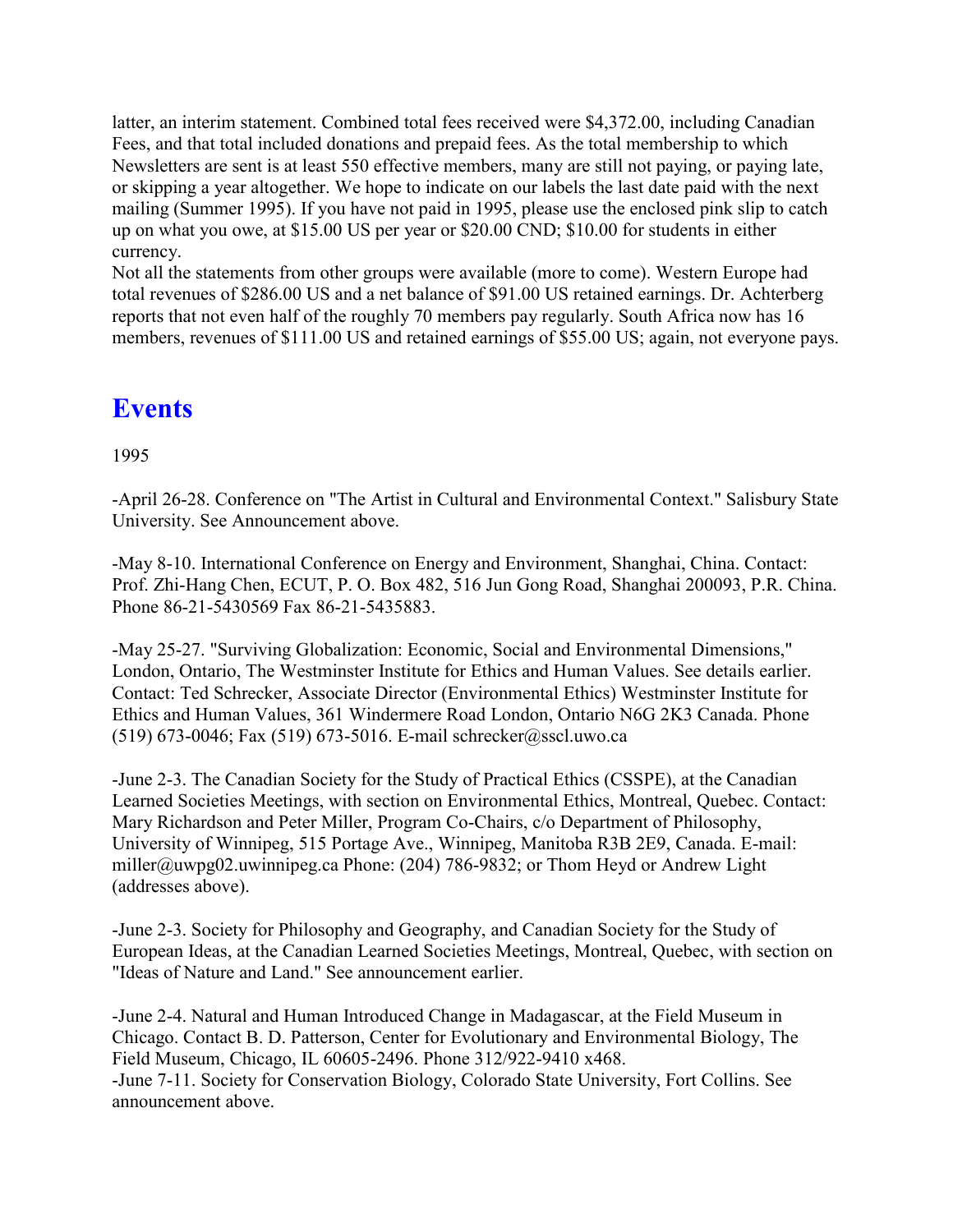-June 8-11. Agriculture, Food, and Human Values Society, and the Association for the Study of Food and Society. Joint Meeting, Tuskegee University. Contact Duane Merlin Ford, Science Division, Northeast Missouri State University, Kirksville, MO 63501-0828.

-June 9-11. Association for the Study of Literature and Environment (ASLE), Colorado State University, Fort Collins. Speakers: SueEllen Campbell, John Elder, William Howarth, Scott Russell Sanders, Luci Tapahonso, Roderick Nash. Numerous contributed papers. Note that this is the same time and place as the Society for Conservation Biology, see below, also earlier. Contact: Scott Slovic, President, ASLE, English Department, Southwest Texas State University, San Marcos, TX 78666.

-June 10-13. National Association of Environmental Professionals, 20th Annual Conference, on "Environmental Challenges: The Next 20 Years," Washington, DC. Call for papers. Papers welcome in ethics, values, and policy. Contact NAEP, 5165 MacArthur Blvd, NW, Washington, DC 20016. Fax 202-966-1977.

-June 21-24. Who Owns America? Land and Resource Tenure Issues in a Changing Environment. Land Tenure Center, 1357 University Avenue, University of Wisconsin-Madison, Madison, WI 53715.

-June 21-25. Interdisciplinary Conference on the Environment, Park Plaza Hotel and Towers, Boston, Massachusetts. Call for papers. Contact Dr. Demetri Kantarelis, IEA, Economics/Foreign Affairs Dept., Assumption College, 500 Salisbury Street, Worcester, MA 01615-0005. Phone 508-752-5615, ext. 557. Fax 508-799-4502.

-June 24-29. Ethical Issues of Animal Research, Georgetown University, Washington, organized by Kennedy Institute of Ethics. See Announcements above.

-June 25-30. Third International Conference on Ethics in the Public Service, "Politics, Ethics, and the Professions," in Jerusalem, June 25-30, 1995, with an ISEE section. See more detailed announcement above.

-June 26-29. Vienna, Austria: Sixth Annual Conference of the International Society for Business and Society (IABS). Topics include corporate social responsibility and environmental management. Three-page (maximum) abstracts are due 28 November 1994. Send to the Program Chair: Douglas Nigh, College of Business Administration, University of South Carolina, Columbia, SC 29208 USA; tel. 803-777-6942; Fax 803-777-3609.

-July and August. New Jersey School of Conservation, Montclair State University, Branchville, NJ, offers various conservation courses, outdoors and in the classroom. This is the largest resident center for environmental studies in the Western Hemisphere, serving over 11,000 students annually, located on a 240 acre tract of land within Stokes State Forest, and surrounded by 30,000 acres of natural area, all in New Jersey! Contact: New Jersey School of Conservation, Montclair State University, 1 Wapalanne Road, Branchville, NJ 07826.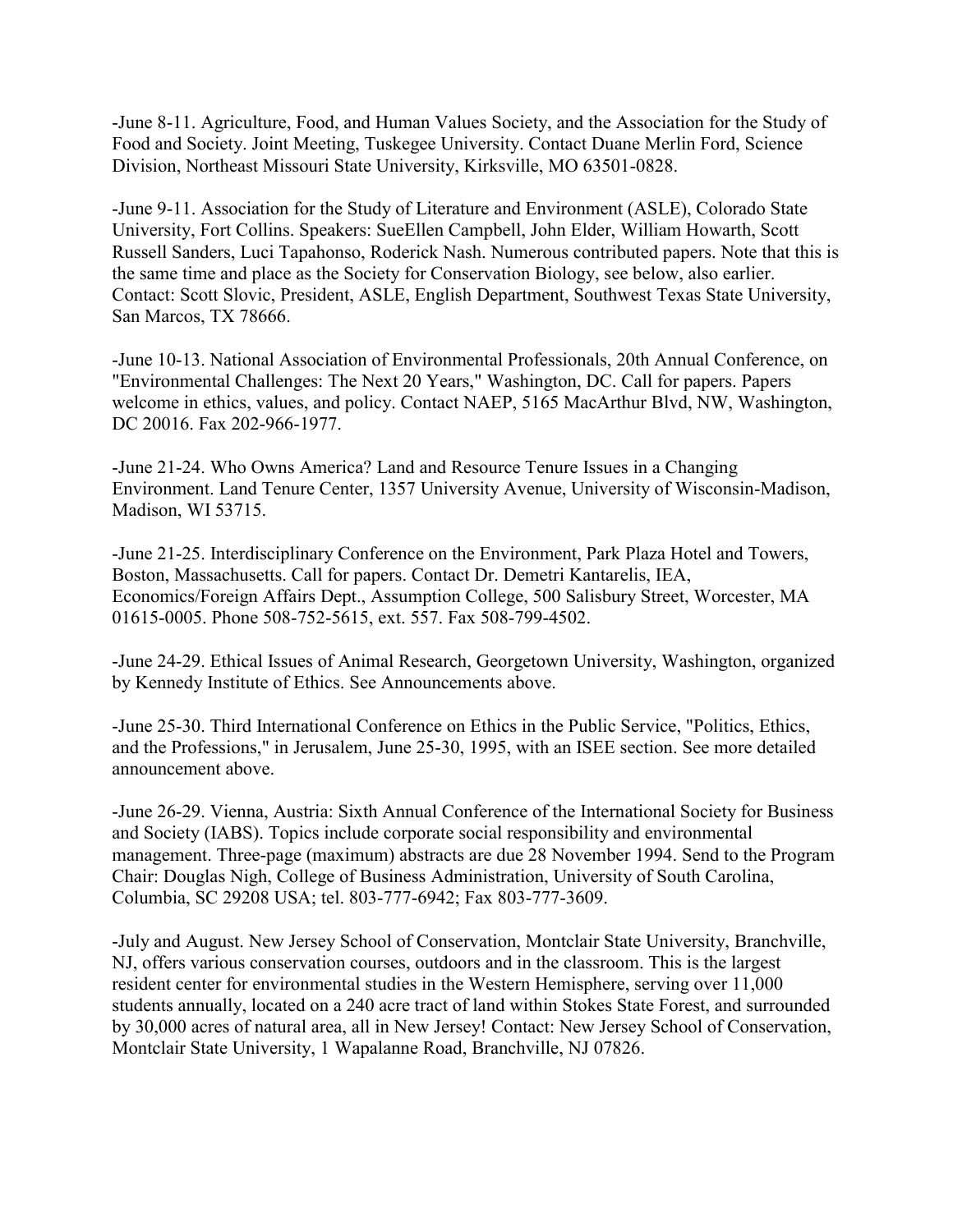-July 2-7. Australian Association of Philosophy (Australian Division), annual conference at University of New England, Armidale, NSW. ISEE section and papers are invited. See the announcement above.

-July 7-16. 10-day Summer School in Applied Deep Ecology, Chinook Learning Center, Whidbey Island, Washington. Contact The Institute for Deep Ecology, P. O. Box 1050, Occidental, CA 95465. Phone 707/874-2347.

-July 16-20. Amsterdam. Fourth International Conference of the American Society of Law, Medicine and Ethics, the University of Amsterdam, and the Dutch Society of Health Law. A theme (no. IV) is "Health, Ecology, Persons and Planet." The connections between human health and ecological health, including how new concepts developed in medicine, ethics, and law might be applicable to the promotion of ecological health, and vice-versa. These include resource allocation; justice (including inter-generational justice) in health care; open and closed legal systems and concepts of trust, covenant and quality of life.

-July 16-20. Conference, International Association for Bear Research and Management, University of Alaska, Fairbanks. With a session on bears in the Yellowstone ecosystem. Papers invited. Contact: Harry Reynolds, Alaska Department of Fish and Game, 1300 College Road, Fairbanks, Alaska 99701-1599. Fax 907-452-6410

-July 30-August 3. Ecological Society of America, in Snowbird, Utah. ISEE sponsored a session last year (in Knoxville, Tennessee) and interested persons should contact Laura Westra, address below. The Ecological Society of America has 6,300 members and this is an excellent opportunity for philosophers, ethicists, and others to interact with them. For conference details: Ecological Society of America, 2010 Massachusetts Ave., N.W., Suite 420, Washington, DC 20036. Phone 202-833-8773.

-August 1-5. XIII International Congress of Aesthetics, Lahti, Finland. Theme: Aesthetics in Practice: Connections between Academic Research in Aesthetics and Everyday Life, especially Concerning the Environment." This follows and continues a very successful First International Conference on Environmental Aesthetics held at Koli National Park in Finland this past June. Papers on the aesthetics of nature are especially welcomed. Contact: Sonja Servomaa, University of Helsinki, Lahti Research and Training Centre, Kirkkokatu 16, 15140 Lahti, Finland. Phone 358-18-892 11. Fax: 358-18-892 219.

-August 3-10. YMCA of the Rockies, Estes Park, Colorado. Society for Philosophy in the Contemporary World (SPCW). Conference theme: Human Nature, Human Habitat. Several environmental papers have been submitted, including ones by Mel Boulter (Kent, UK, on Callicott's misinterpretation of Leopold), Val Plumwood, and Jack Weir (on the political implications of comprehensive religio-environmental philosophies for politics in a secular state). Proposals on topics in environmental ethics, animal ethics, and ecophilosophy are welcome. Opportunities for hiking in the Rockies. Accommodations for children and families. Contact: Prof. John Jones, Program Chair, Department of Philosophy, Marquette University, Milwaukee, WI 53233 USA, tel. 414-288-6857; Email <6563jonesj@vmsa.csd.mu.edu>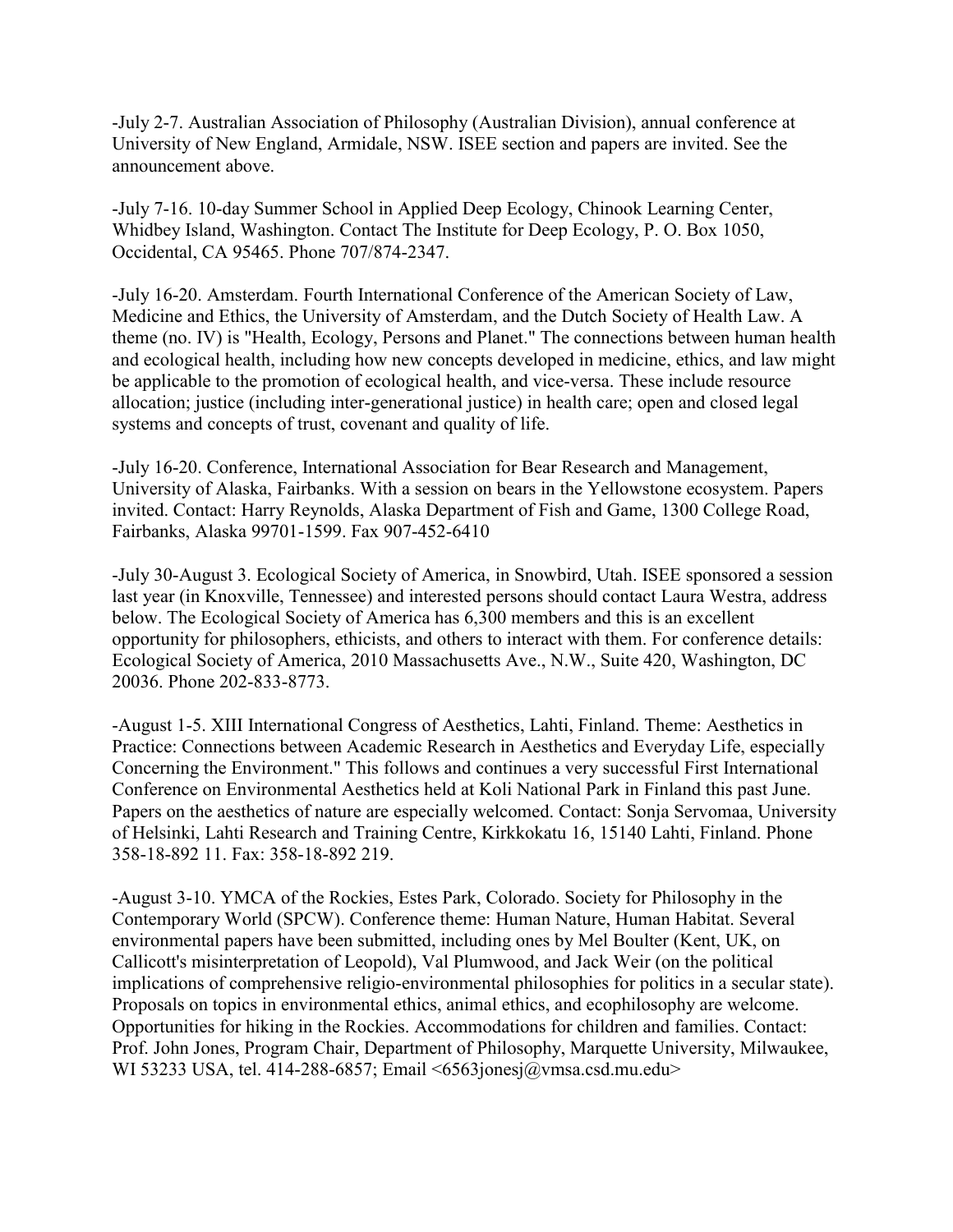-August 6-10. American Institute of Biological Sciences meets in San Diego, Town and Country Hotel. Contact AIBS, 730 11th St., N.W. Washington, DC 20001-4521, Phone: 202-628-1500; Fax: 202-628-1509.

-August 6-12. International Union of Forestry Research Organizations (IUFRO), 20th World Congress, Tampere, Finland.

-August 9-12. Turku, Finland, International Conference on "Doing the Decent Thing with Genes". Topics include the Human Genome Project, the ethics of genetic intervention, Defective Genes, and the Commercial Use of Genetic Inventions in Agriculture and Animals. Invited speakers include Gregory Fowler, Ruth Chadwick and Laura Westra.

-August 25-27. Aspen, Colorado. Windstar Choices Symposium, David Brower, Frances Moore Lappe, Mary Catherine Bateson, Matthew Fox, David Suzuki (PBS, Nature), Jean-Michel Cousteau, and others. Contact: Windstar Foundation, Aspen, Phone 303/927-4777.

-August 26-29. Cortona, Italy. Laura Westra, Brunetto Chiarelli, Dr. Pierre diToro, and Dr Phillipe Crabbe are co-organizing a conference on Environmental Ethics, Philosophy of Ecology and Bioethics. You are invited to submit a manuscript or a two-page abstract to L. Westra (University of Windsor) by March 1, 1995. Invited speakers include Kristin Shrader-Frechette, Philippe Crabbe, Klaus Meyer-Abich, Mark Sagoff, James Sterba, Peter Wenz, Henry Regier, James Karr and other scientists and philosophers.

-September 11-12. European Environment Conference, University of Nottingham. Contact: ERP Environment, P. O. Box 75 Shipley, West Yorkshire, BD17 6EZ, UK. Fax 44 1274-530409.

-September 11-12. 4th IRNES Conference. University of Keele, UK. See Announcement above.

-September 11-14. Second Southwestern Rare and Endangered Plant Conference, Flagstaff, AZ. Contact: Joyce Maschinski, The Arboretum at Flagstaff, P. O. Box 670, Flagstaff, AZ 86002.

-September 20-21. Business Strategy and the Environment Conference, University of Leeds. Contact: ERP Environment, P. O. Box 75 Shipley, West Yorkshire, BD17 6EZ, UK. Fax 44 1274-530409.

-September 20-23. National Watchable Wildlife Conference, Estes Park, Colorado, adjacent to Rocky Mountain National Park. The conference will be combined with watching wildlife! Contact: National Watchable Wildlife Conference, 4800 Baseline Rd., # A-112, Boulder, CO 80303. 800/499-6336.

-November 13-15. Fire and Rare and Endangered Species and Habitats, Coeur d'Alene, Idaho. The International Association of Wildland Fire calls for papers. Contact: Dr. Jason Greenlee, IAWF, P. O. Box 328, Fairfield, WA 99012. Phone 509/283-2397. Fax 509/283-2264

1996

-January 1-8, 1996. International Development Ethics Association (IDEA), Fourth International Conference, on Globalization, Self-Determination, and Justice in Development, in Tamil Nadu,